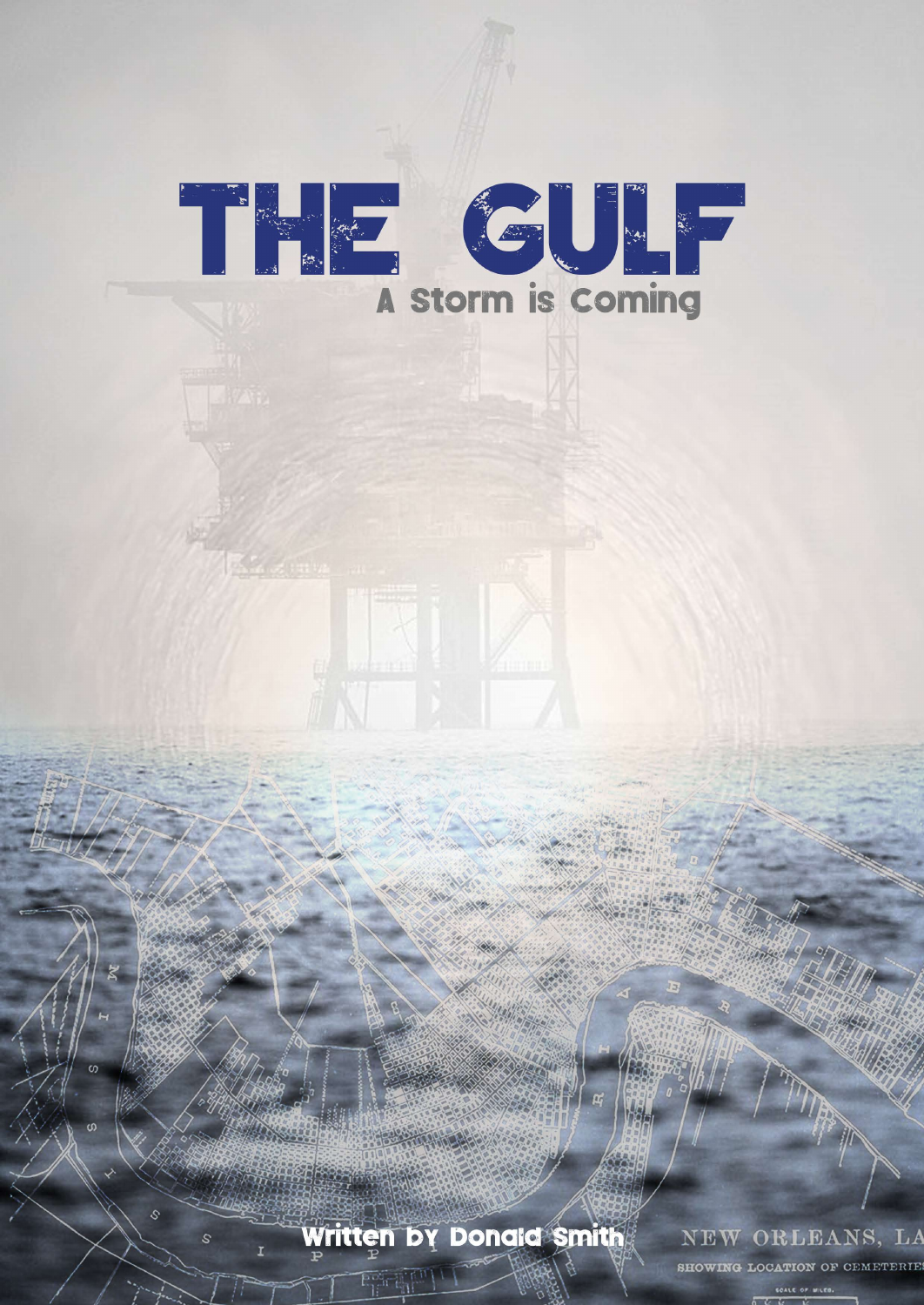Two detectives looking for a murderer on an oil rig uncover a racist conspiracy. As a mass poisoning hits New Orleans, they try to figure out who is involved before a wave of killings spreads across the US.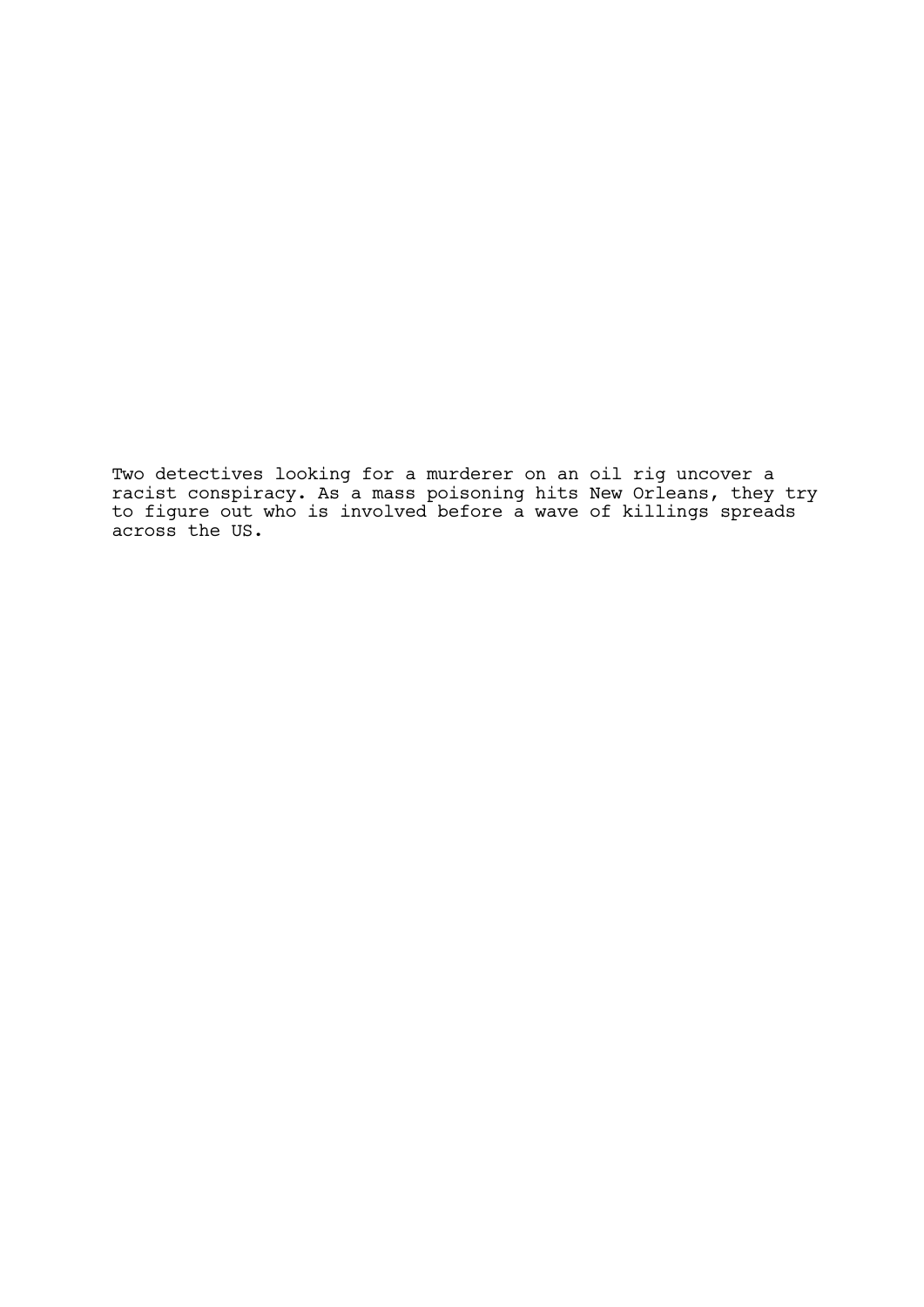# "A Storm is Coming"

# FADE IN:

EXT. / INT. GULF OF MEXICO RIG - MORNING

A portly supervisor, BEN GONZALEZ, 50's, mutters profanities as he ascends a flight of rusted metal steps.

Clipboard in hand, he YANKS a steel door open and enters a ramshackle accommodation block.

Ben turns sharply several times as he snakes his way through a series of corridors.

Eventually he arrives at his destination.

He KNOCKS.

No answer.

He THUMPS again.

Nothing.

INT. CABIN

Pissed off, ben barges in.

He is greeted by a middle-aged man sitting upright in overalls. A shocked look on his ashen face, and -

An AXE LODGED in his skull.

BEN

What the  $--$ 

Ben stumbles backwards, hyperventilating, and SPRINTS away from the gruesome scene.

Ben's SCREAMS fade as he flees.

Dying candles surround the corpse.

Strange symbols COMPOSED IN BLOOD adorn every surface.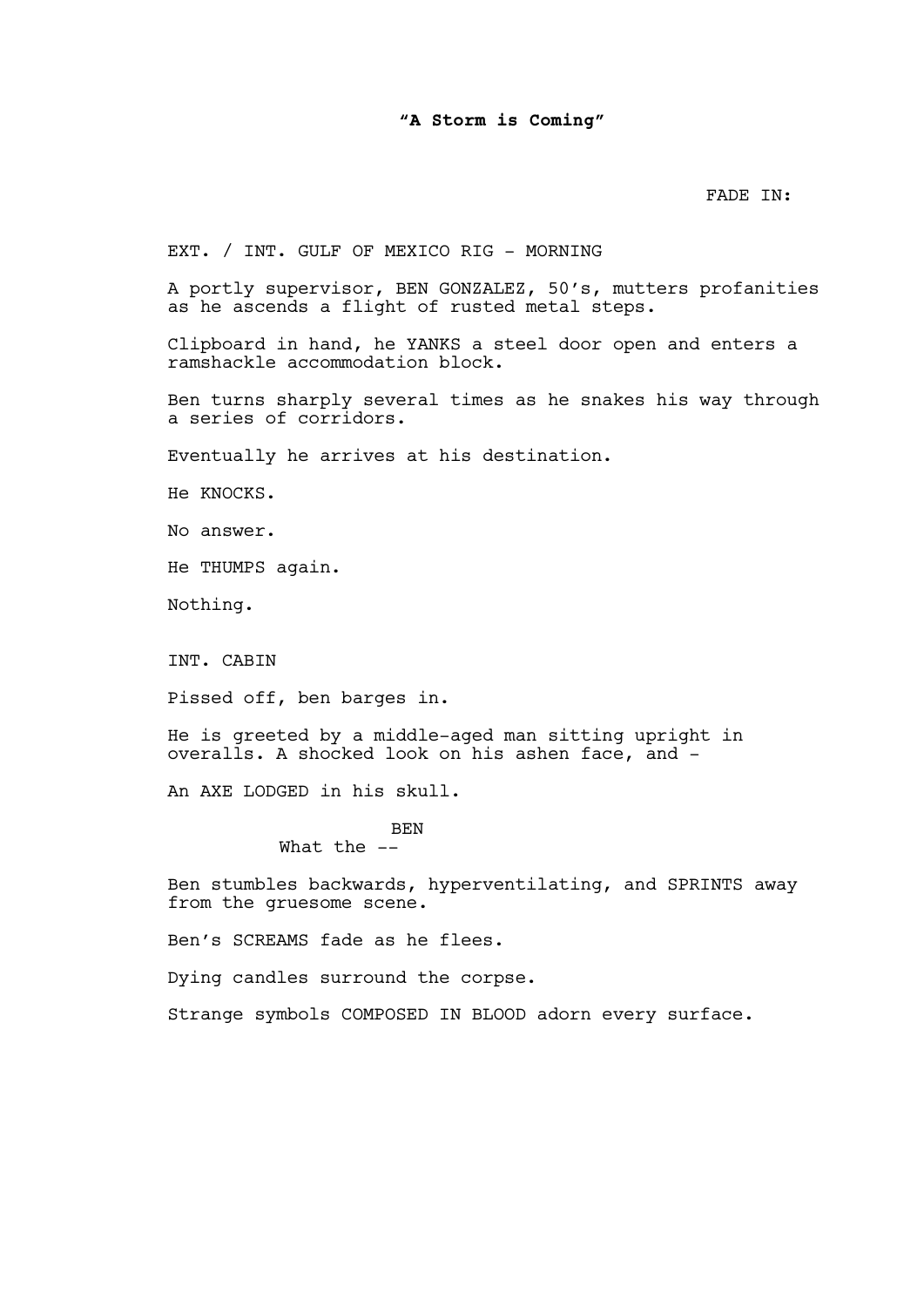EXT. GULF OF MEXICO SEA - AFTERNOON

EMILY JOHNSON and JAKE OWENS, two African-American Detectives in their mid-to-late 30's, stand silently at the bow of a supply boat as it crawls through fog.

A petite but confident woman, Emily's short brown hair and pinstripe suit demand respect on first sight.

At 6'3", Jake gets no less. He towers over Emily.

Small waves CLATTER the hull during the eerie journey.

Suddenly, a giant offshore drilling structure appears from the wall of gray.

The Detectives stare up in awe as they pass alongside one of her massive metal legs.

Their boat comes to a stop.

A flimsy yellow transfer capsule, known as a 'FROG', dangles invitingly at the end of a winch.

Emily eagerly motions to her slightly older colleague.

JAKE Age before beauty again, is it?

Jake nervously surveys it before returning said offer, hopefully.

She shakes her head.

EMILY You know how stubborn I am. We'll be here all day.

Chivalry forces him off the side of the vessel into the swinging plastic pyramid.

Up he goes.

### EXT. DRILLING RIG HELIPAD

Jake is holding shut his tailored coat in SWIRLING GUSTS as he dismounts.

He throws out a hand to greet Ben who darts across the platform towards him.

> BEN How was your journey?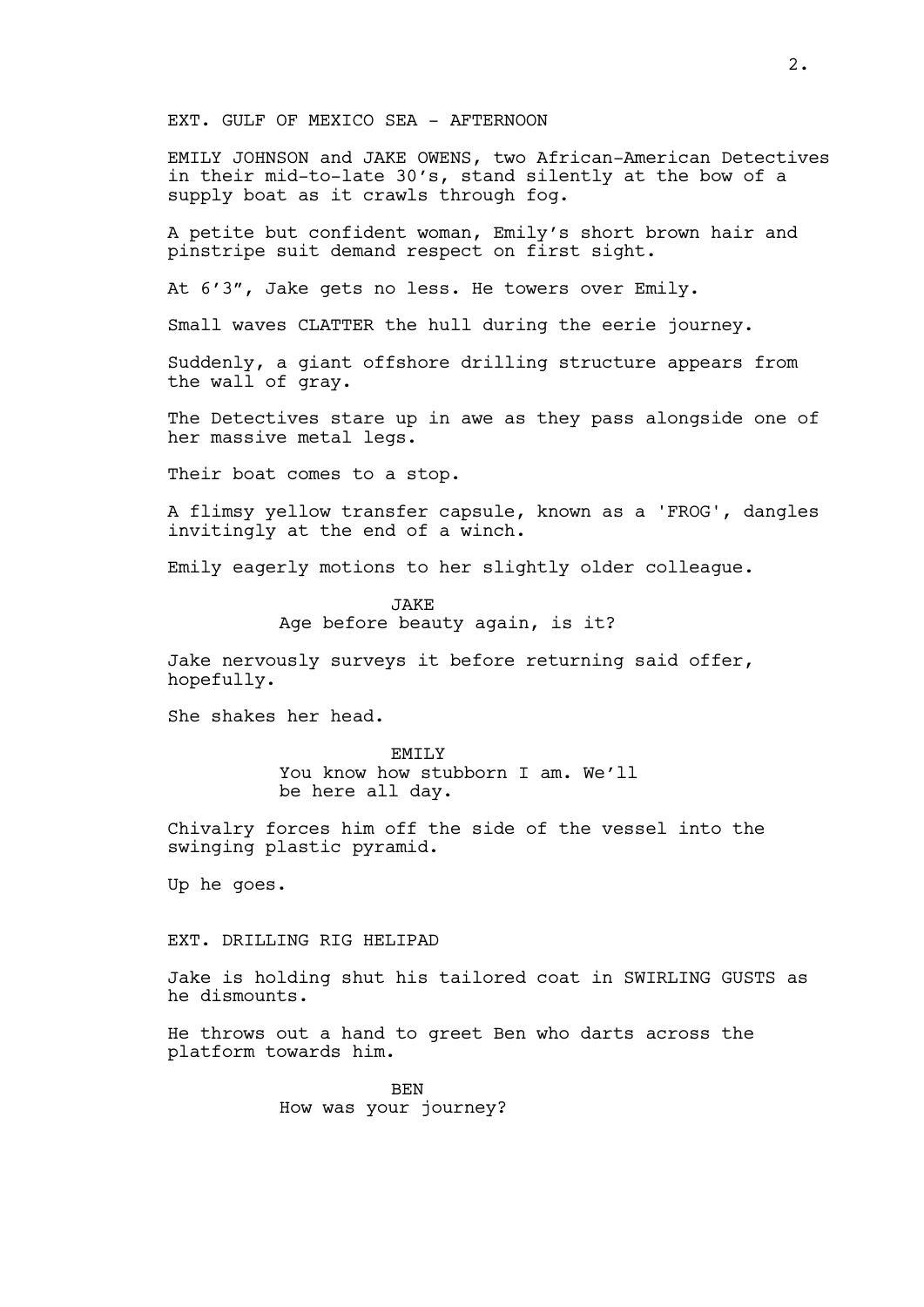JAKE

Long.

BEN Sorry 'bout that, they don't like to fly in fog.

Jake waves away the apology.

BEN (CONT'D) Doubt we'll see choppers for days with the storms on the way.

Jake observes the dark horizon that brews.

WELDING SPARKS fly dangerously close to them. Ben spots Jake's concern and BELLOWS at the roughnecks nearby.

Jake sees Emily appear and offers a hand out of the FROG.

She refuses the assistance. He's not surprised.

The conversation between Ben and the Detectives is inaudible due to increasing metal work and winds.

The trio walk indoors.

INT. ACCOMMODATION BLOCK

Not a word is exchanged as the group hastily file along a narrow corridor.

Several interested observers pop their heads out of cabins.

Emily doesn't pay them any mind.

Jake, ever the easy-going charmer, acknowledges each and every person with a tilt of the head and a warm smile.

In reality, he's looking right through them.

Jake EXPERTLY SCANS each room over their shoulders.

EXT. EDDIE'S CABIN

As they approach the victim's room, Ben slows down and steps to the side.

He guides Emily and Jake in as a sentry with one latex glove opens the door.

Carnage.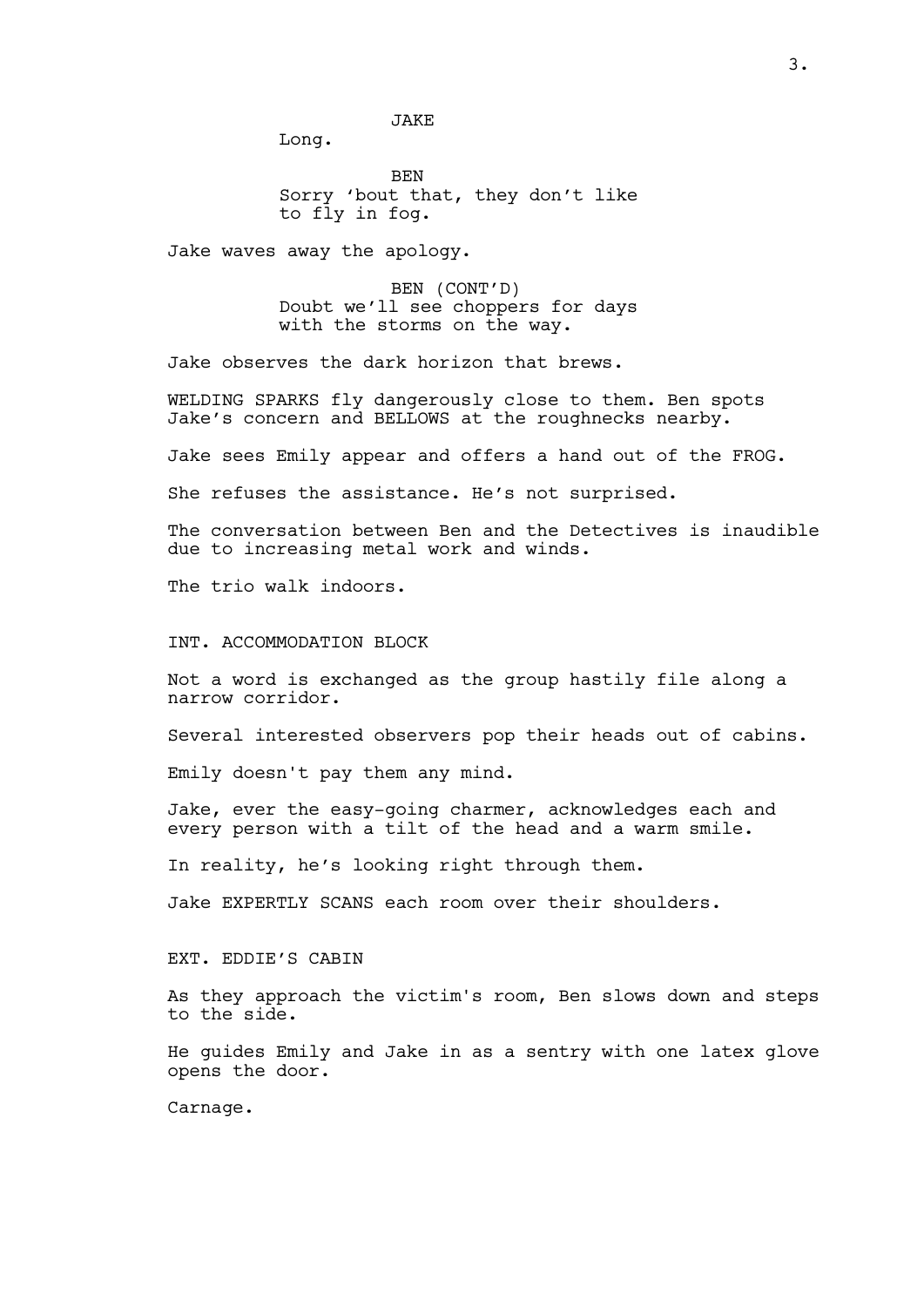INT. CABIN

The Detectives cautiously enter; they avoid the blood and various trinkets that take up most of the floor.

None of the candles are lit now.

Jake nonchalantly puts on his own gloves and begins FLIPPING UP and LOOKING UNDER belongings on the desk and shelves.

He ignores the corpse.

His partner takes out her trusted pad and pen.

Emily crouches down in front of the pale, rotund man and looks him over a couple times before WRITING FRANTICALLY.

She barely looks at the note-pad as she moves, surveying every angle while she scribbles.

Behind them a SMALL CROWD watch on, silent.

The Detectives finally stand alongside one another.

JAKE

Hm.

EMTT<sub>.</sub>Y

What?

JAKE Something seems off.

EMILY The whole thing.

JAKE Yeah, but does something seem off?

Beat.

### EMILY

It's strange he's perfectly upright in a swivel chair, after having an axe planted in his cranium.

JAKE

You think he was positioned that way? To shock whoever found him.

EMILY

Not implausible that the sudden trauma made him seize up.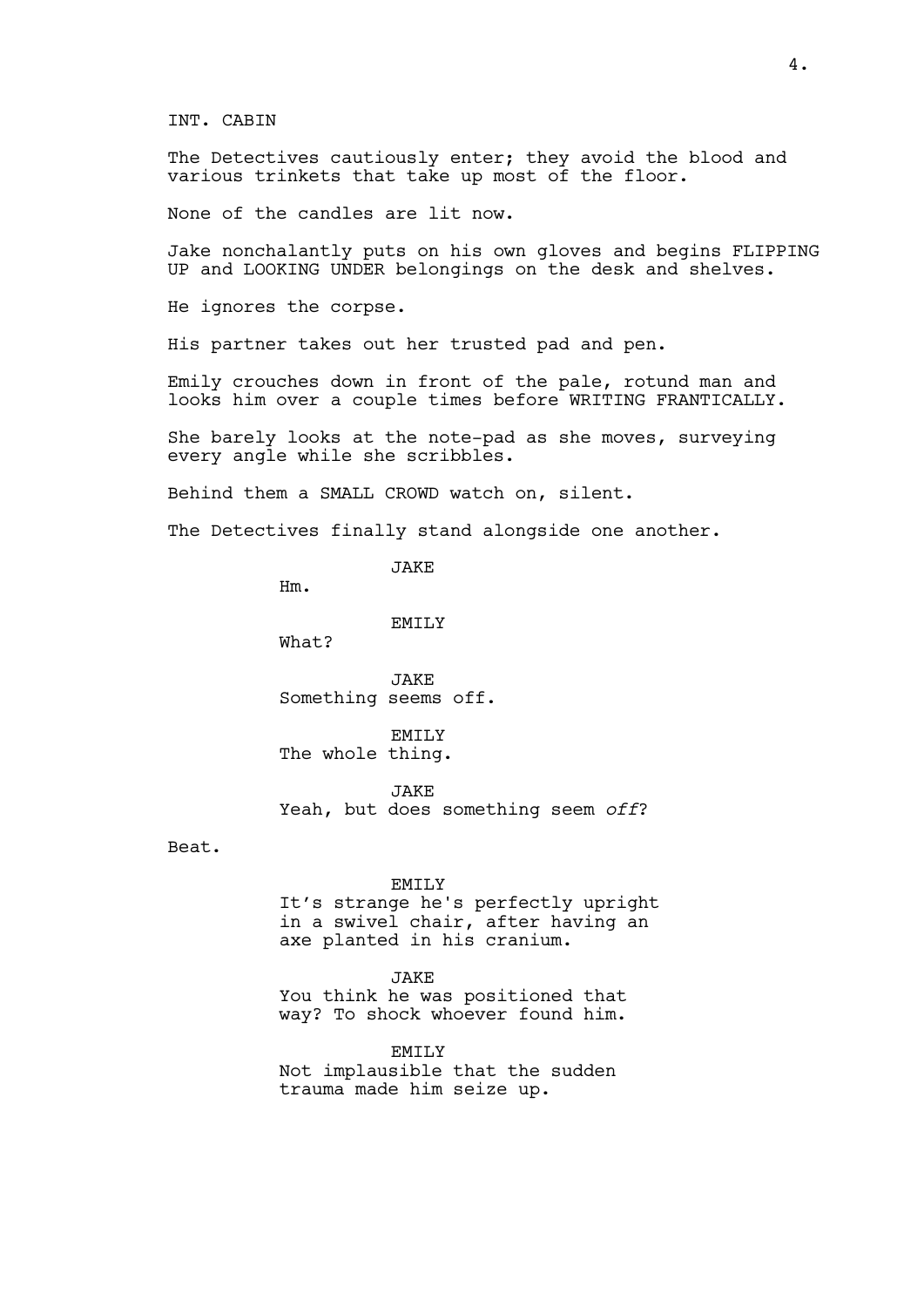**JAKE** Unlikely though.

# EMILY

Unlikely.

She takes more notes as Jake begins flicking through the closet.

T-shirts, sweatshirts, overalls. Nothing of note.

BEN They're not all his by the way - he shares the space with a cabin-mate.

JAKE And where's he just now?

BEN Gave him a spare bed, down the hall.

EMILY He never removed anything did he?

BEN No. No-one entered the room after I found him. Made sure of that.

EMILY I'm sorry, but can we get all these people away from the scene? We need to make room for the forensic team.

Ben starts to shepherd the vultures from the door.

On cue, a PHOTOGRAPHER covered head-to-toe in white enters, as the rest of his team hang back.

Jake and Emily also exit the tight space.

INT. CORRIDOR

The Detectives watch on, as the photographer snaps away.

BEN The luggage will be in your rooms.

JAKE Thanks. Once we've freshened up we'd like to talk to you and the room-mate, for starters. (pause) (MORE)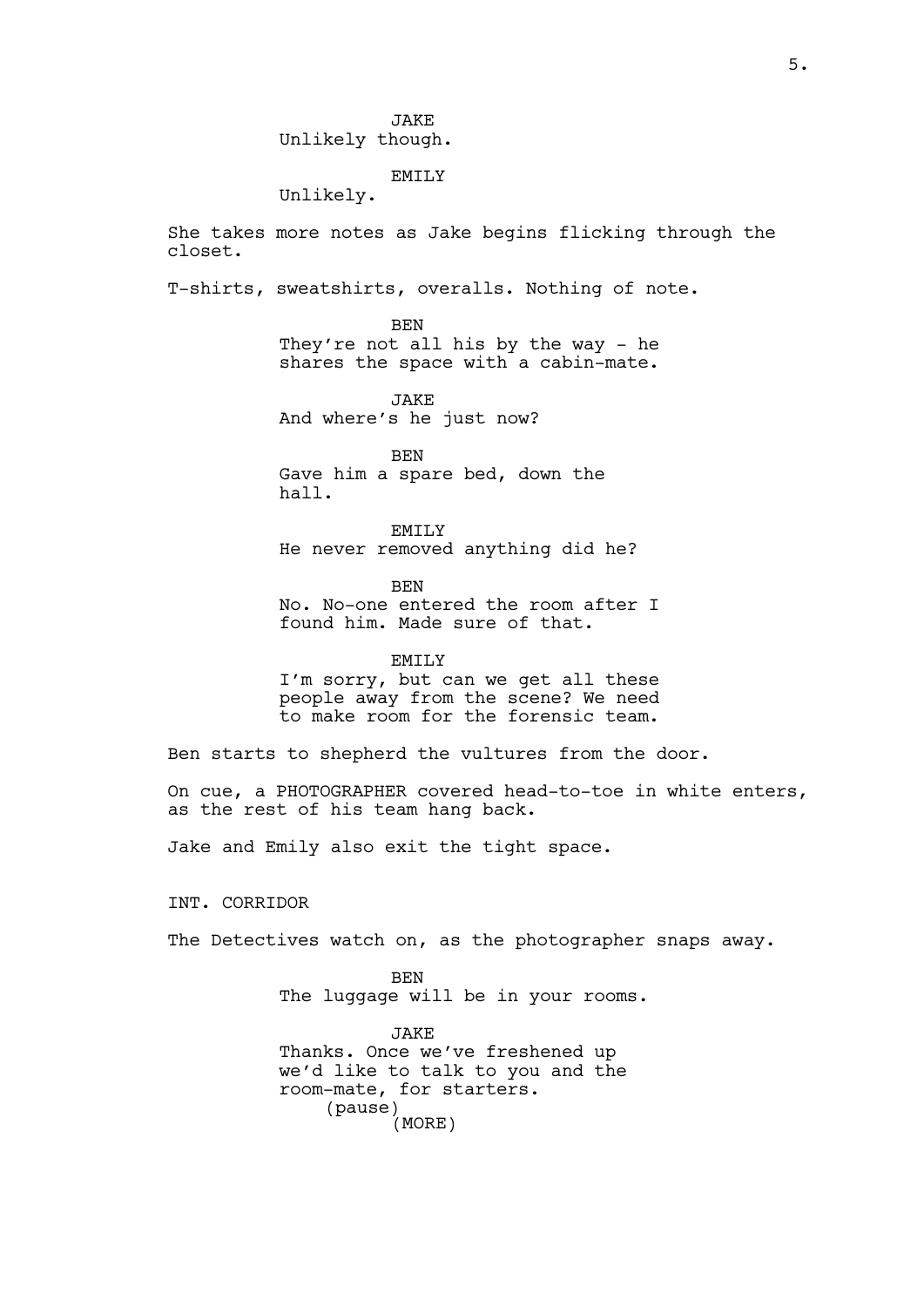## JAKE (CONT'D)

Is there somewhere we can conduct interviews in private?

BEN Oh yeah, plenty empty offices since the crash. I'll get one of those cleaned up.

INT. INTERVIEW ROOM - EVENING

Emily sits behind a large metal desk in the corner of a filthy office.

Abandoned folders and worksheets have been shunted to the side. Police stationery now sits center.

Jake leans on a filing cabinet.

Ben faces Emily, describing events.

**BEN** 

He was a good worker, don't get me wrong, but his time-keeping was a fuckin' disgrace. I'd had enough, went looking for him thinking.

EMILY Had someone told you he was in his cabin?

BEN No, but they're usually either there, the gym, TV room or smokers lounge. He didn't smoke.

Ben lets out a somber laugh.

BEN (CONT'D) And you seen the size of him; sure as shit didn't work out. So I figured he slept through his alarm.

JAKE

You walked from where to his cabin?

BEN

Same door we entered earlier. Was doin' my rounds by the pipe-handler machine he was meant to be at.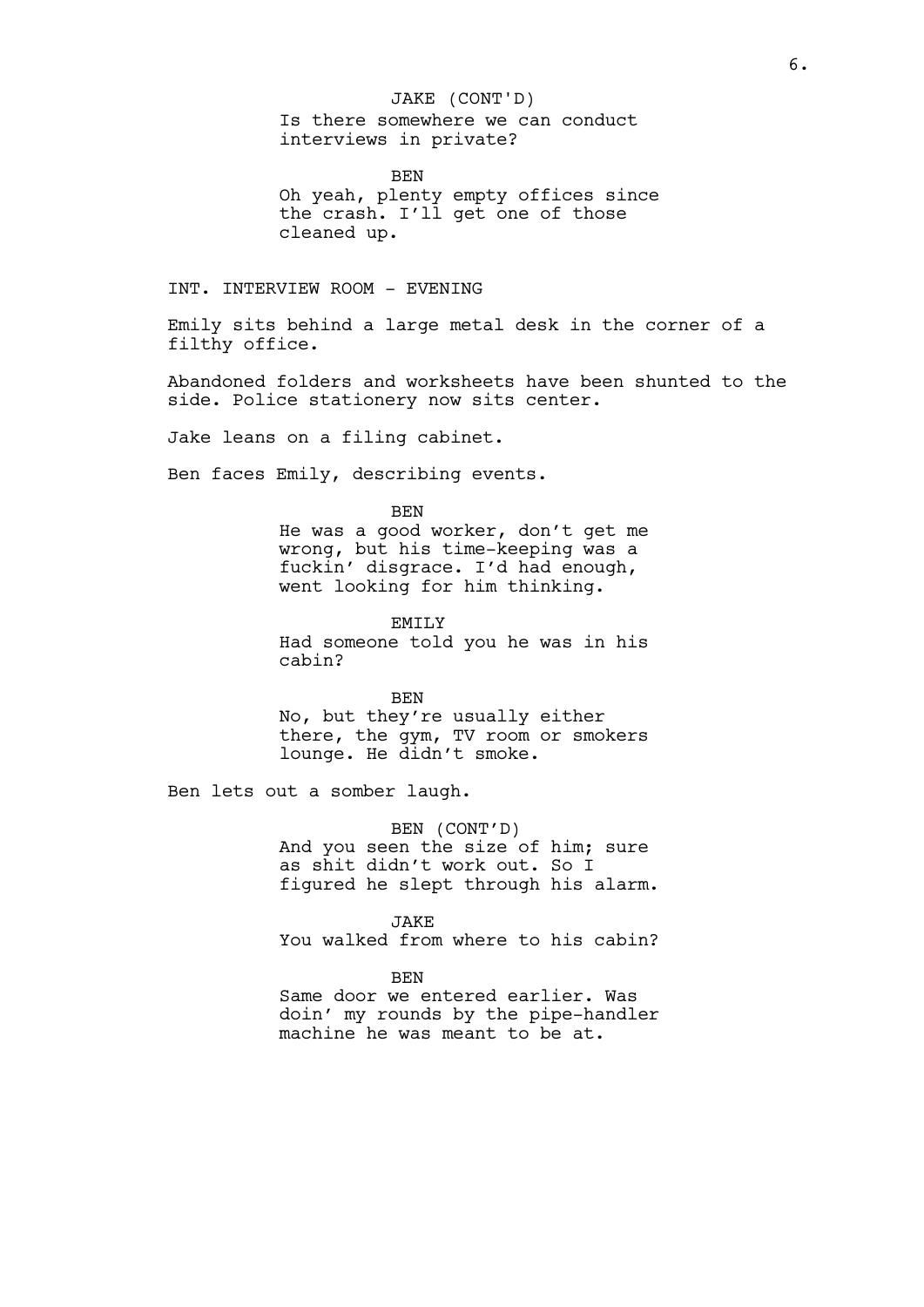**JAKE** Did you meet anyone else on the way? Or notice anyone where they shouldn't have been?

Ben thinks hard.

BEN

Nah. Nobody. But he had no color in him anyway, right?

EMILY

We have to wait for confirmed time of death but, yes, it probably happened through the night.

**JAKE** Had he fallen out with anyone?

BEN

Look, these guys are out here for two, three, four weeks at a time. No families, no alcohol. They fall out all the fuckin' time. (Pause) All I get is bitchin' about this guy, that guy. It never ends.

JAKE What about the room-mate?

BEN

You seen the space these guys have to share. I'm surprised they don't kill each --

He looks apologetically at the Detectives.

EMTT<sub>.</sub>Y Could he have done this?

BEN

Eric? (Snorting) No way. You'll see when you meet him Ma'am, he's a pussycat - ain't got that in him.

JAKE Any recent violent incidents here? Any reprimands? Warnings?

Ben shakes his head.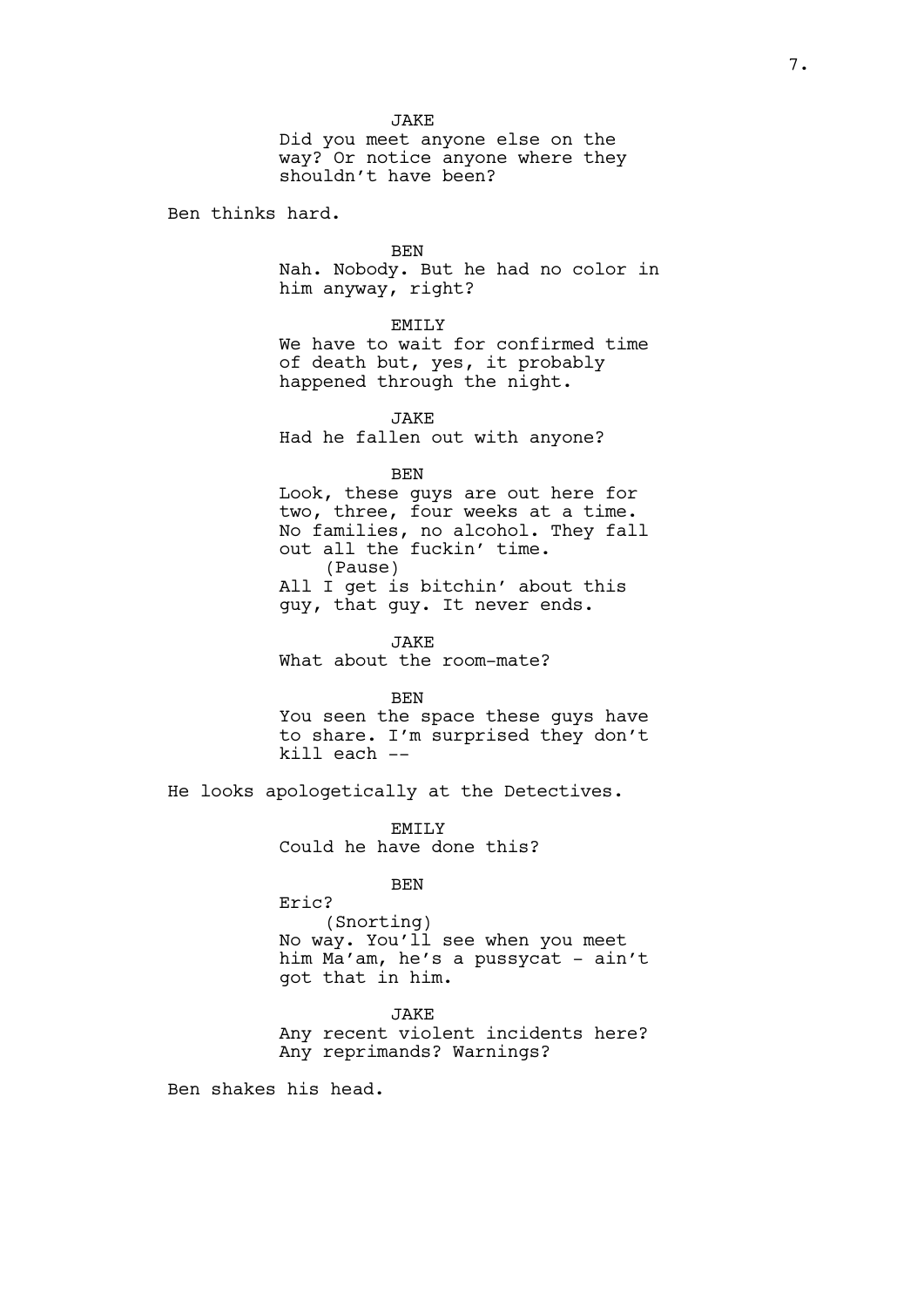**BEN** People complain of minor thefts and such. But they're paid too well to risk getting fired - particularly the way the industry is right now.

EMTT<sub>.</sub>Y Everyone keeping their head below the parapet?

**BEN** Something like that.

Jake places a seat at the end of the desk.

JAKE OK, thanks Ben. Show the room-mate in if you don't mind?

As Ben leaves, Jake leans back in his seat and EXHALES LOUDLY.

EMILY

Spit it out.

JAKE

If he's right about the room-mate, we're going to have to shut the rig down. No-one on or off 'til we've investigated fully.

EMILY We're going to be popular.

JAKE

Killer's here somewhere.

She nods as ERIC OLSEN, a timid twenty-something with bushy blonde hair, gets ushered in.

He looks nervous, glancing at them both before sitting down.

EMILY I'm Detective Larsen, this is Detective Owens. We're here to investigate the murder of Eddie Hamilton. (Pause) How are you dealing with it?

ERIC I -- I don't -- My head's spinning.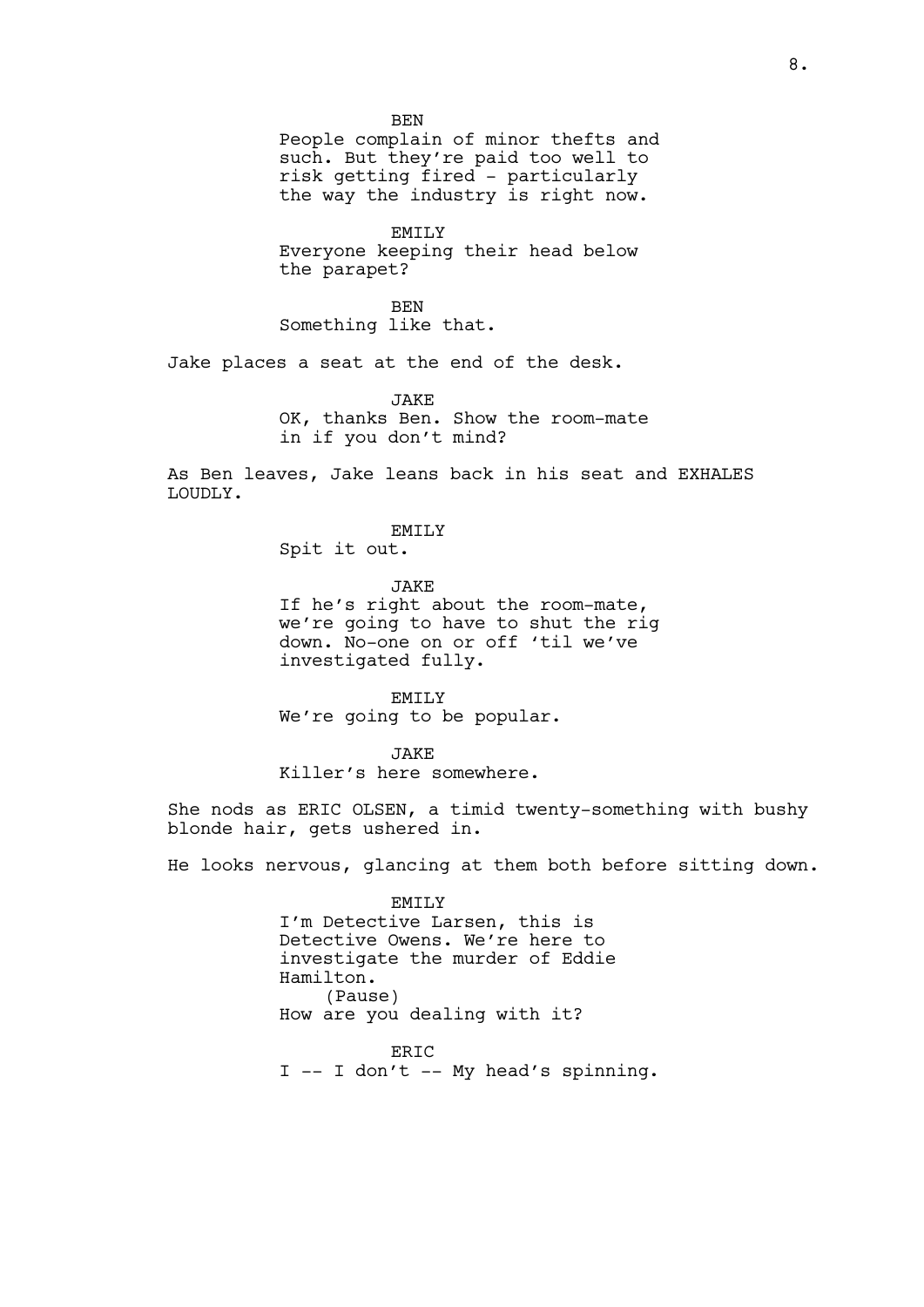EMTT<sub>.</sub>Y When did you last see Mr. Hamilton, Eric?

ERIC Last night. I was heading out to begin my night-shift when he came into to the room.

EMTT<sub>.</sub>Y Did he seem off to you at all? Anxious? Upset?

**ERTC** No, he was fine. He made a joke about -- well, just a joke.

JAKE

About what?

They stare at him as he looks at Emily.

### ERIC

It was a -- masturbation joke.

They're unmoved as he shifts in his seat, uncomfortable saying the word in her presence.

> ERIC (CONT'D) I'm sorry. That's a common punchline out here.

JAKE Did Eddie ever mention involvement with any religions or cults?

ERIC He wasn't religious. At all. If anything, he was a staunch atheist. Used to argue with folk about science n' shit.

Emily and Jake look at each other, acknowledging the first relevant thing they've heard.

> EMILY Anyone in particular he argued with?

ERIC I wouldn't say so. He just used to wind guys up who mentioned God or debated in the break room.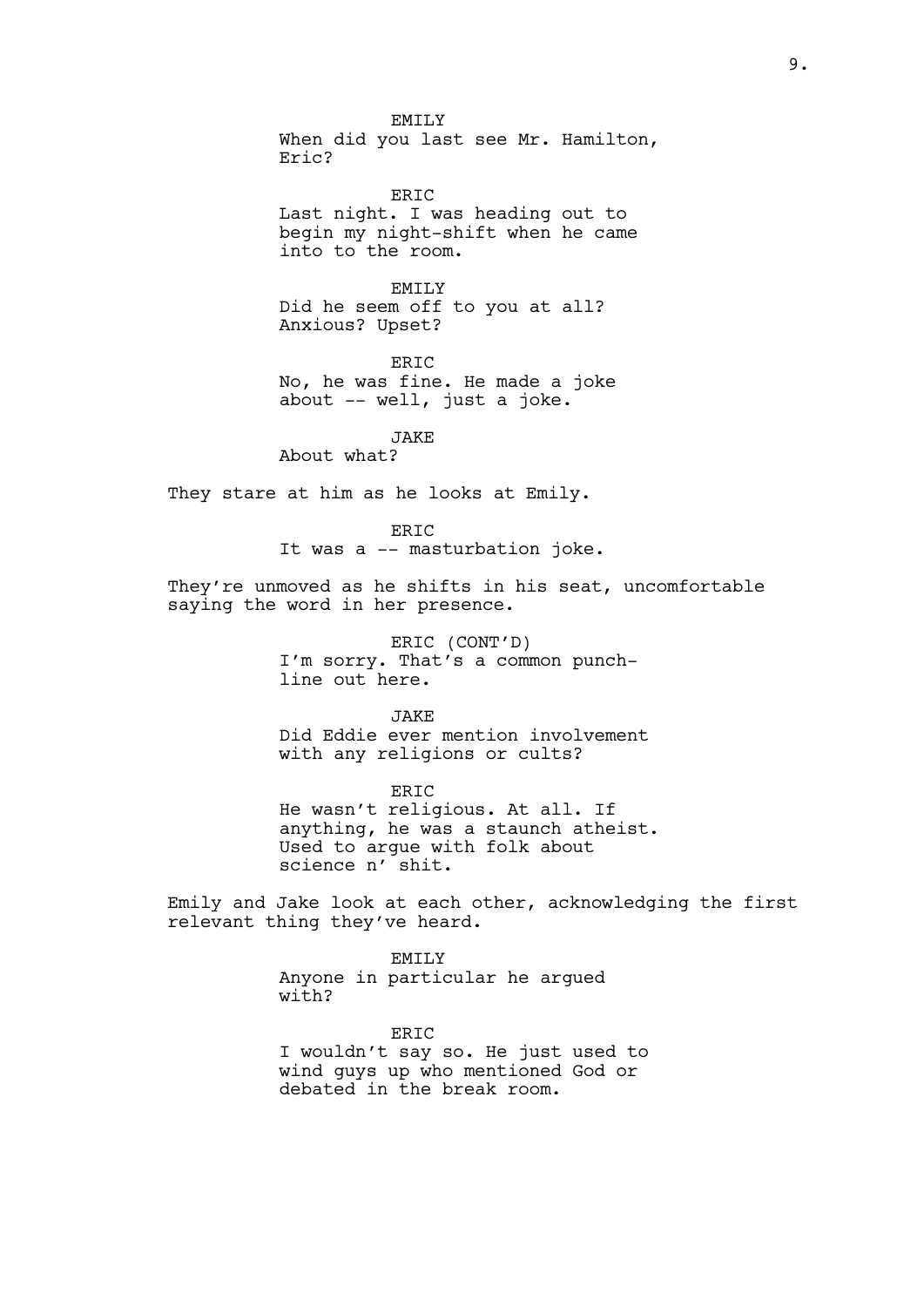**JAKE** Can you think of anyone who would want to do this to him?

ERIC He was a good man. He --

Eric begins SOBBING into his hands.

Jake pats him on the back.

He helps Eric to his feet.

**JAKE** We'll talk more later; that's plenty for now.

As Jake closes the door, Emily starts jotting frantically again.

> JAKE (CONT'D) Boss man was right. No way that kid did it.

EMILY But he may have given us the motive.

JAKE

Maybe.

INT. SMOKING AREA - LATER

Emily sits crafting an unfiltered roll-up at the back of the room.

In front of her are approximately TWENTY-FIVE MEN spread over various tables.

She senses them all watching, warily.

As she lights up, they look away.

Emily observes each person subtly.

One table in particular grabs her attention.

She stubs out her half-finished cigarette and ambles past the table to get a closer look at a symbol on one of them.

An open eye inside a black triangle.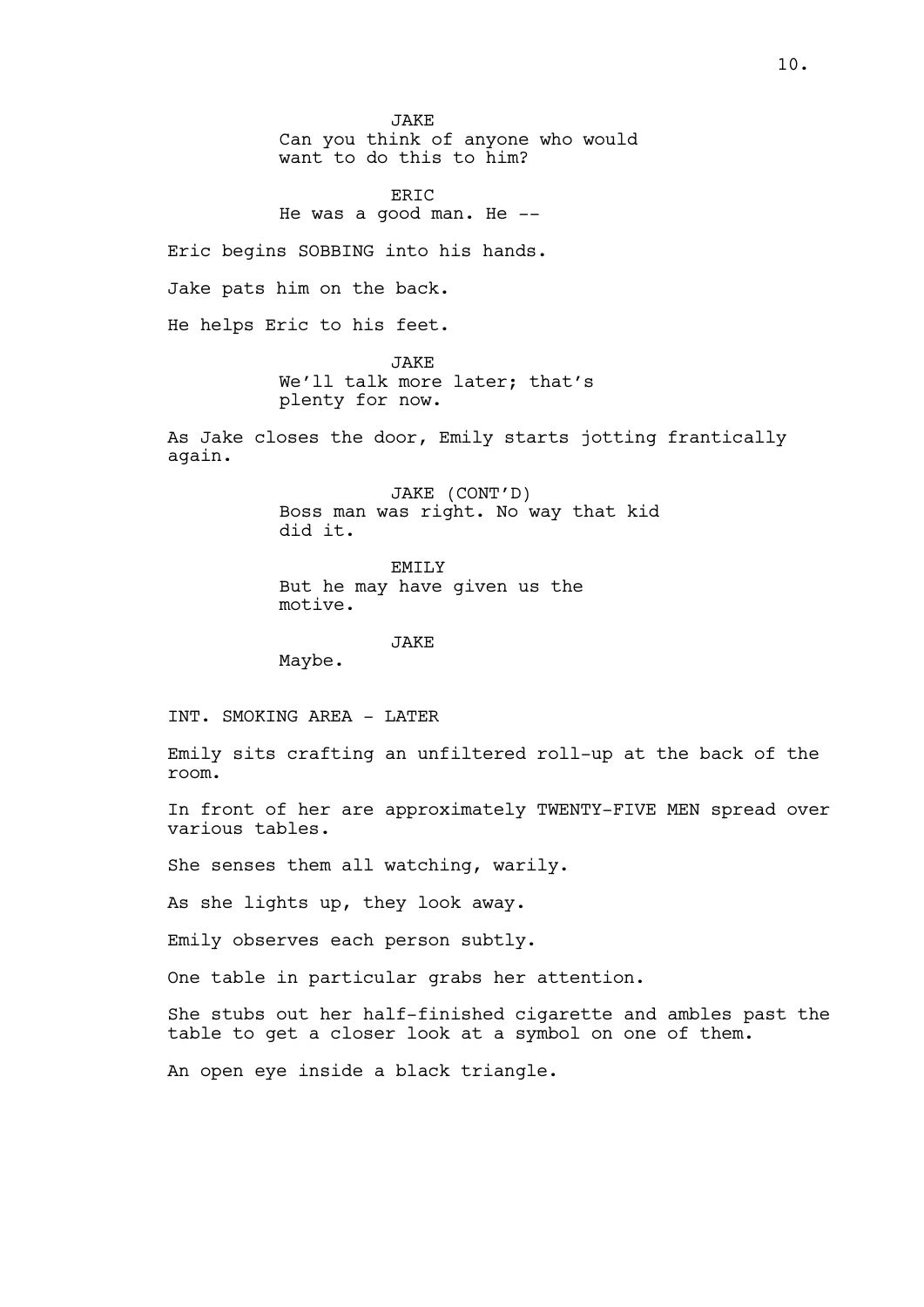# INT. BEN'S OFFICE - LATER

Ben listens intently as Emily, Jake and the forensics technician, SCOTTY, a thirty-something hipster, discuss what was found in the room.

### **SCOTTY**

There were dozens of sets of fingerprints in there, but none on the body.

JAKE The killer would have had gloves on.

SCOTTY Be surprised if he never. The scene was immaculately laid out, right down to the lines and angles of the ornaments.

BEN That mean you won't be taking finger prints from my people?

SCOTTY We'll still do that, but my quess is we won't find any that match the killer.

EMILY Or killers.

Scotty acknowledges his minor faux pas, before leaving.

EMILY (CONT'D) I've got someone I want to speak to. Older guy, gray buzz cut with ink on his bicep - a triangle with an eye?

Ben wracks his brain.

BEN Possibly Steve? Steven Meyer.

JAKE What's he do?

BEN

Crane Op.

EMILY Was he friends with Mr. Hamilton?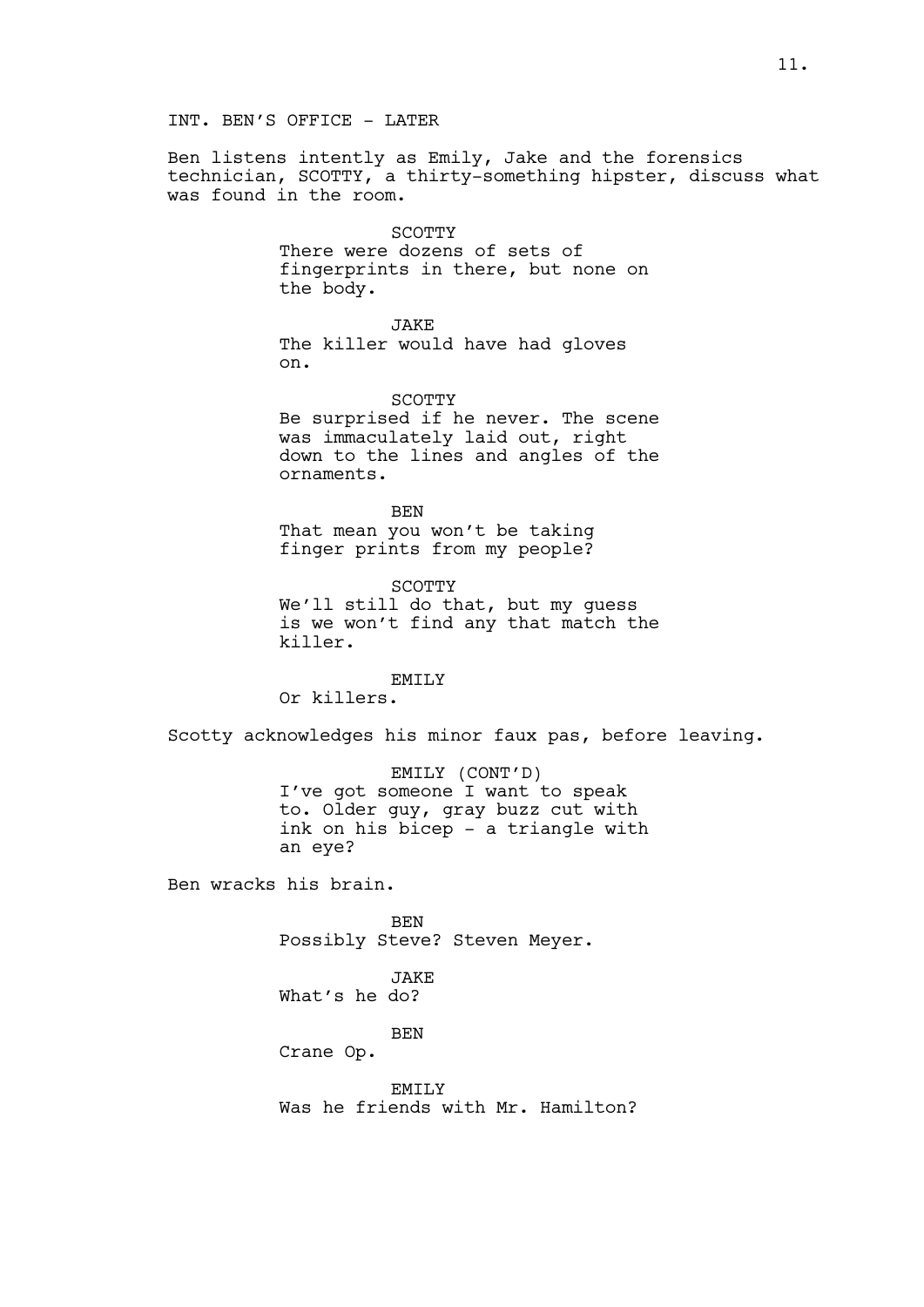BEN Hard to say. I don't really mix with the staff - like to keep my distance, y'know. I could find out though?

**JAKE** That's okay, best if we ask. What's he like temperament wise?

**BEN** Quiet old head. Been out on these rigs most of his adult life. Seen it all, these guys.

EMILY

Until yesterday.

Ben nods solemnly.

He goes to speak again, but stops himself.

EMILY (CONT'D)

What?

Ben smiles nervously.

JAKE

Nothing you say to us leaves this room, you have our word.

BEN

I best warn you that, um, that --

Emily circles her hand to move him along.

BEN (CONT'D) Look, a lot of these guys, you know the type - they don't trust cops. So these interviews may not go as well as you hope. (Pause) And another thing, is, well I'm not sure how to --

EMILY That we're black police?

Ben sheepishly acknowledges it.

JAKE Don't worry, this isn't our first day. Weren't expecting boy scouts out here.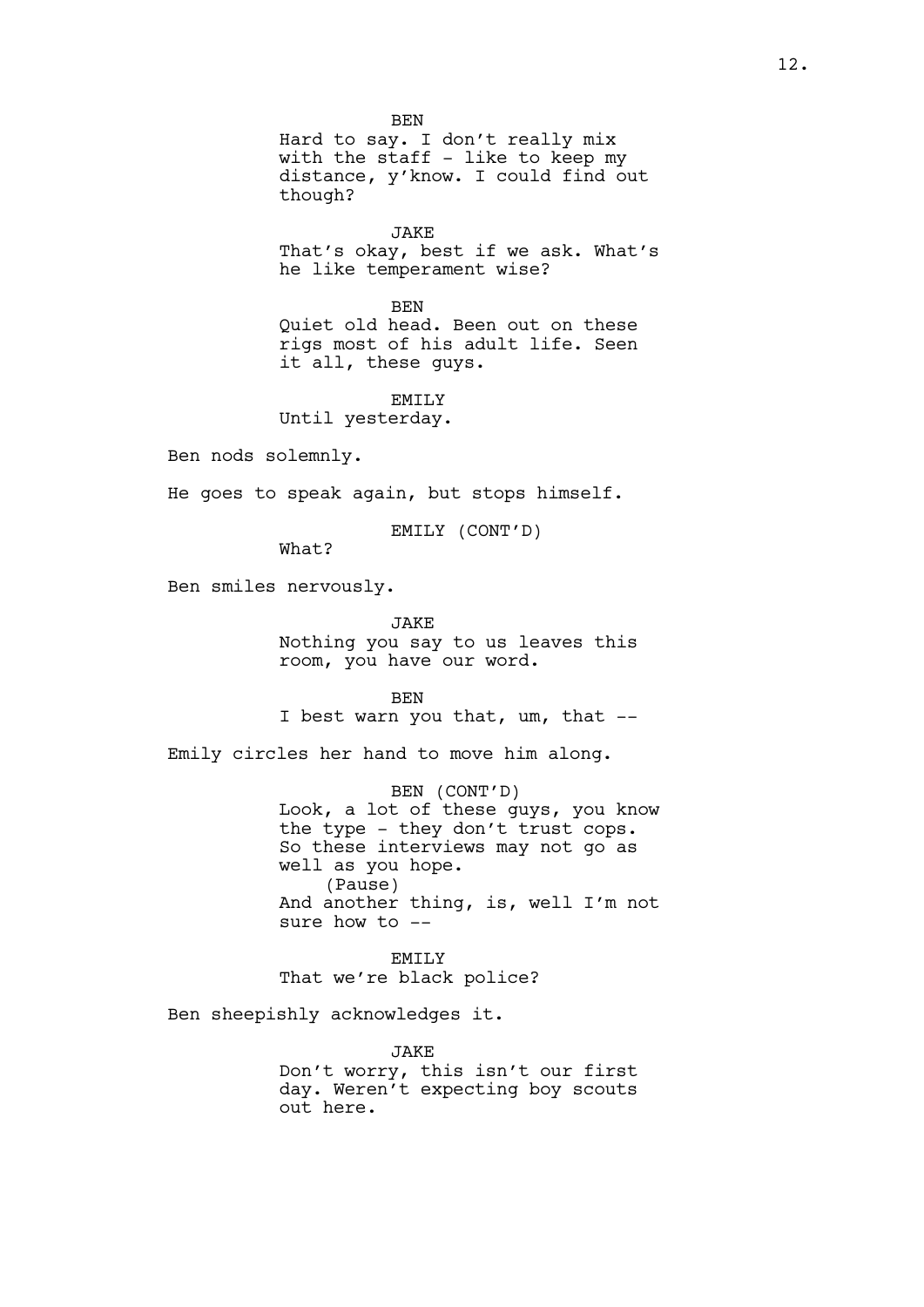Ben laughs, embarrassed.

# EMTT<sub>.</sub>Y Thanks for the warning.

As he leaves, the Detectives share a look.

# INT. INTERVIEW ROOM - NIGHT

Scotty is taking the last fingerprint, as the Detectives begin to quiz Steve.

> **JAKE** So, tell us about your relationship with Eddie Hamilton?

Steve's not amused, wipes the ink of his hands.

STEVE Relationship?

EMILY You two ever have a disagreement?

STEVE Didn't know him enough to argue with the man.

EMILY Not even about religion?

He looks perplexed.

EMILY (CONT'D) Your tattoo, I've seen it before. Why did you get that?

**STEVE** Dunno. Guess I liked it.

JAKE You must know its significance though. The all-seeing eye is a cult symbol, right?

STEVE

Look man, I got this over thirty years ago. A dumb kid with too much time n' money.

JAKE So you've no religious ties then?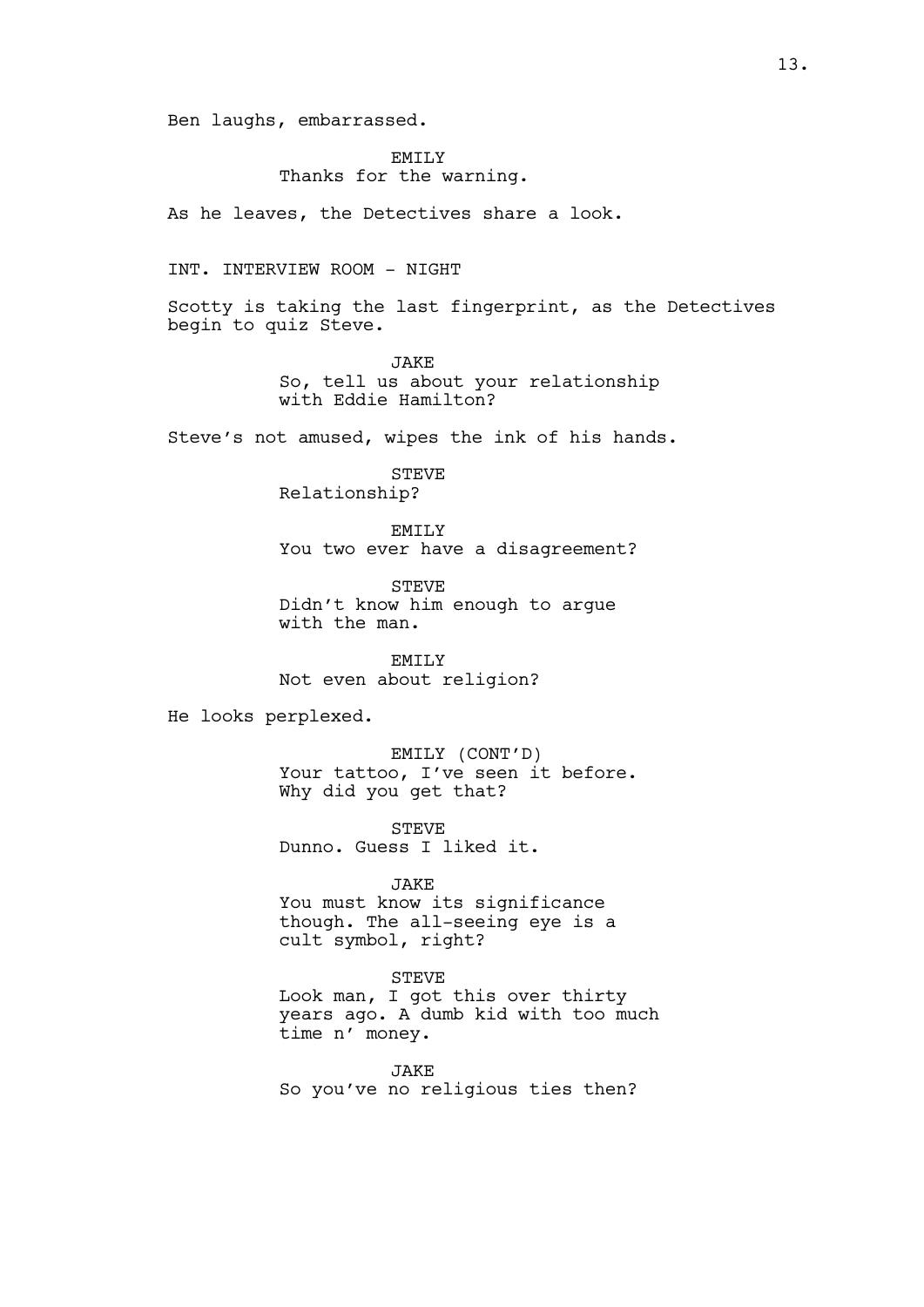STEVE I never said that. (Pause) I go to church.

EMILY Which one?

He looks at them, quizzically.

**STEVE** Y'all trying to pin this on me or somethin'?

EMILY We're just covering all the angles, sir. Nobody's accusing you of anything.

**STEVE** 

Yeah?

Steve leans back, folds his arms.

STEVE (CONT'D) Well, I know my rights. And I ain't about to be pushed into some fuckin' corner by two smartasses. Ain't saying another damn word without my lawyer.

JAKE Ain't no lawyers out here friend.

Steve leans back in, POINTS HIS FINGER.

STEVE Don't patronize me, son. Arrest me and take me off this shit-hole. Then you can speak to my lawyer; how's that?

Ben BURSTS into the room.

The two Detectives wait for him to catch his breath.

BEN There's been an attack.

INT. CORRIDOR

Jake and Emily exit swiftly, following Ben.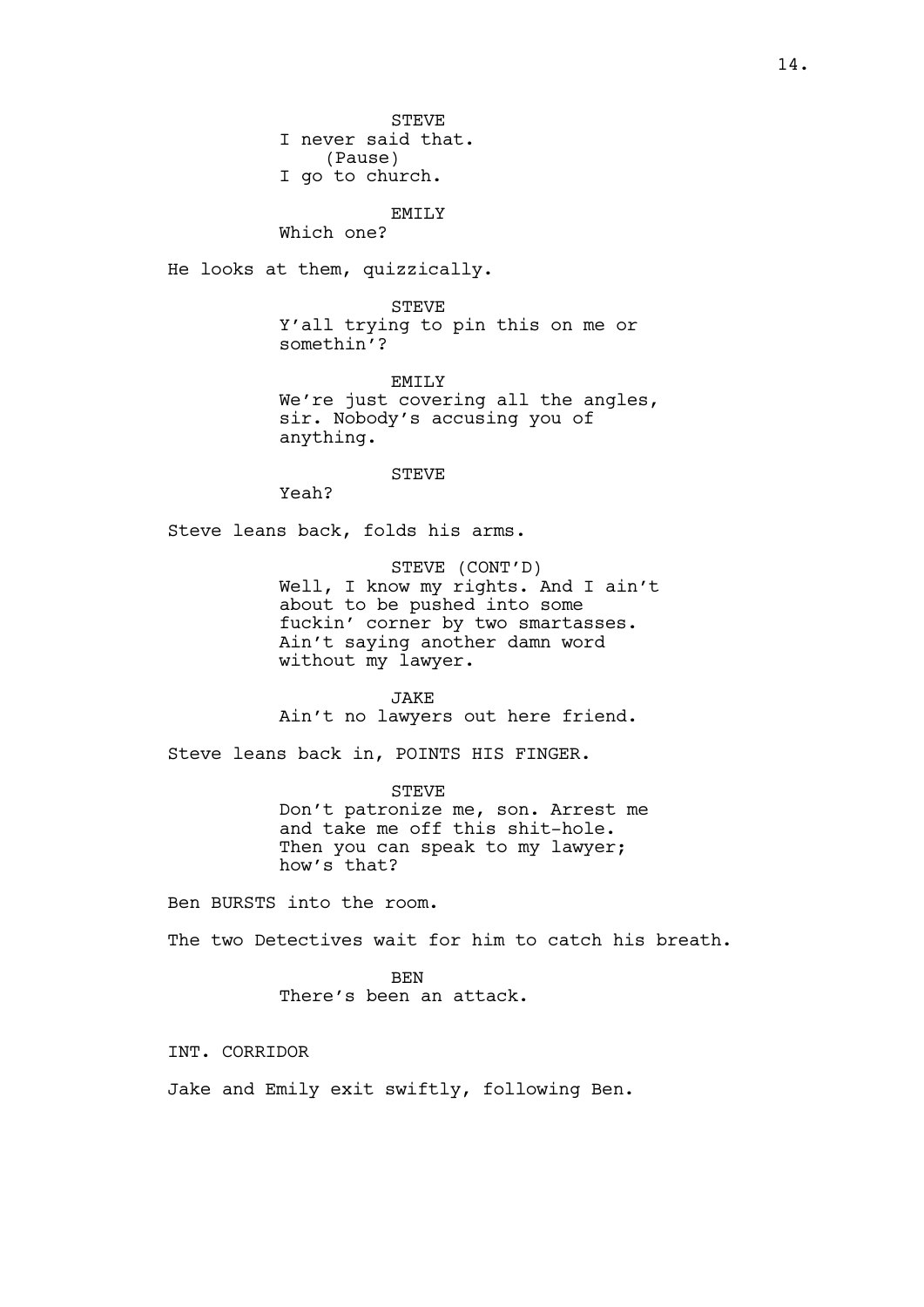# EMILY

Scott!

Scotty reappears from an adjacent room as Emily side-steps down the corridor.

> EMILY (CONT'D) Don't let him leave.

They RUN.

EXT. PORTACABIN

The resident first aiders are attending to WILL, a young apprentice, who is CAKED IN BLOOD oozing from several puncture wounds.

It's blindingly bright inside the portacabin.

The walls are packed with chains and hook-blocks of various colors and conditions.

> WILL AAAHHHGGGHHH! JAKE Easy kid, easy. Tell us who did this to you? WILL (Struggling to talk) I don't -- he wore a cloth hood. Big guy. JAKE How tall was he? WTT.T. He was a -- taller than meeeNGGGGHHHH. JAKE Could you see skin color? Any identifying marks? A watch? WILL His hands. White.

**JAKE** OK, that's good. What else?

Will HOWLS in agony.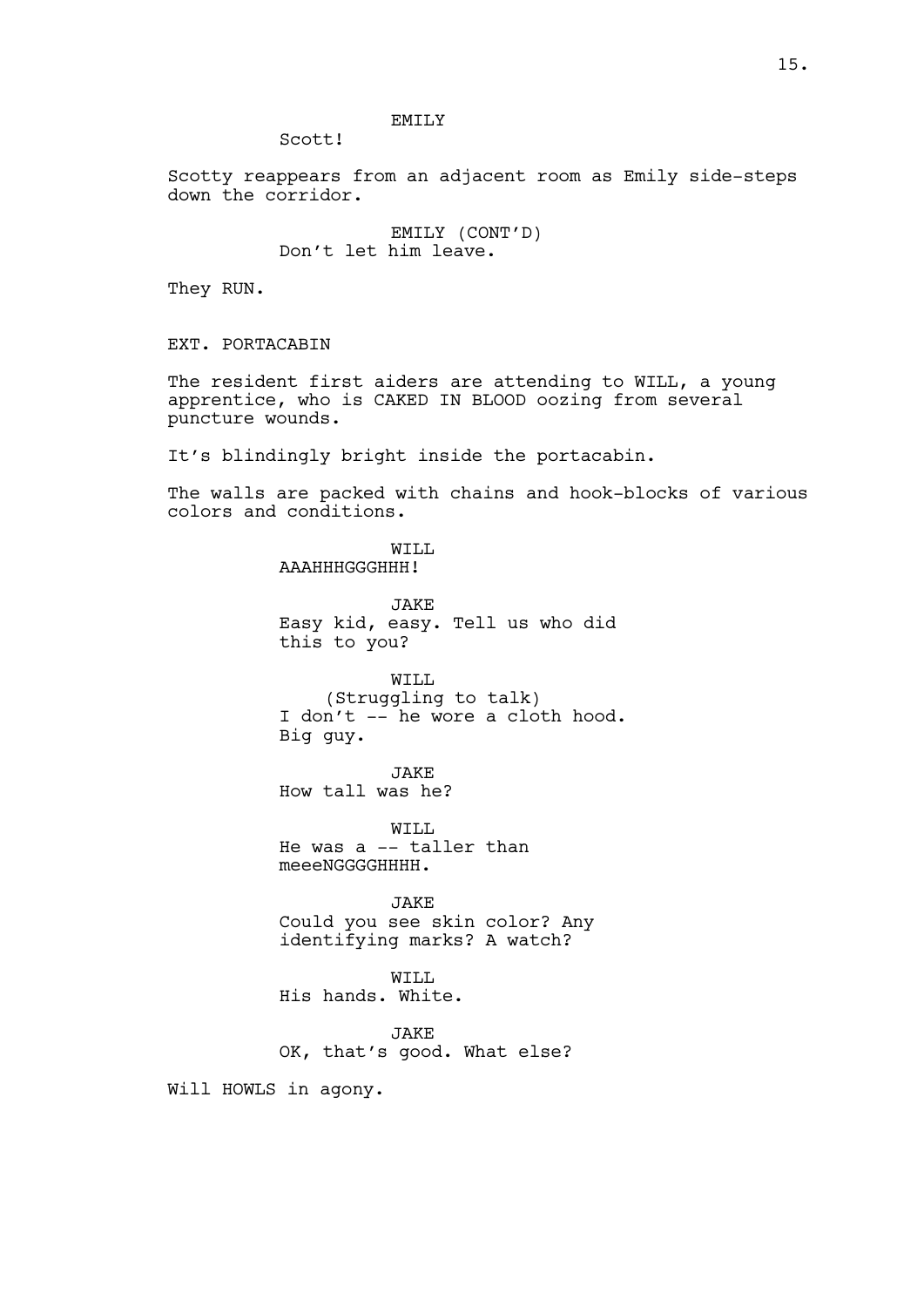FIRST AIDER He needs airlifted now Detective.

BEN We don't have a chopper!

EMTT<sub>y</sub> Did he say anything to you?

WTT.T. He said I... I'm gay. Started talking about cleansing my sins, sounded like --

EMTT<sub>.</sub>Y Like what Will? What else?

He starts to fade.

EMILY (CONT'D) Will! Come on.

WILL He was talking to...

His eyes roll back.

The Detectives step away as THE MEDIC begins CPR.

Everyone watches in shock as they battle to save him.

EXT. PORTACABIN

A sheet is pulled over Will's head.

Emily stares blankly at the new crime scene, as Jake paces back and fore.

> JAKE OK. Ben, we need you to put an announcement out. Production stops.

BEN What? I'm not sure that I can authorize --

JAKE I'm fucking authorizing it. Anybody tries to give you shit, pass them onto us.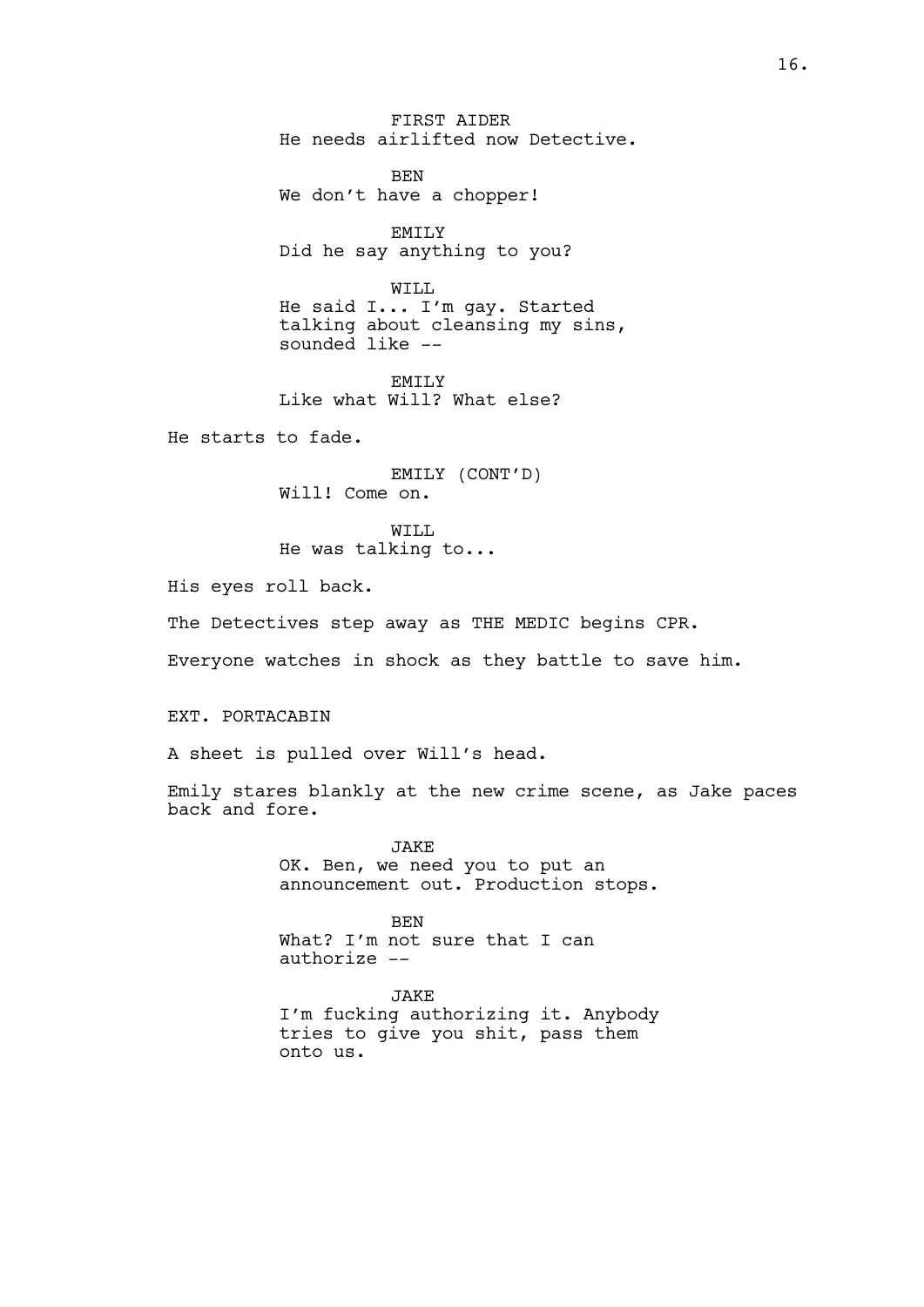EMTT<sub>.</sub>Y We need to put the rig into full lockdown too.

BEN Is that necessary?

Will's blanket-covered body is removed on a stretcher.

Ben changes his position quickly.

BEN (CONT'D) We can confine them to quarters.

EMILY Everyone has a room-mate, right?

**BEN** 

Most do.

### JAKE

We mention that in the P.A. address - anyone who goes walkabout is to be reported. Let's get to sunrise incident-free.

Ben nods.

EMTT<sub>.</sub>Y Everyone gathers on deck at dawn for us to address.

EXT. HELI-DECK - MORNING

Almost ONE HUNDRED PEOPLE stand attentively on the platform, despite STORMY conditions.

Jake uses a megaphone to talk to them.

JAKE I know this is an unprecedented situation. We need cooperation. There's a killer standing amongst you right now.

They all look around, suspicious.

JAKE (CONT'D) Nobody gets off this rig 'til we find out who it is.

WORKER (O.S.) And how you gonna do that?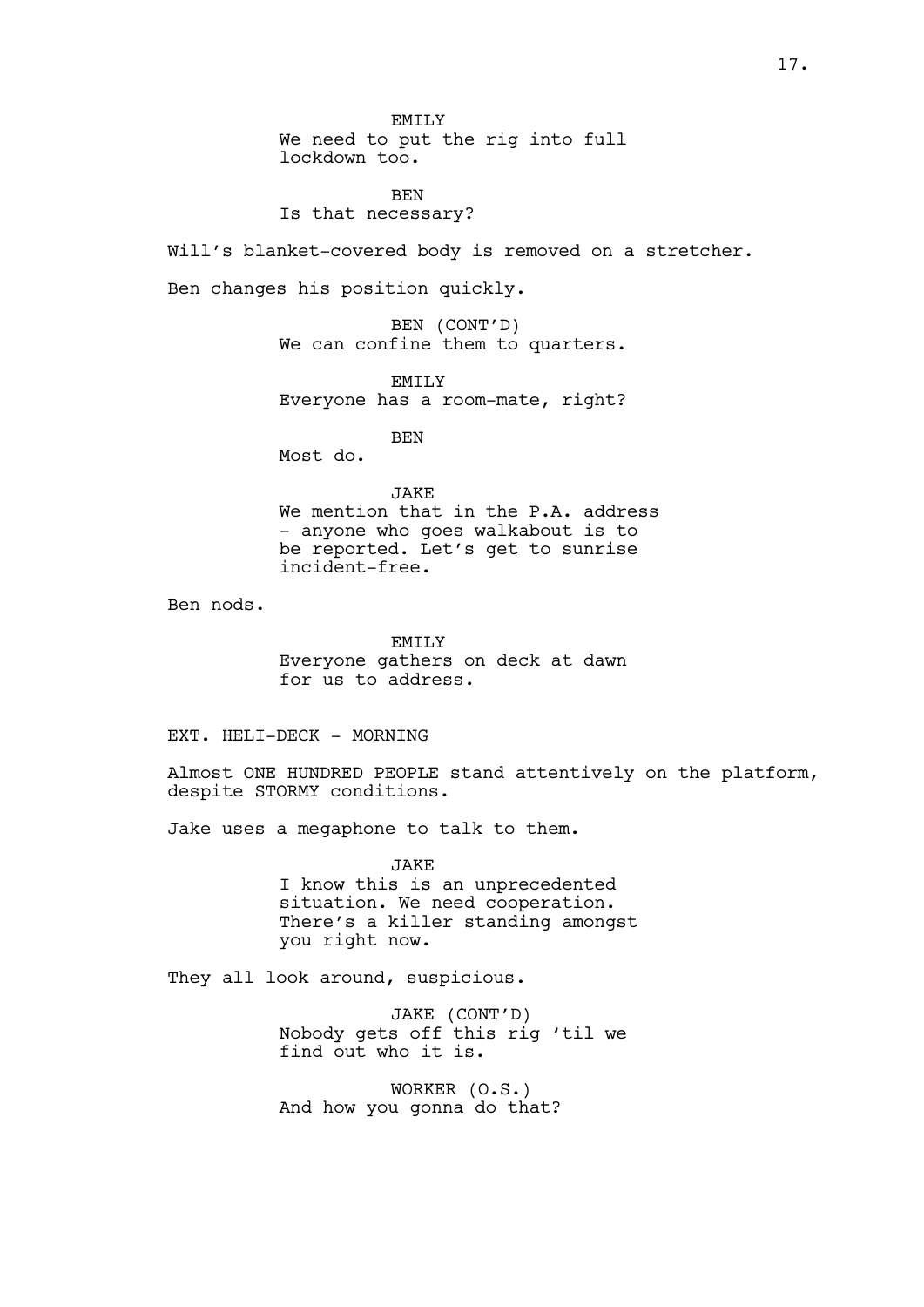**JAKE** You have our cards. E-mail us, or message securely through WhatsApp. (Pause) If you've seen anything that was strange, however minimal, let us know. All confidential.

The crowd get a little hostile, causing Emily to take to the mic.

> EMTT<sub>.</sub>Y Will Rodgers was butchered last night. Stabbed multiple times and strung up, before the killer was interrupted. (Pause) This was a young man who had done nothing wrong. The culprit will have blood on their clothing. We will catch them.

She passes over to Ben.

BEN

(Pleading) We're all in shock here guys. Please go back and await further instruction. Any problems I'll come speak to you. Thanks.

The staff disperse quickly for shelter, as Ben gives the Detectives a warning.

> BEN (CONT'D) Weather's starting to turn. You may be on your own here.

Emily gives Jake a look of concern.

EXT. GULF OF MEXICO SEA - AFTERNOON

Heavy rain pours down from IMPENDING, DARK CLOUDS.

the oil rig sits in the middle distance, caught between MASSIVE SWELLS.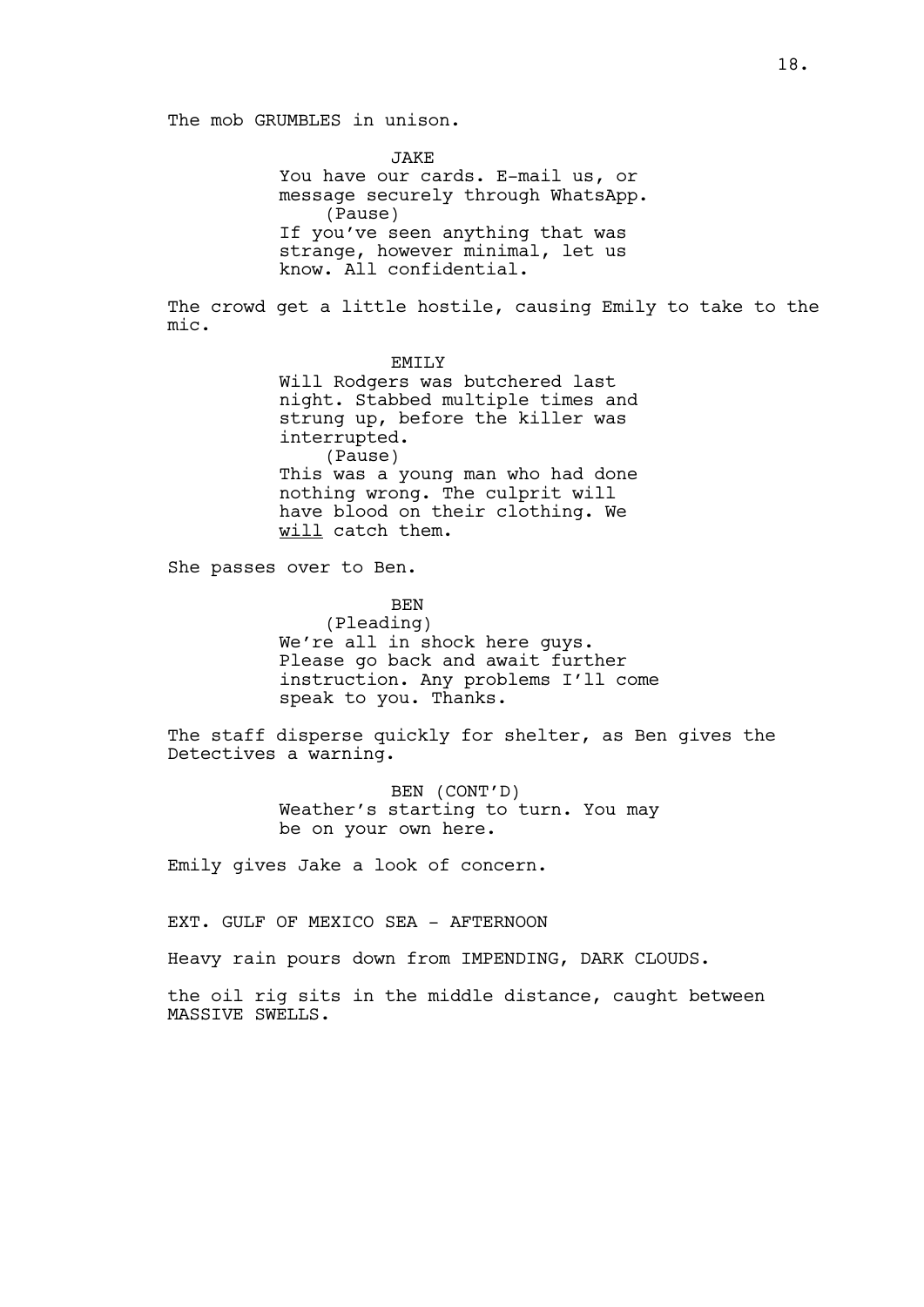Steve looks relaxed as Emily and Jake quiz him in more familiar surroundings.

EMILY

Has anyone ever discussed devilworship or the occult; anything like that?

**STEVE** I've discussed my faith with guys in the past, but learned years ago to stay away from the subject.

His passive aggressive tone has disappeared, now he's no longer a suspect.

# EMTT<sub>.</sub>Y

Why?

# **STEVE**

Too many redneck nut-jobs offshore. The bigotry I heard over the years was bad. Each to their own though, don't do me no harm.

**JAKE** Anyone on here now like that?

Steve shrugs as Ben KNOCKS and enters the room apologetically.

> EMILY Thanks for your help Steve.

STEVE Don't mention it.

EXT. STEVE'S CABIN

Jake and Emily walk out as Ben hands them some sheets of paper.

> BEN Here's the list of guys who were Will's height or taller, at a guess. Names and room numbers.

Emily stops walking.

JAKE What is it?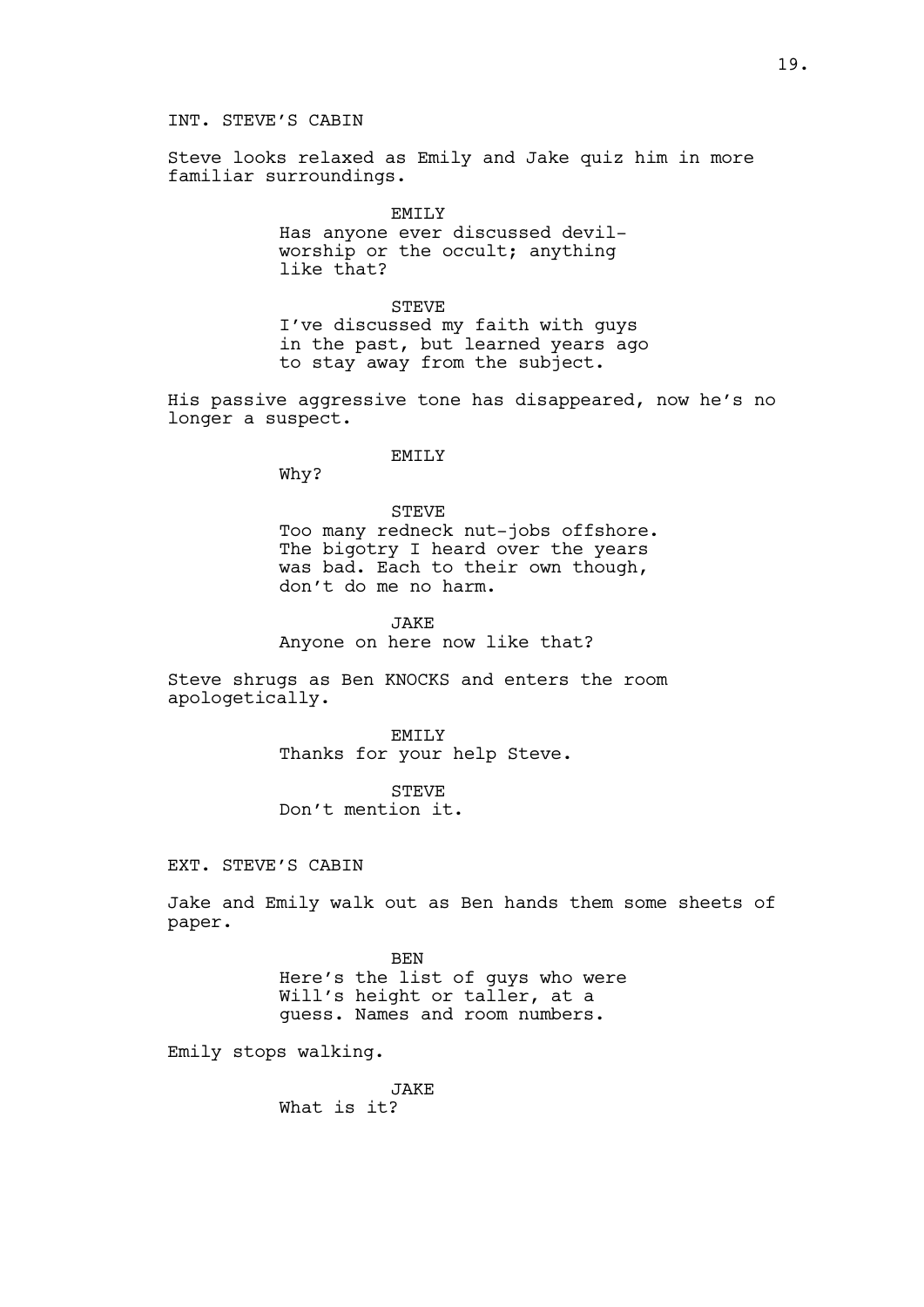20.

EMTT<sub>.</sub>Y Let's take a look at the wounds again before we do the rounds. Might be something we can use to trip them up.

INT. WALK-IN FREEZER - LATER

The TWO VICTIMS are covered up on makeshift mortuary tables in the cold store.

> **BEN** The families were understanding. They know we gotta wait for the storm to pass before they get 'em home.

> > EMTT<sub>.</sub>Y

That's good.

**JAKE** 

Scott will escort you back to the office, for safety. We should be the only ones roaming around. If you see anyone on cams, call us.

As he leaves, Emily puts her head against the wall.

EMILY I'm so fucking tired.

Beat.

EMILY (CONT'D) There's about seventy names on that list, this is going to take forever.

JAKE Let's split up opposing rooms. Anyone without a room-mate we return to later, so we're never alone with anyone.

INT. CORRIDOR

Emily leans against the wall, as she waits for her partner to finish his interview in a nearby cabin doorway.

> JAKE Okay -- yep -- got it, thanks.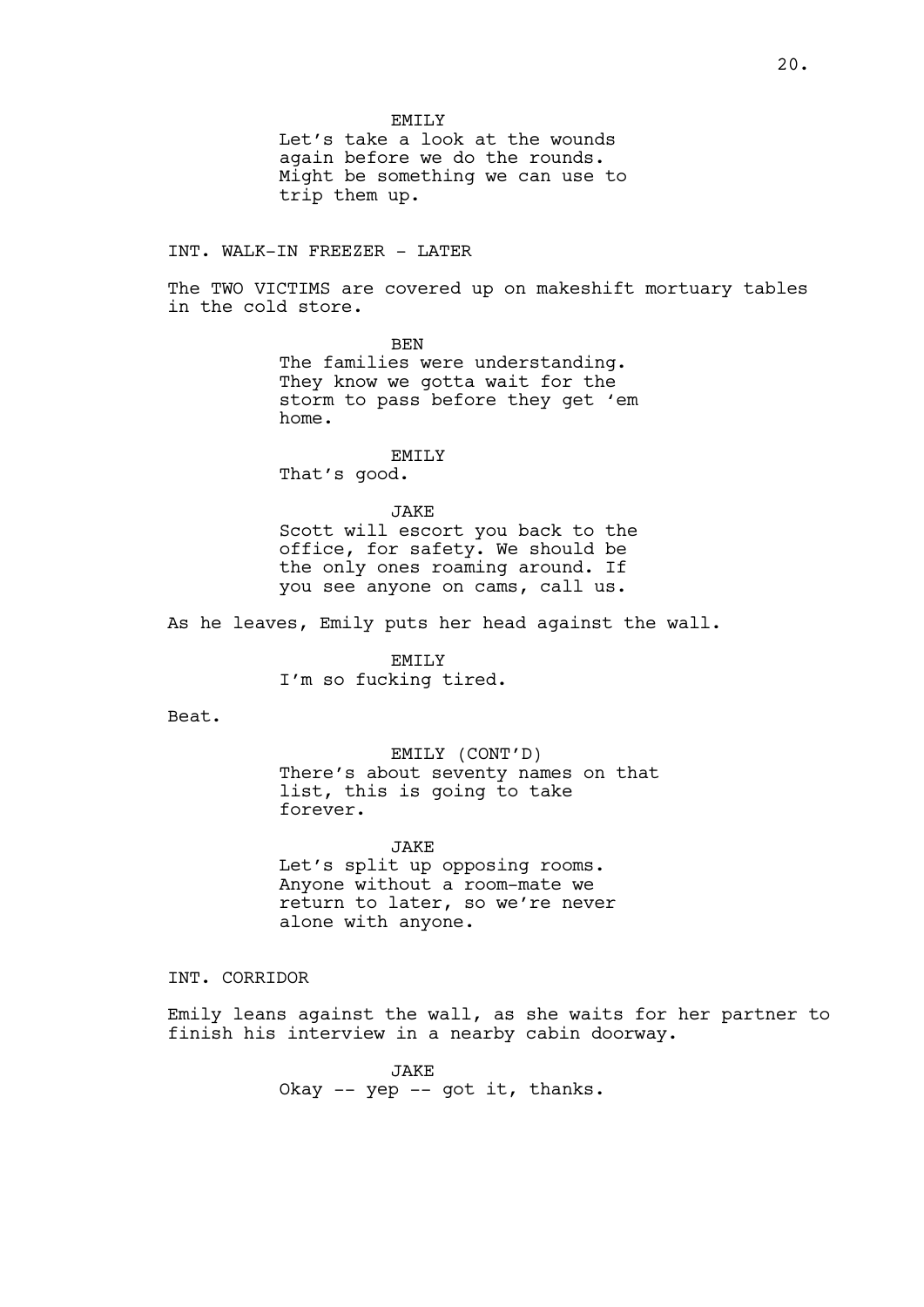As he shuts the door behind him, he RAISES AN EYEBROW towards her.

> EMILY Ever get the feeling you're not wanted?

JAKE Every day of life.

She laughs as they walk towards the next rooms.

JAKE (CONT'D) I'll get that one, you speak to Mr. Roberts.

Jake knocks lightly in the background as she gets to the end door at the corridor junction.

Out of the corner of her eye, SOMETHING MOVES.

A chill runs through Emily.

She pauses for a second, before looking left at:

A LARGE MAN in a blood-stained burlap mask.

He stares at her motionless, through two dark eye holes.

EMILY

Jake!

She goes for her gun.

The man BOLTS.

Emily is away after him.

She SPRINTS down the corridor.

Jake rounds the corner in her wake.

The corridors are short and narrow.

She has no shot as the suspect darts through the maze.

Emily keeps catching glimpses of his heels.

They eventually arrive at a CREAKING, RUSTY DOOR as it shuts. Silently moving forward, Emily and Jake enter with extreme caution.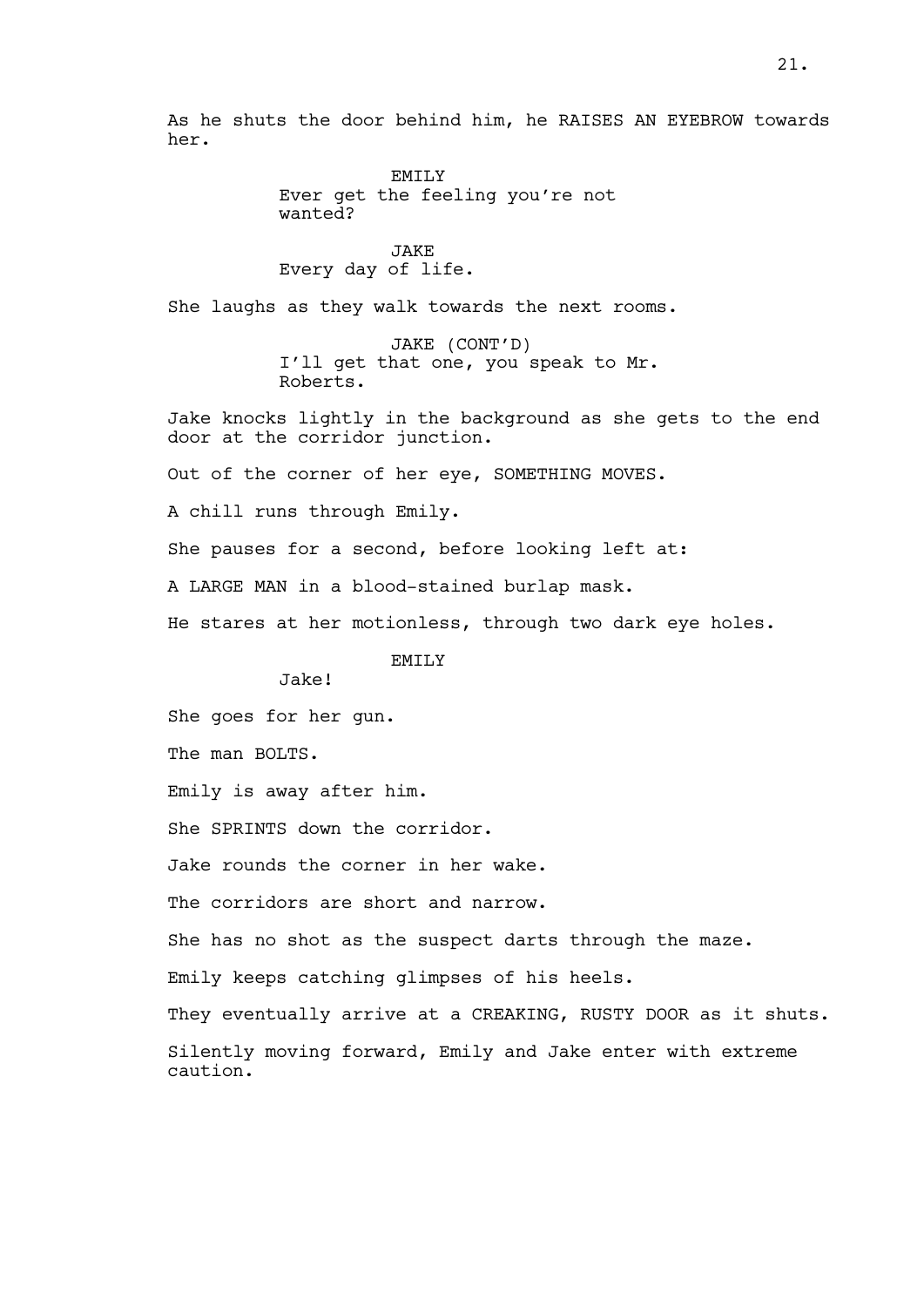INT. BOILER ROOM

The lights are off.

Jake pulls out his torch and takes the lead.

Emily looks annoyed - she doesn't have hers.

They move STEALTHILY through the steam-filled room.

The foreboding is exacerbated by HISSING GAS PIPES all around.

Each dark crevice is rife with danger.

CLANG.

Jake spins.

Nothing.

They reach a fork in the metal roads.

Emily taps his shoulder, lets him know she's heading for the lit section straight ahead.

He turns right, heads along a blacked-out area.

INT. OFFICE

Emily enters and clears her corners in the first room.

The place is a shithole.

Dog-eared, yellowing posters from the 90s of half-naked women share the walls with charts and maps of all sizes.

She continues on to the next room.

INT. / EXT. BOILER ROOM

Jake KICKS OPEN the door.

The blast of ocean air almost knocks him over.

He steps outside.

As he crosses a shaky, raised gangway over to a warehouse block he is BATTERED by horizontal rain.

It's PITCH BLACK on the makeshift bridge.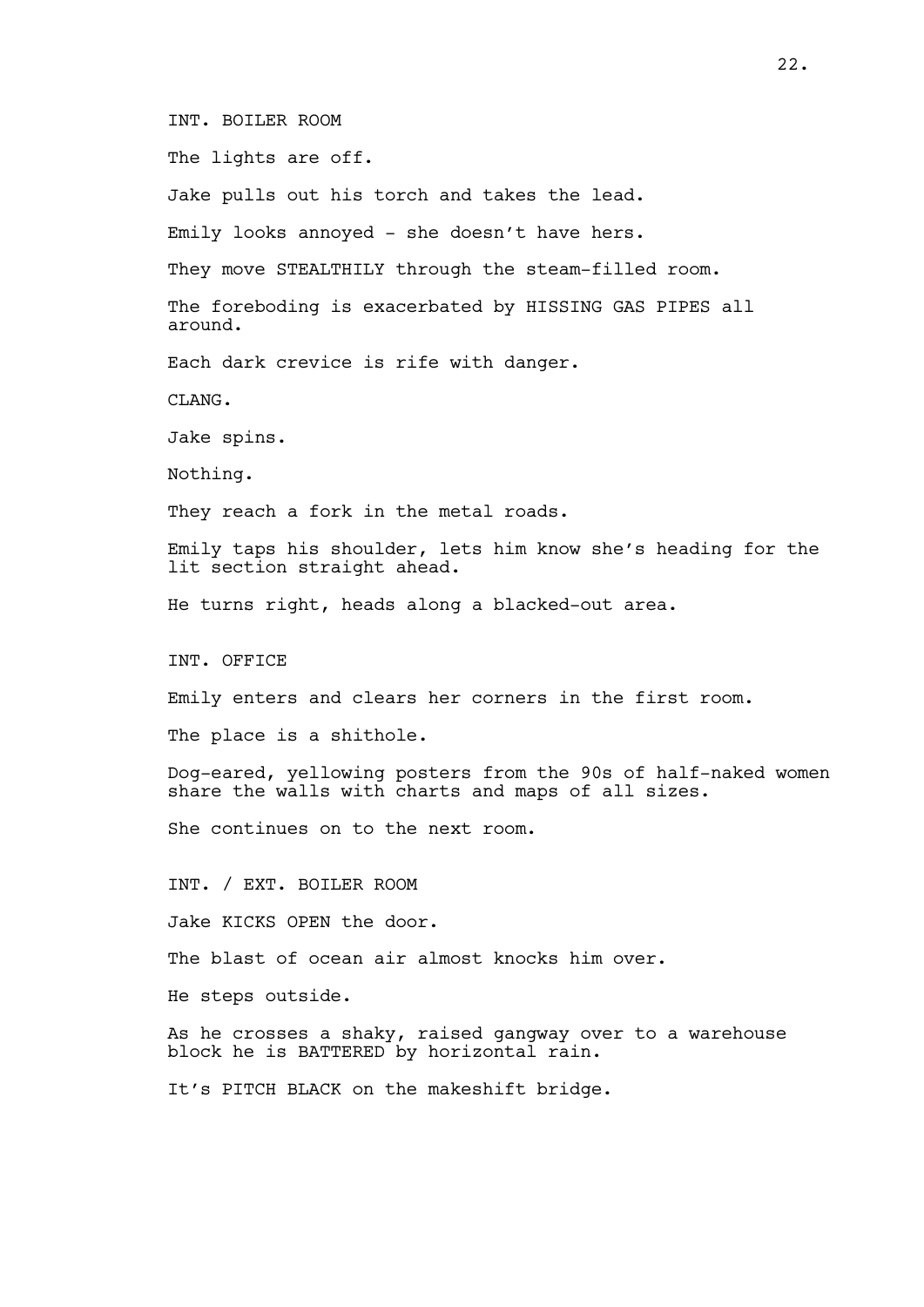He can barely keep his torch straight due to the storm's ferocity. Head down, he aims for the emergency light above the door. Jake SHOULDER-BARGES into the metal door in desperation. INT. WAREHOUSE He stumbles in, to be greeted by - A LEAD PIPE. Jake instinctively pulls the trigger as he's struck. INT. / EXT. BOILER ROOM Emily cautiously heads in Jake's direction. She HEARS A GUNSHOT. She sprints towards the flapping door. Through the rain, she sees a hooded silhouette LOOM OVER the unconscious Jake. Emily takes aim. INT. WAREHOUSE The killer creepily stares down at Jake. Emily FIRES TWICE. One clips the man's shoulder, SPINNING HIM away from Jake and out of sight. EXT. / INT. WAREHOUSE Emily strides across the bouncing bridge, gun raised. She slows down upon reaching the entrance. There is no sign of the killer as she enters. Crouching down, she checks Jake's pulse. He's alive. Blood seeps from his skull.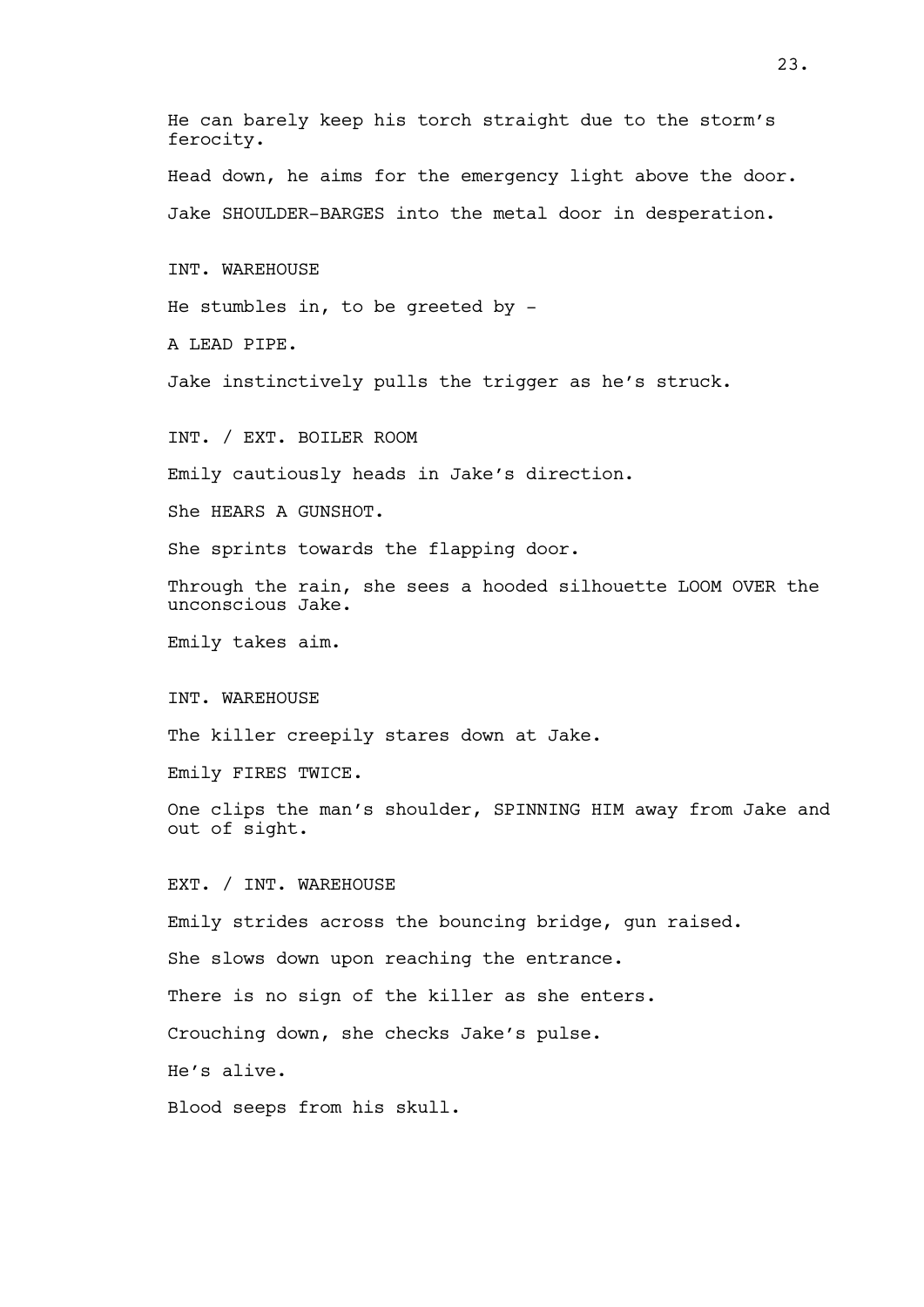Breathing heavily, she GLARES down between rows of tall steel shelves.

INT. BEN'S OFFICE - LATER

A staff member is tending to a woozy, grimacing Jake.

Emily, Scotty and Ben play back the security footage.

The killer SPRAYS SHAVING FOAM over the lenses as he walks past each camera.

> **BEN** We have no idea where he went.

EMTT<sub>.</sub>Y Go back further, see where he emerged.

BEN

I tried; some cameras don't work. He first appeared in one of the corridors.

EMILY The clothing?

BEN Standard issue, could've gotten 'em anywhere.

EMILY

He was waiting for us. He'd have heard us talking, could've hidden but never.

**JAKE** Wanted to take us out first?

EMILY

I don't think so. He had a good ten seconds after your gun went off, but didn't kill you.

JAKE So what then - A message?

Emily has nothing.

JAKE (CONT'D) When can the helicopters get here Ben? We need reinforcements.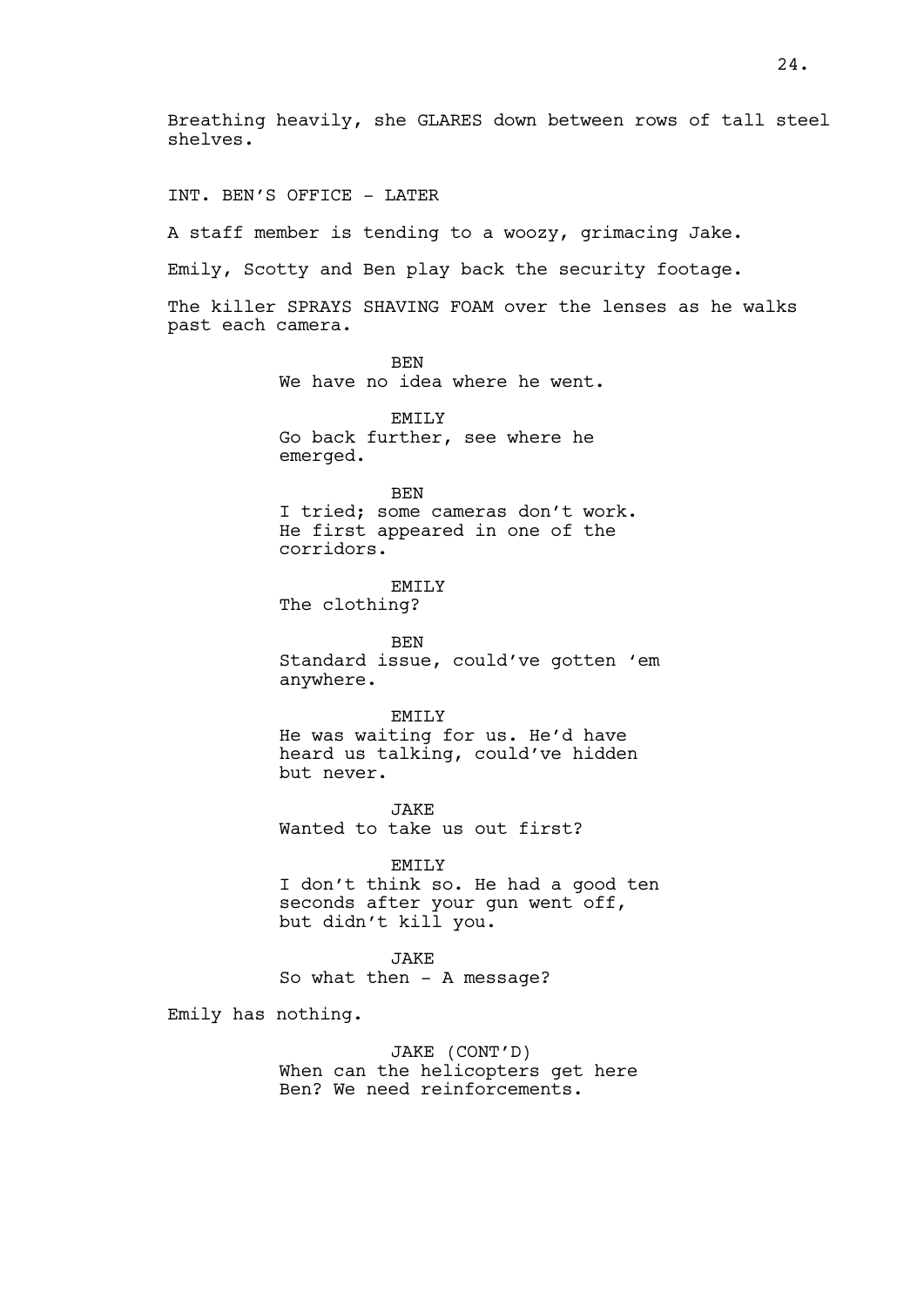BEN The storm dies down tomorrow. Another 16-17 hours anyway. EMILY Fuck. Can you take a couple guys with you, clean those cameras? BEN What if he's still around? SCOTTY He'll need to fix up and recover if she hit him. You'll have a couple hours at least. EMTT<sub>.</sub>Y Okay. Then we go again. Let's watch the monitors in -- (yawning) -- shifts. You mind going first? I need some damn sleep. SCOTTY

Sure. I'll update the Lieutenant as well.

EMILY Thanks. I don't care what anyone says Scott, I think you're a good man.

He's not sure what to do with her sarcastic praise.

INT. KILLER'S CABIN

The walls DANCE WITH LIGHT as candles FLICKER.

In the center stands a wounded man.

Shaven head bowed, his identity remains a mystery.

He removes a stained, checked shirt.

Blood drools from the hole in his shoulder.

Dropping to his knees, he bends over and braces himself.

The man dabs at his arm with a cloth.

The hole is illuminated as he moves a candle towards it, placing the flame DIRECTLY INTO the wound.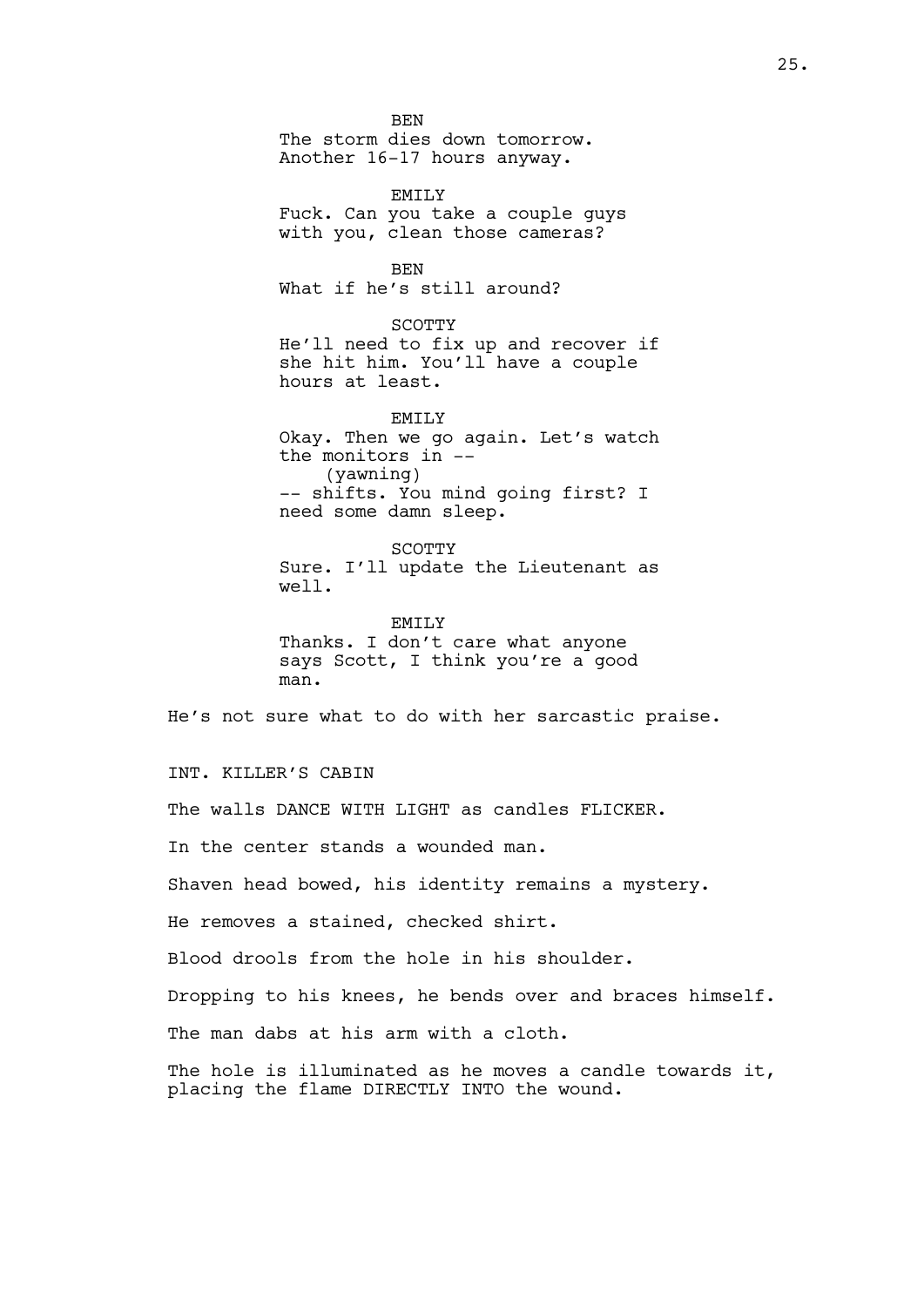The SIZZLE echoes.

### KILLER

NNNGGGHHH.

He's in agony, but can't scream.

After a few seconds he puts the candle down then COLLAPSES, face down on the floor.

INT. JAKE'S CABIN - MORNING

Emily is on a video call as Jake recovers in his bed.

LT. STEWART I knew it. I fucking knew it. I told them at the time. Damnit!

On her screen, a fuming LIEUTENANT STEWART.

The tall, gray-haired man, late 50's, LAUNCHES AN EMPTY CUP across the room in rage.

EMILY

Which case, sir?

LT. STEWART One of my early ones. Bosses wanted a quick fix. Whole state was losing

its mind over a possible serial killer... The guy who was sent down didn't fit any witness reports.

EMILY

So who did?

He calms himself down and straightens his tie.

LT. STEWART Couple of local weirdos I never got to. Taller, twenties and balding exactly as the sole survivor described the man.

EMILY You got their names?

LT. STEWART One died not long after. The other guy went off the grid.

EMILY You think it's him?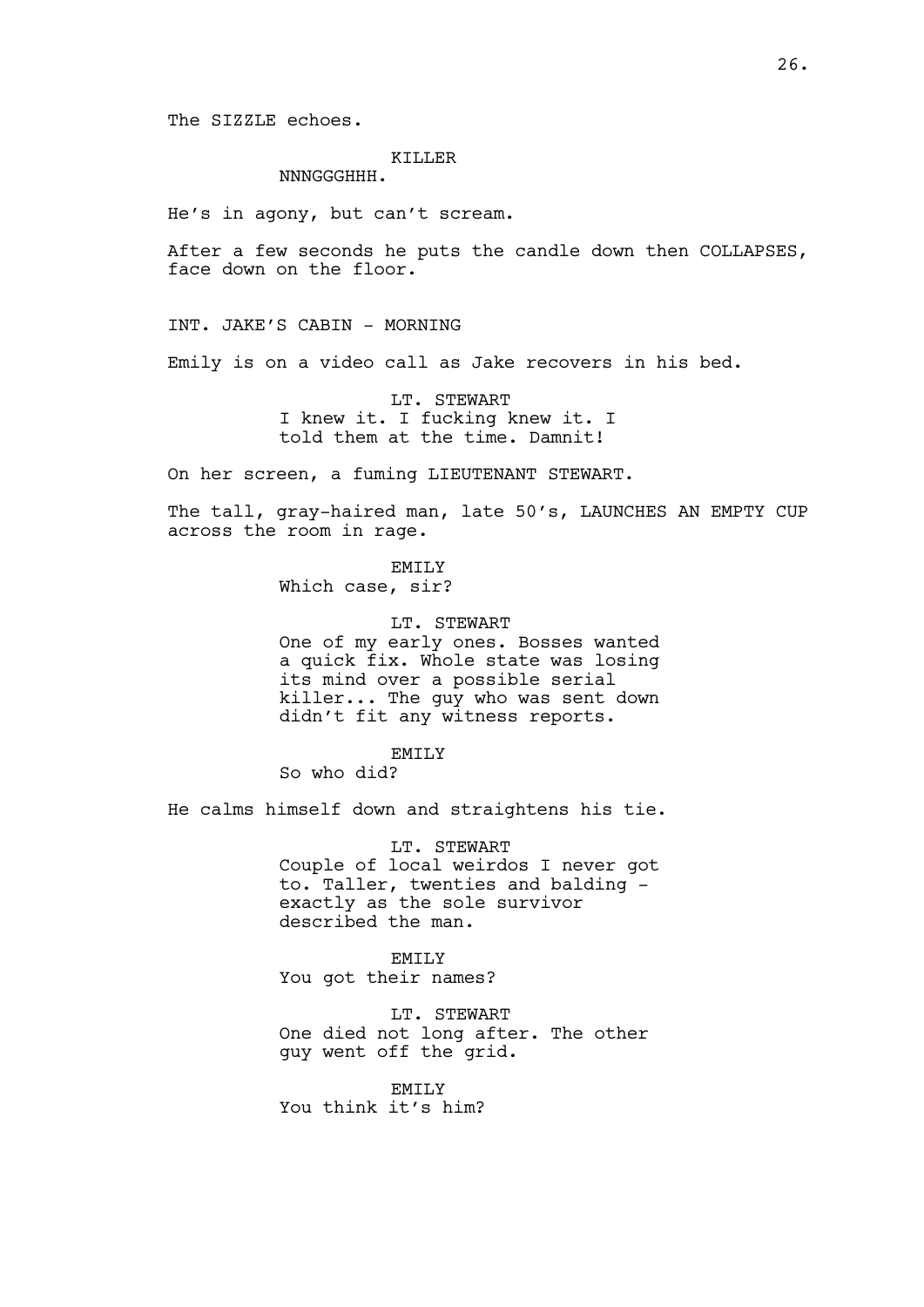Burlap hood, religious symbols? Yeah, good chance. (Pause) There's a police sketch somewhere in the archives. I'll send when I find it. Beat. LT. STEWART (CONT'D) Be careful Larsen. This guy may have been killing unchecked for thirty years. Wait for backup. JAKE Not sure we can, sir. INT. BEN'S OFFICE - LATER As the printout is revealed, Ben's face drops in horror. EMILY You know him. BEN That's Rick. Ricky Jackson. Jake stands up, ready to go. EMTT<sub>.</sub>Y You're sure? BEN 100 percent. JAKE Where is he? INT. KILLER'S CABIN THUD... THUD... Jake BOOTS THE DOOR IN and they enter, weapons drawn. The room's empty. Candles burn everywhere; walls are SMEARED IN BLOOD. Emily cranks her neck to read what's on the ceiling:

LT. STEWART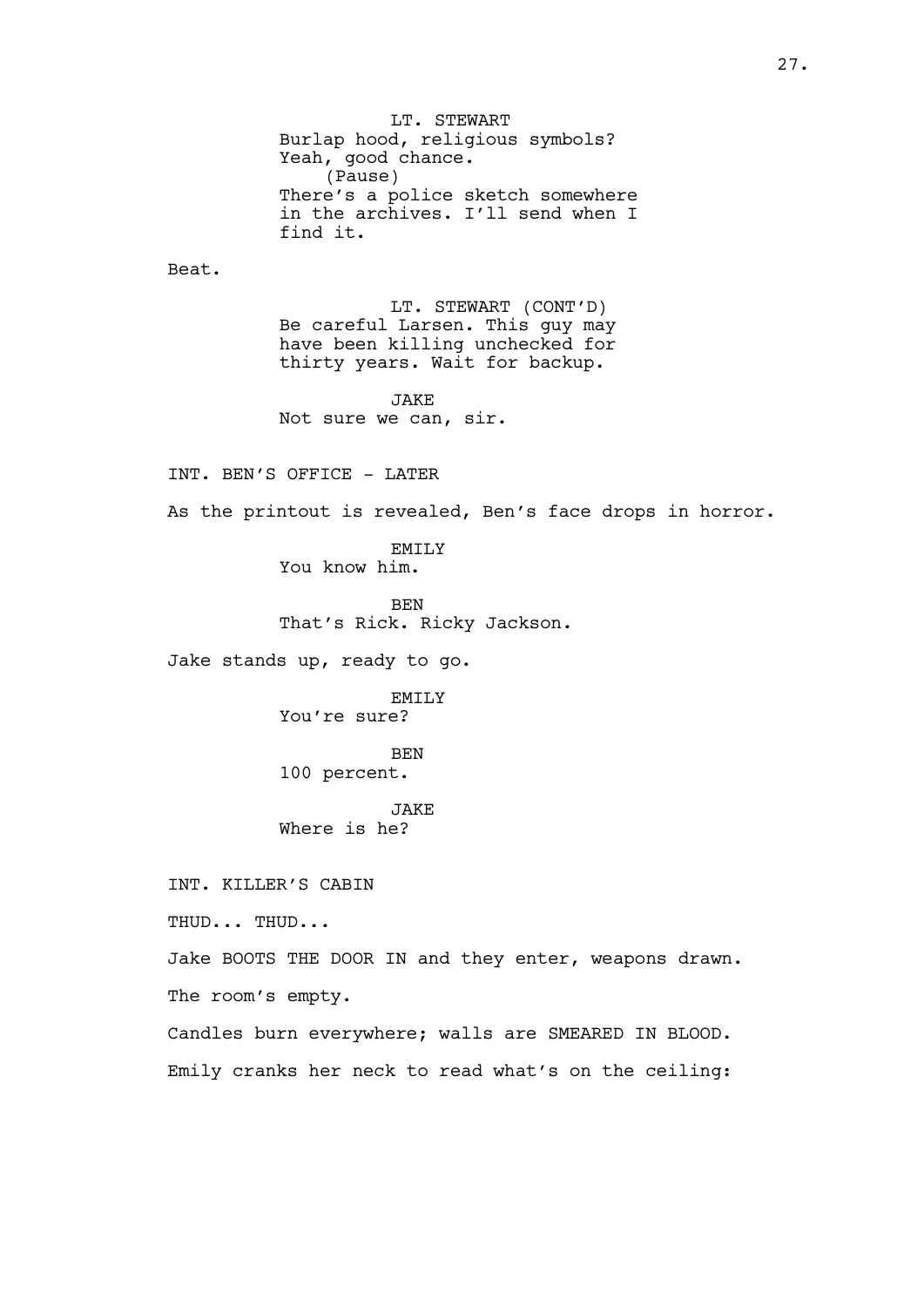'We are the saviours of a sick world. We shall cast light upon it!'

**JAKE** 

The fuck?

Her phone starts ringing.

**EMILY** Tell me you have him?

BEN (O.S.) Heli-deck.

EXT. HELI-DECK

Ricky Jackson, late 50's, teeters on the edge of the platform.

He stares down at the temperamental Gulf waters with a DISTURBING GRIN.

The Detectives approach from behind, breaking either side of their target.

Their pistols point directly at him.

They stop ten meters away.

JAKE

Ricky Jackson, you are under arrest for the murders of Will Rodgers and Eddie Hamilton.

Ricky LAUGHS MANIACALLY.

**RTCKY** Those weren't murders.

He turns to face them.

His shirt is open to his navel.

He has a large symbol carved into his bleeding chest.

RICKY (CONT'D)

Those men needed my help - one a homosexual? The other an addict? They were sinners. I cured them. Can't you black devils see that?

Ricky seems genuinely upset.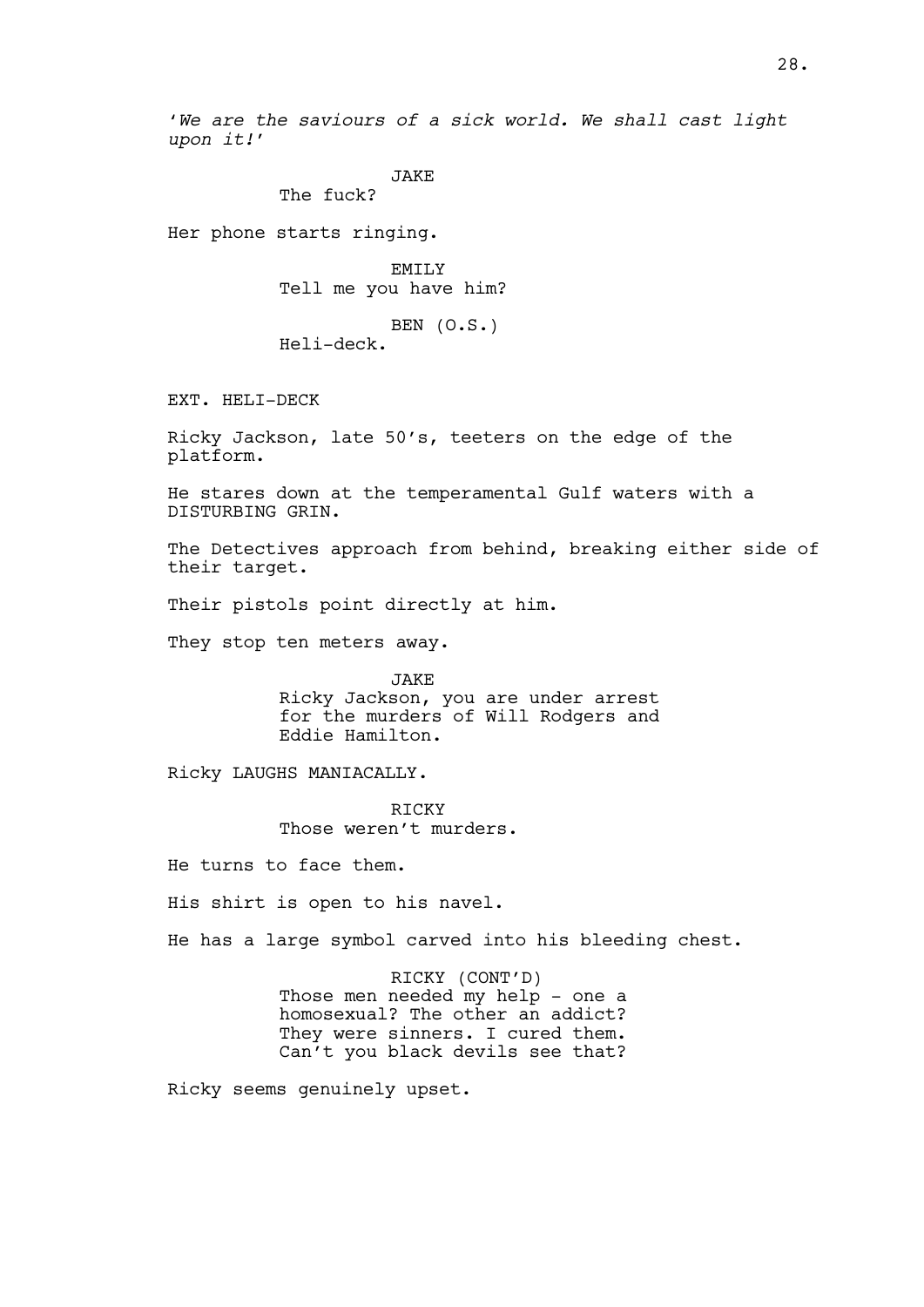Jake and Emily ignore the ingrained racism.

EMTT<sub>.</sub>Y Mr. Jackson, walk slowly towards us and place your hands behind your head.

**RICKY** Oh no, 'fraid not. My work here is done.

The Detectives look at each other.

JAKE If that's true, then there's no reason not to give up.

RICKY It's too late for that I'm afraid. The sanitization has begun, and my part is over with.

JAKE What's begun Ricky?

Jake tightens his grip and steps forward.

RICKY I had one more person to get but you ruined that.

He steps backwards.

RICKY (CONT'D) So I have to sacrifice myself in their place. That's my punishment for failure.

Emily looks concerned.

EMILY What are you talking about? Sacrifice yourself for what cause?

Beat.

RICKY You'll find out soon enough.

He GIGGLES peculiarly for a man of his age, almost child-like in his apparent joy.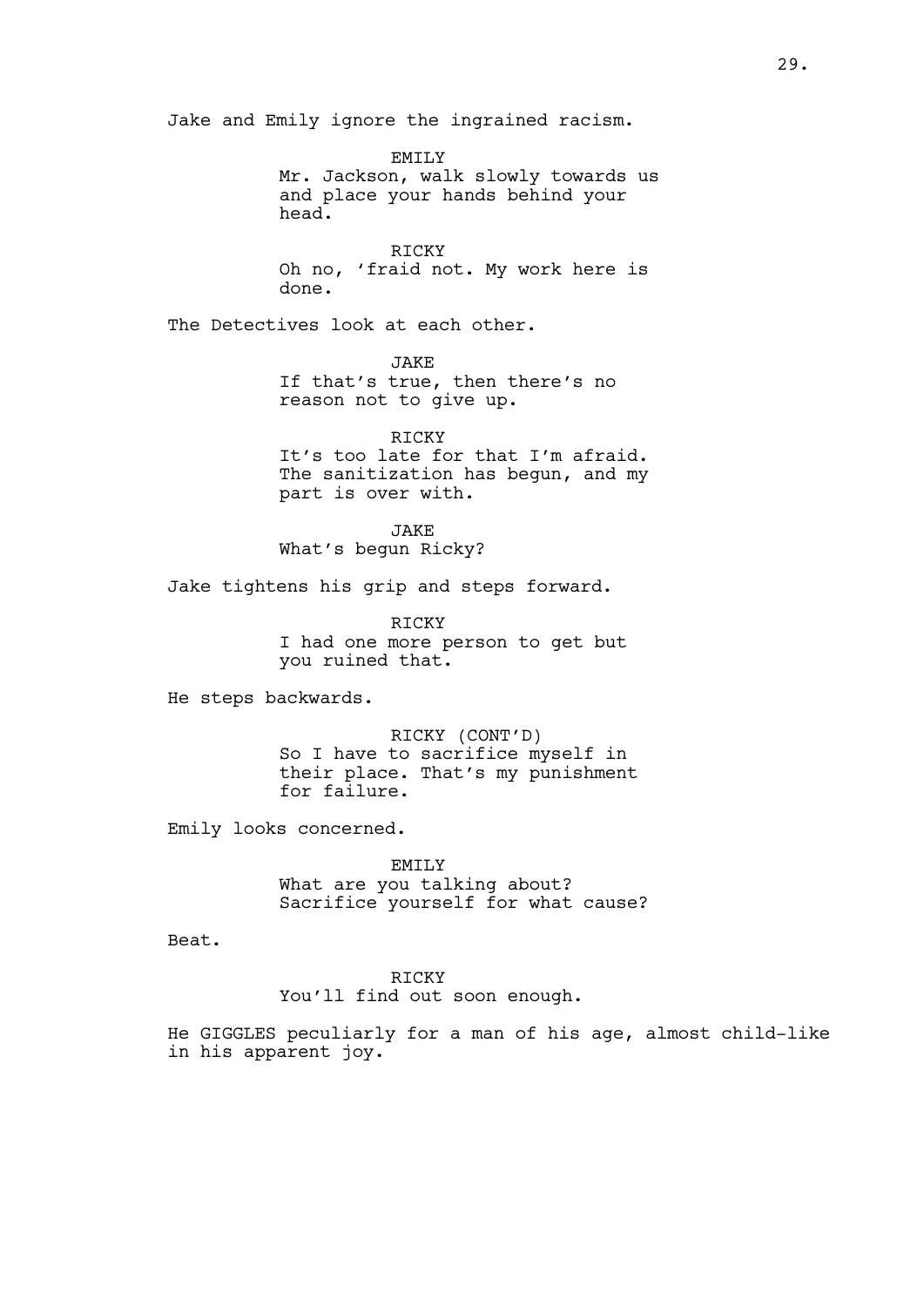RICKY (CONT'D) You should be grateful. You're in the safest place of all. (Pause) It's the ones you love that you should be worried about.

Emily snaps.

### EMTT<sub>.</sub>Y

I swear Mr. Jackson, I will put you down where you stand if you don't tell us right now what you're talking about!

RICKY Sure. It's too late to stop now. The wheels are in motion, as they say.

Ricky takes a deep nasal breath and stares skyward, stretching out his arms.

> RICKY (CONT'D) We're going to change the world. The non-believers will have to return to cold, dark corners.

JAKE Who are you working with Ricky?

Jake lowers his gun.

RICKY

Ohhh, some amazing people. They let me get my family out of harms way as my reward.

JAKE What're they going to do?

Ricky laughs again.

RICKY It's already done. The movement will have started.

JAKE

What movement Ricky? You can talk to me. I'd like to know more.

RICKY We are The Brotherhood, and we've come back to reclaim our America.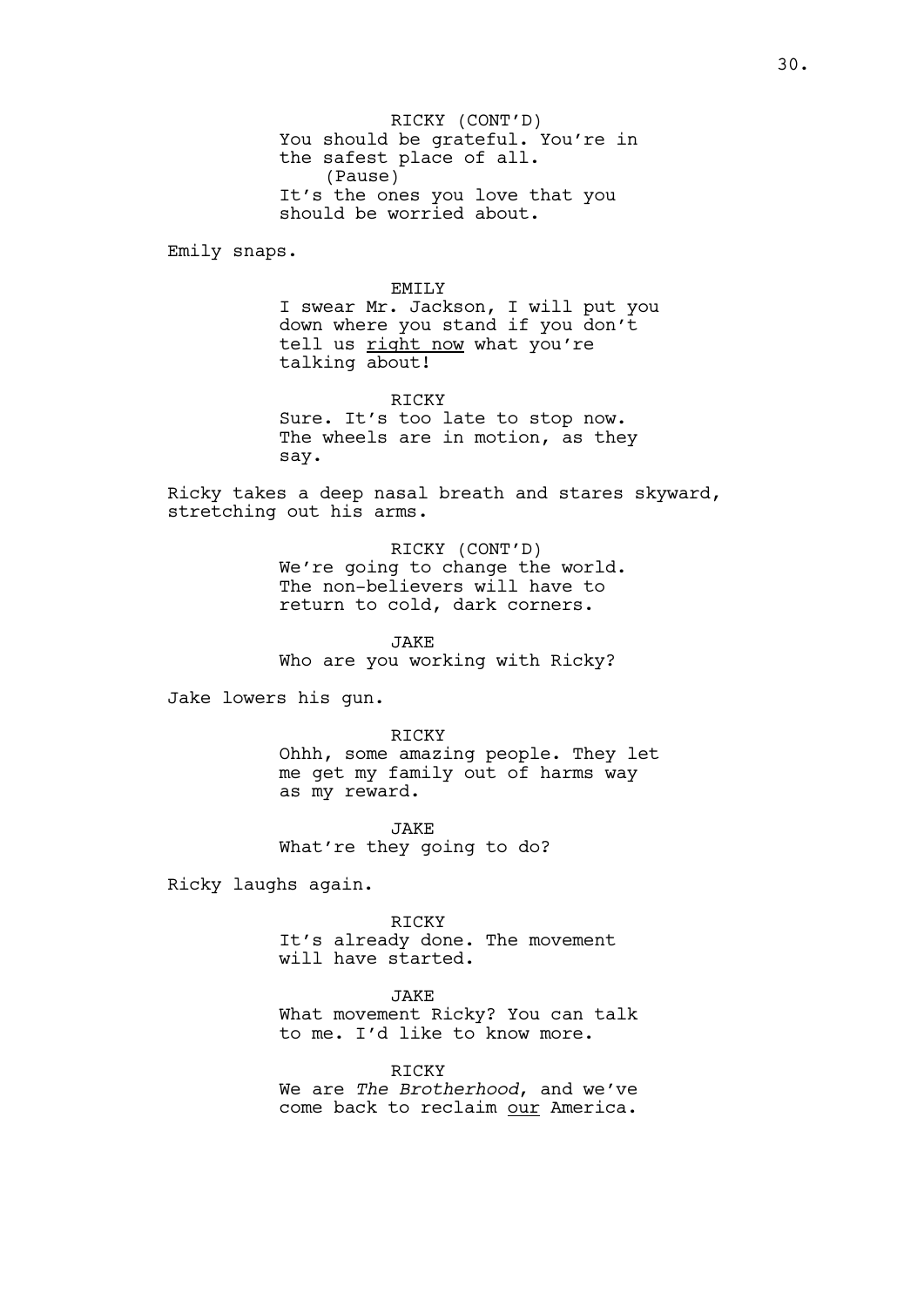**JAKE** Reclaim it from who?

RICKY Those who have dragged New Orleans and this once great country to her knees!

He has a CRAZED LOOK in his eyes.

RICKY (CONT'D) People like you. With your 'Black Lives Matter' bullshit.

Emily backs away and places a call urgently.

Jake tries to stall, tries to coax something out of him.

**JAKE** They won't change anything Ricky. You see that, right?

### RICKY

We know people will spout fake news like that. But we have a mission, and we're set up across the nation ready to prove everyone wrong.

JAKE

Who is?

Emily returns with trepidation.

RICKY We'll give you something to protest about.

Ricky smiles at Emily, then STEPS BACKWARDS.

EMILY

No!

He vanishes.

They run a short distance and look cautiously over the edge.

A VIOLENT SEA swirls.

No sign of Ricky.

JAKE

Shit.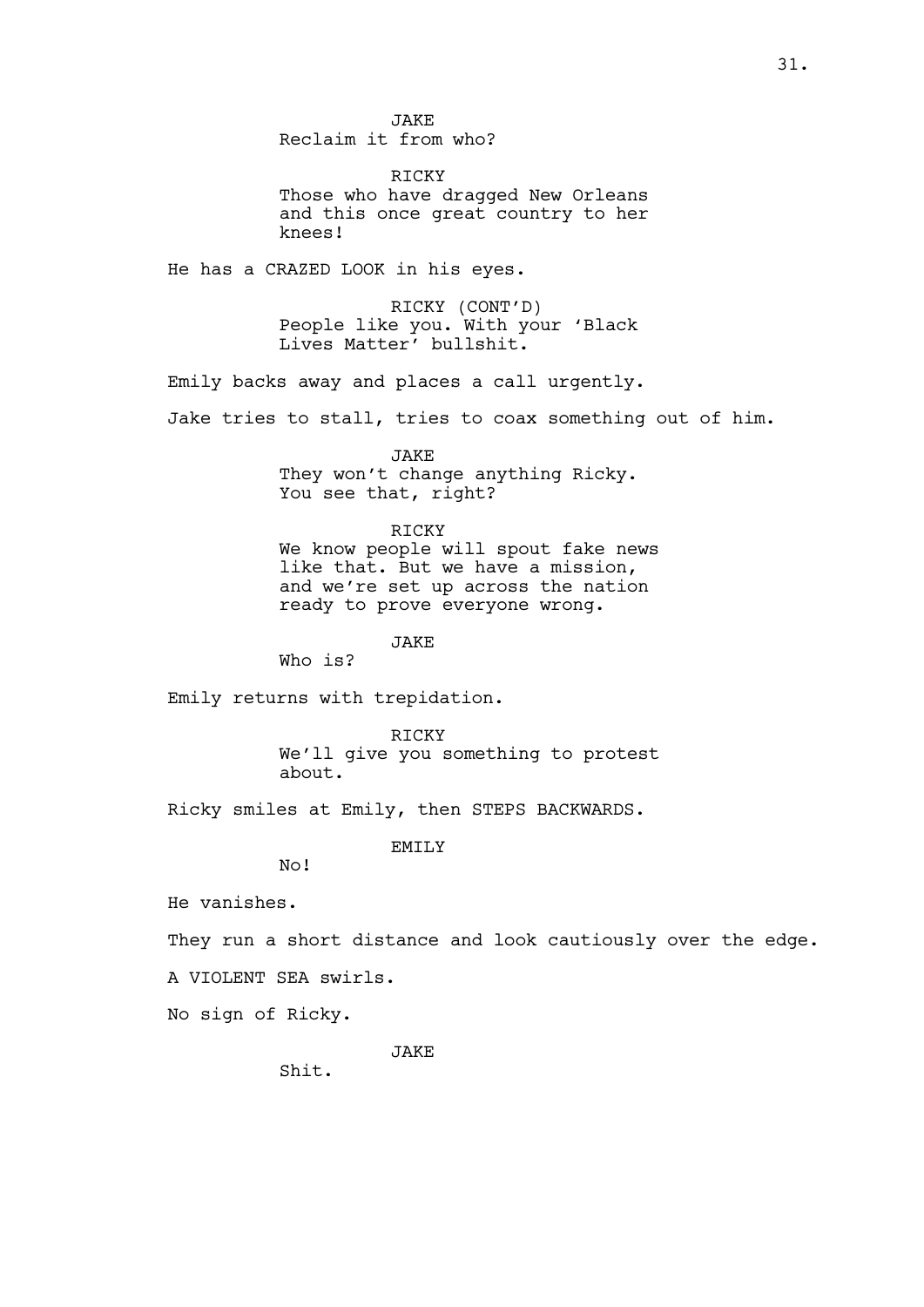EMTT<sub>.</sub>Y The Lieutenant's raising the alarm.

INT. KILLER'S CABIN - SHORTLY AFTER

The Detectives look on as THE FORENSICS TEAM carefully pack up Ricky's belongings.

Emily looks crestfallen.

Ben appears at the door.

**BEN** Your boss is on the line.

INT. BEN'S OFFICE

Jake sits, bandaged head in hands.

The Lieutenant is on LOUDSPEAKER.

Emily leans over the desk.

EMILY So he was telling the truth?

LT. STEWART Dozens dead. Poisoned.

JAKE

Fuck me.

Jake looks up, drained.

LT. STEWART We don't know how, or what by yet. Could have been worse if we hadn't stopped the march.

EMILY What about the other places he mentioned they were set up in?

LT. STEWART Nothing yet. They reckon this could have been a test run.

**JAKE** Every protest is a potential target, sir.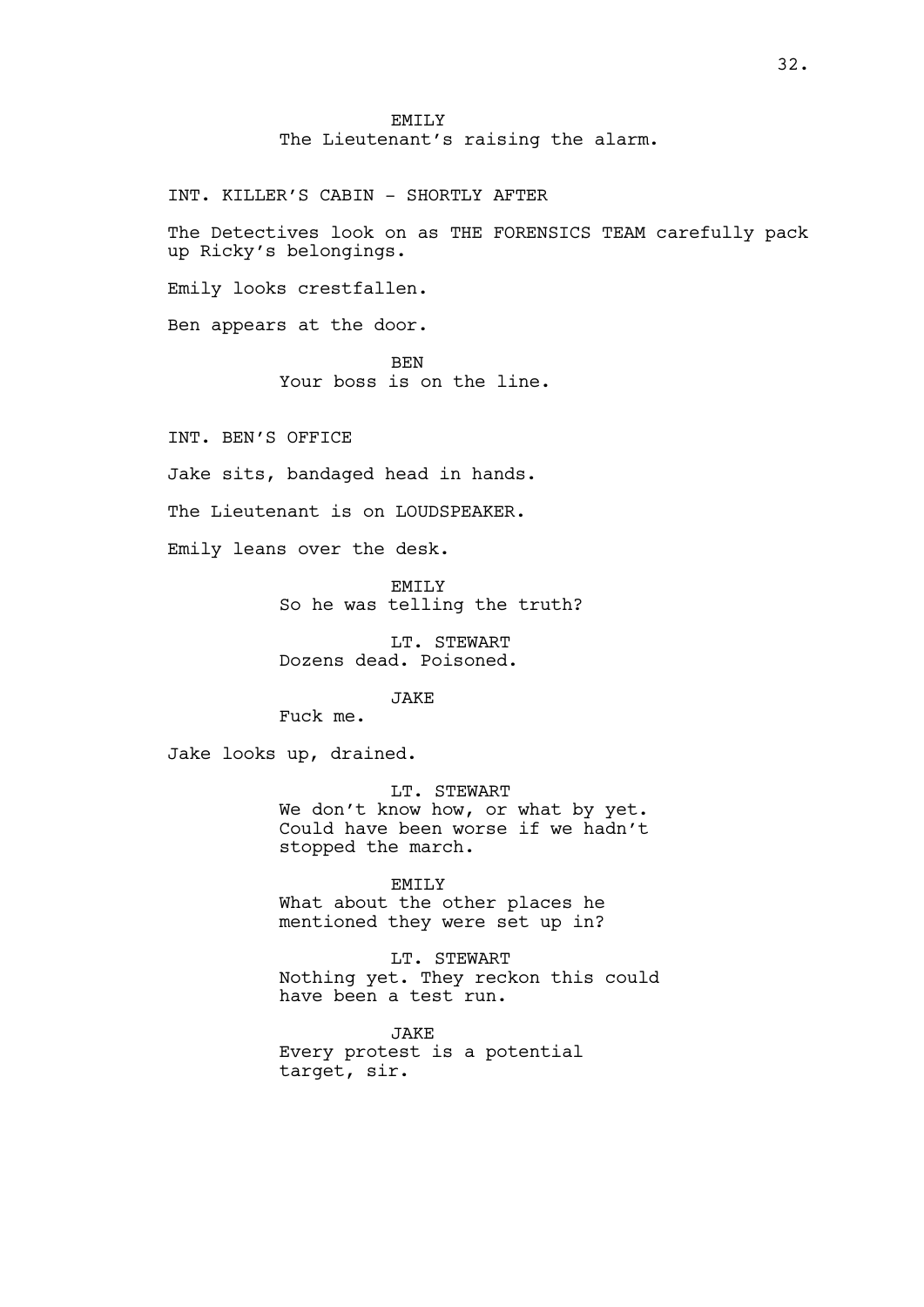LT. STEWART It's with the Feds already. They want to speak to you, get your asses back here.

INT. LT. STEWART'S OFFICE - MORNING

AGENT CONNORS, a middle-aged FBI archetype, is a meanlooking, square-jawed unit of a man.

He sits in the main chair.

Lt. Stewart is uncomfortably perched on the corner of his own desk.

> AGENT CONNORS We found nothing. If there's a group out there then they've taken great measures to remain hidden.

**JAKE** Trust us, no way this guy did it all himself.

AGENT CONNORS (Condescendingly) Well this 'Brotherhood' doesn't appear to exist.

The room falls silent.

EMILY No way Ricky Jackson put this together. There has to be others out there.

Connors stands and GATHERS HIS FILES as he leaves.

AGENT CONNORS We'll keep trying and let you know if anything comes up.

### EMILY

If he was telling the truth, then they could be anywhere in the country. There's marches in every city. Have we alerted every other state?

AGENT CONNORS We get threats like this daily. Let us handle it.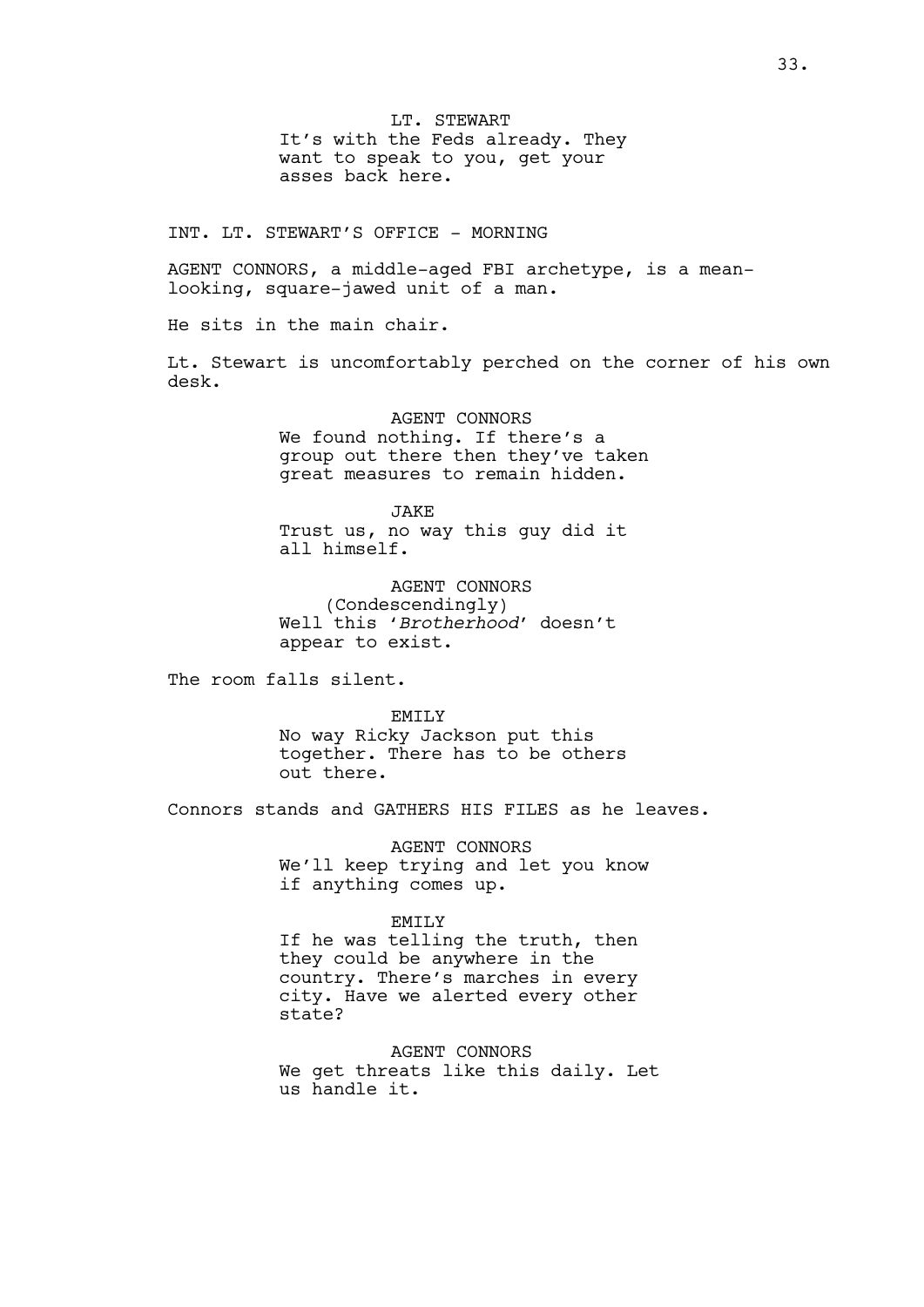Lt. Stewart shakes the Agent's hand before taking his seat back.

The door SLAMS SHUT in his wake.

**JAKE** What an asshole.

LT. STEWART Who did you expect the bureau to send us?

Emily smiles, knowingly.

LT. STEWART (CONT'D) Take today and tomorrow off, then return to rotation.

EMILY I was gonna come back in later and start trying to find out Ricky's true identity.

LT. STEWART Leave that to the FBI, Larsen.

EMILY C'mon Lieutenant, you heard him they're big picture guys. They won't spend time on this shit.

The Lieutenant SIGHS.

LT. STEWART You're going to do it regardless of what I say, aren't you?

Emily nods, partly in thanks.

INT. POLICE STATION - LATER

Rejuvenated, Emily sits at her desk TRAWLING THROUGH POLICE REPORTS from the original serial killer hunt in the 1980's.

JAKE

Anything?

She shakes her head.

EMILY I wish they'd pull their finger out and digitize these old cases. Pain in the ass.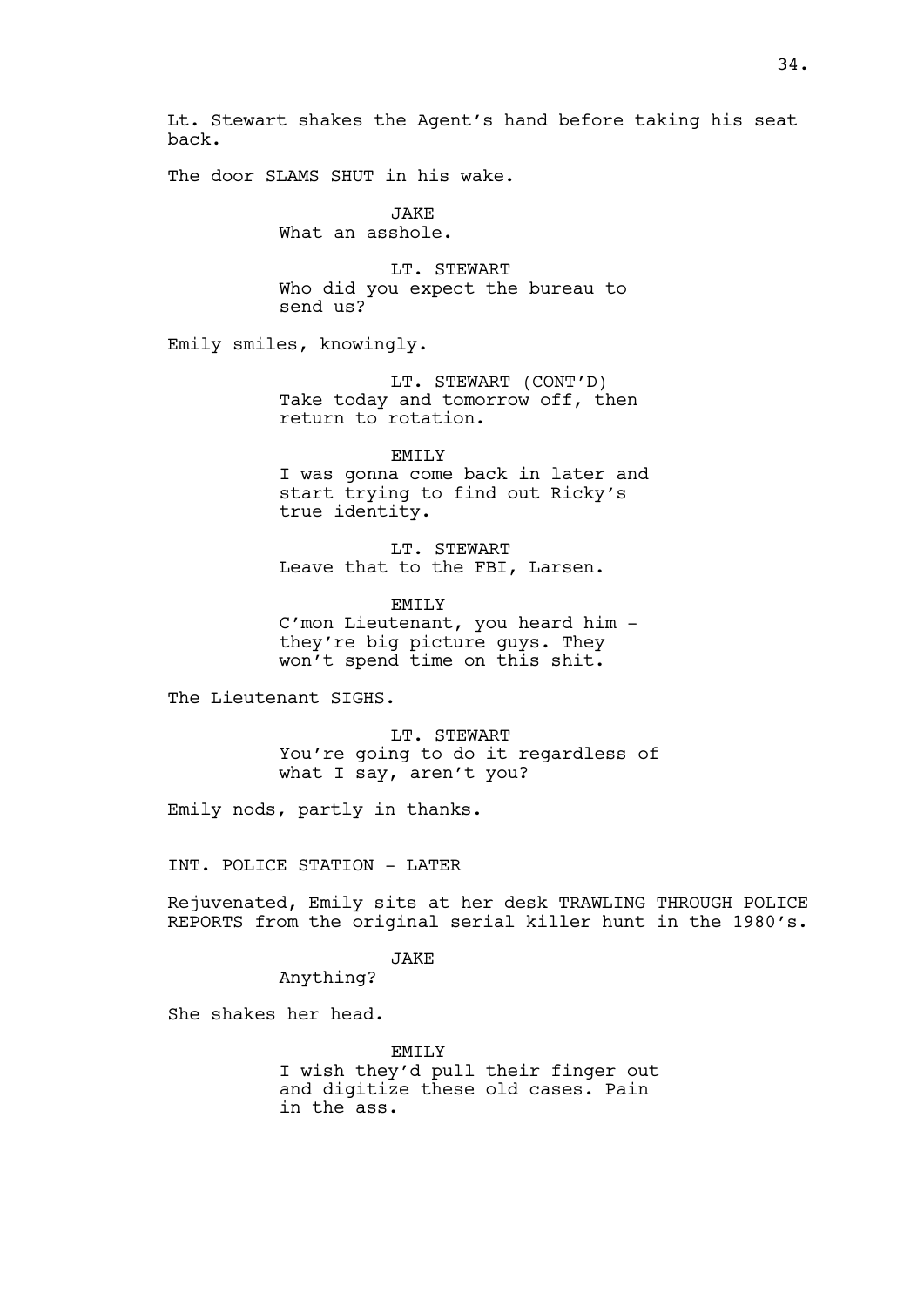JAKE

Coffee?

He gets a thumbs up.

As Jake fills her mug at the chugging machine in the corner, Emily's intensity levels rise.

She begins TOSSING PAPERS out of the way, searching for a specific item.

She finds it and races over to her partner.

EMTT<sub>.</sub>Y Hey, check this out.

She points at an address logged on an official report.

Jake looks at her, stirring; awaiting more.

EMILY (CONT'D) Okay, so Delery Street also appears here.

Emily passes him a second sheet.

EMILY (CONT'D) Uniforms chased a guy there but lost his car.

JAKE

Yeah but the first one says they checked the house, it was an old woman.

EMILY His mother, covering for him?

JAKE It's thin, Em.

EMILY Thin's better than nothing?

Emily grabs his coat and holds it out.

JAKE Guess these coffees are to go then, huh?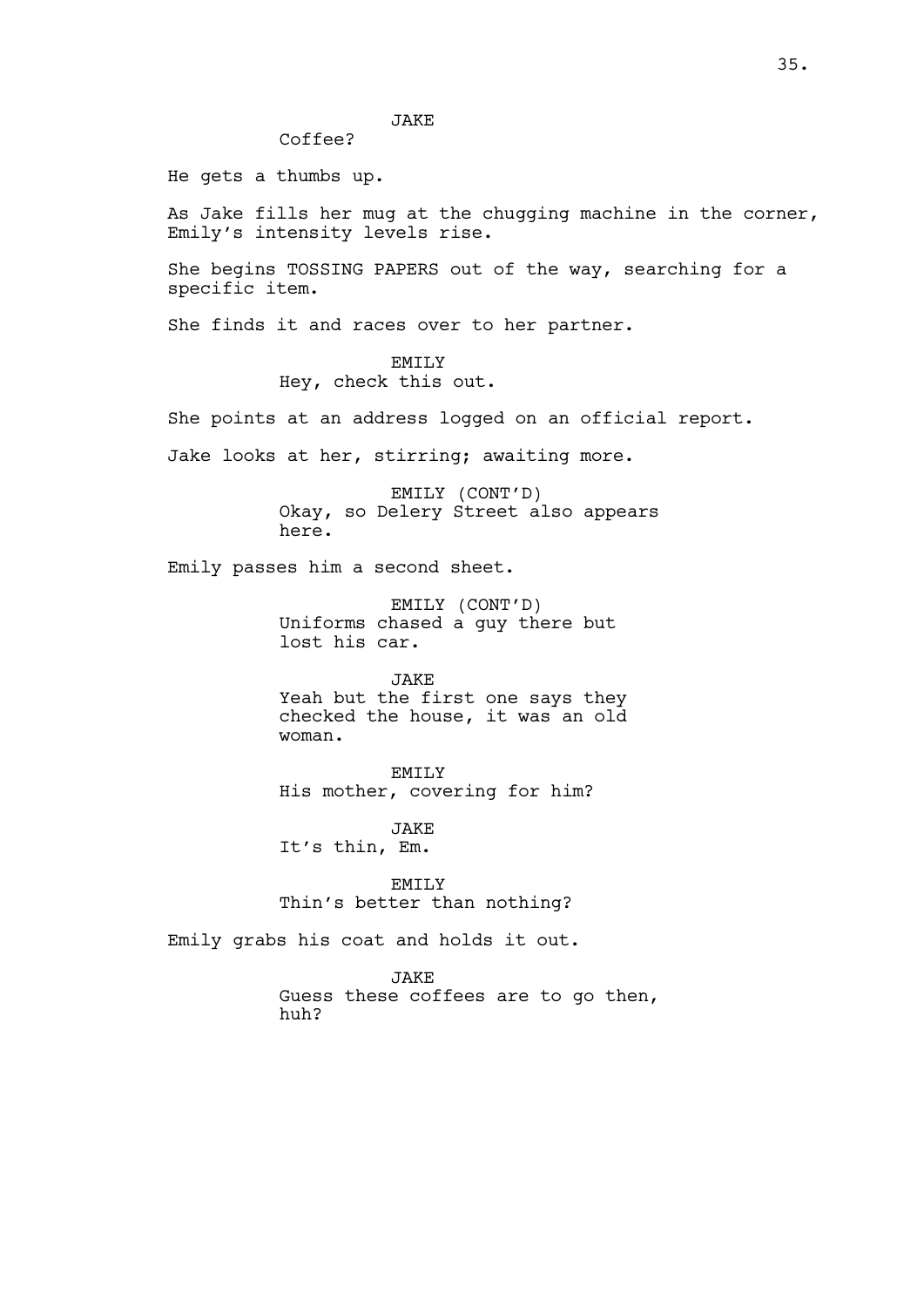# EXT. DELERY STREET - EVENING

The Detectives exit Emily's battered silver motor, proceed up the unkempt path of an overgrown yard.

> **JAKE** Been a while since I was down in the Ninth. Not much changed.

# EMTT<sub>.</sub>Y

Yeah, damn shame.

Jake knocks on a door that's seen better days.

They hear the SHUFFLING of an approaching inhabitant.

ALISON, a rough and tumble pensioner in grey track pants and white blouse, opens the door.

She remains behind the outer screen.

# **ALISON**

Yeah?

# EMILY

Evening Ma'am.

They flash their badges. The woman doesn't look.

EMILY (CONT'D) We were looking to track down someone who may have lived here a while back.

Alison doesn't flinch as she takes a drag of her cigarette.

EMILY (CONT'D) Have you lived here long?

ALISON

Mm-hm.

EMILY Do you mind if I ask when you moved in?

ALISON Dunno, 'bout twenty years back.

EMILY You wouldn't happen to know who the previous tenant was?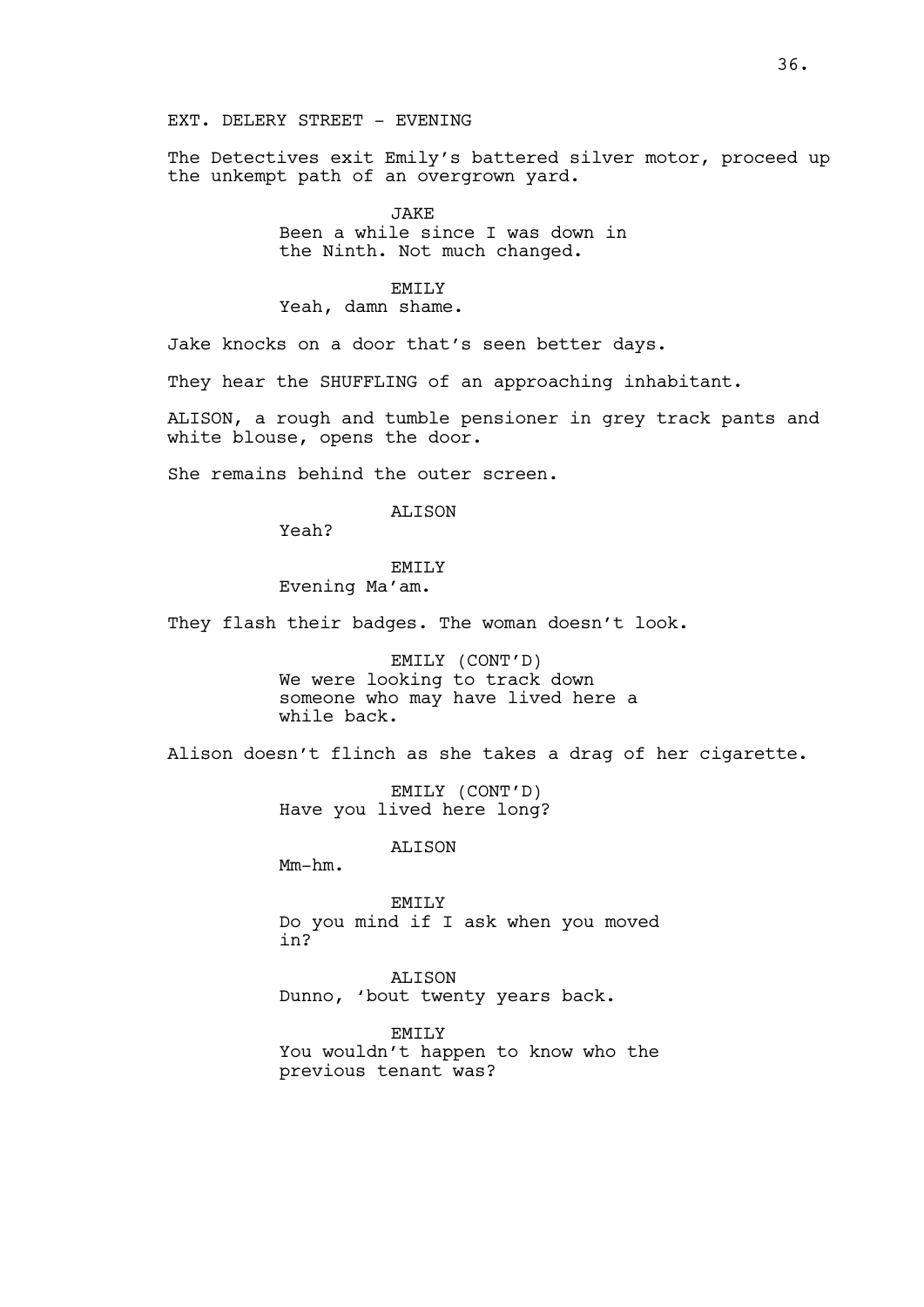ALISON My Grandma, but she's long dead. You may have figured that, lookin' at me. Jake issues a fake smile. He pulls a photo of Ricky from his inner pocket. **JAKE** Did you ever see this man around here back then? Alison recoils. FEAR FILLS HER EYES. She tries to close the door. Emily opens the screen, stops her. EMTT<sub>.</sub>Y Miss, please. We need your help. ALISON I can't help you. JAKE The man is dead, you don't have to worry about him. Alison opes the door again, cautiously. ALISON He is? EMILY Yesterday. We were there. Alison reacts to the news with VENOM. ALISON Good riddance to bad fuckin' rubbish then. She breathes, rubs her eyes. JAKE Could we come in and ask you some questions?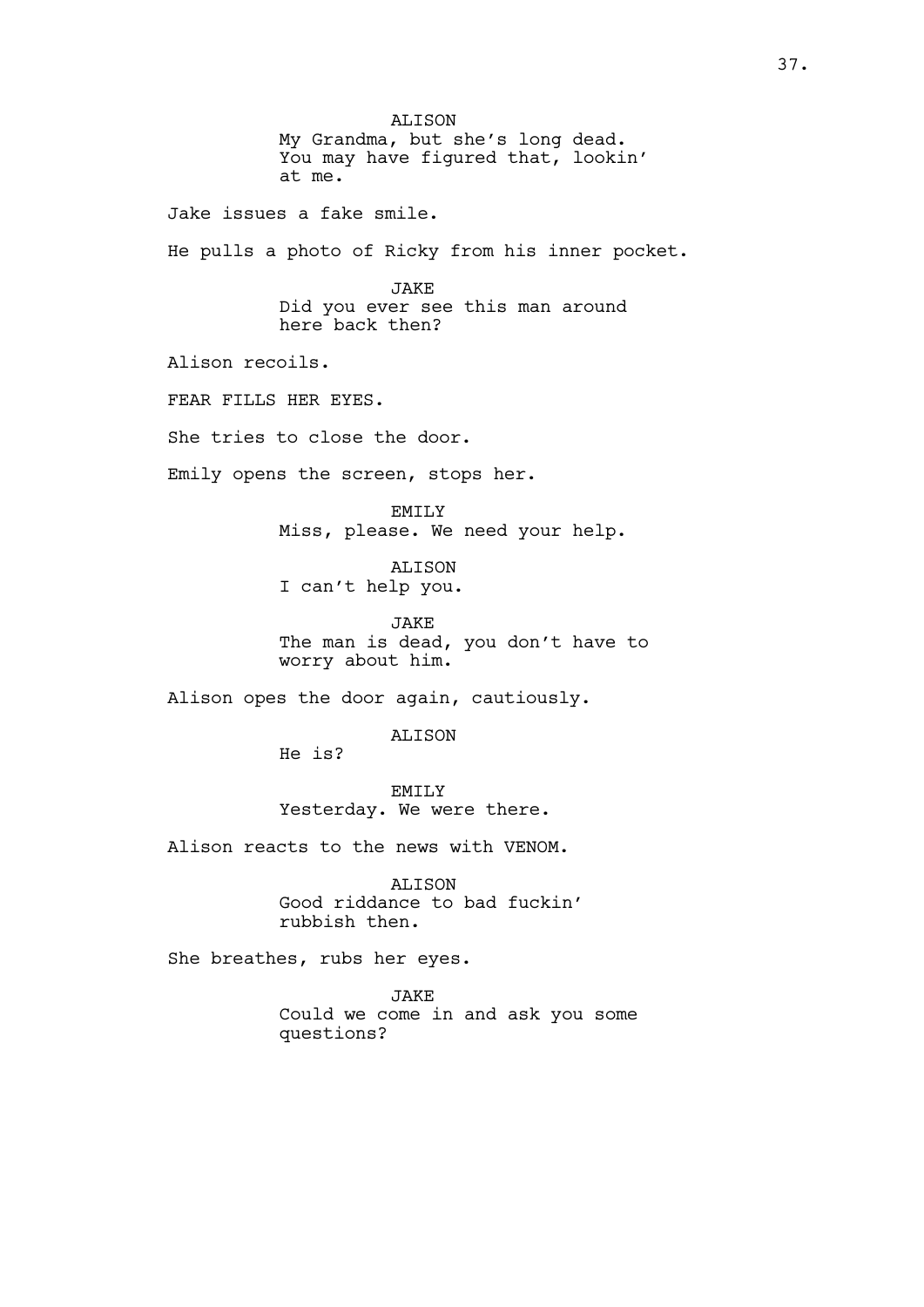INT. ALISON'S LOUNGE

Even in the dark room, the home's innards look no better than the outside.

Alison is quite the gracious host, however. She pours her guests fresh lemonade.

Jake picks at the biscuit selection on the table.

EMTT<sub>.</sub>Y When did you last see him?

Emily flashes Jake a disgusted look.

He shrugs off her evident and well-founded hygiene concerns.

**ALISON** Momma's funeral back in '03. He caused a scene as usual; that boy always was a wrong 'un.

JAKE He's a relative?

ALISON First cousin.

She snorts, MOCKINGLY.

ALISON (CONT'D) Thought he was getting the house, ha!

JAKE What's his name?

ALISON Bobby. Robert Madley.

JAKE Do you know where he lived last?

Alison shakes her head.

EMILY When you saw the photo you looked terrified. Why?

ALISON Because I should be.

Emily looks at Jake, sensing it.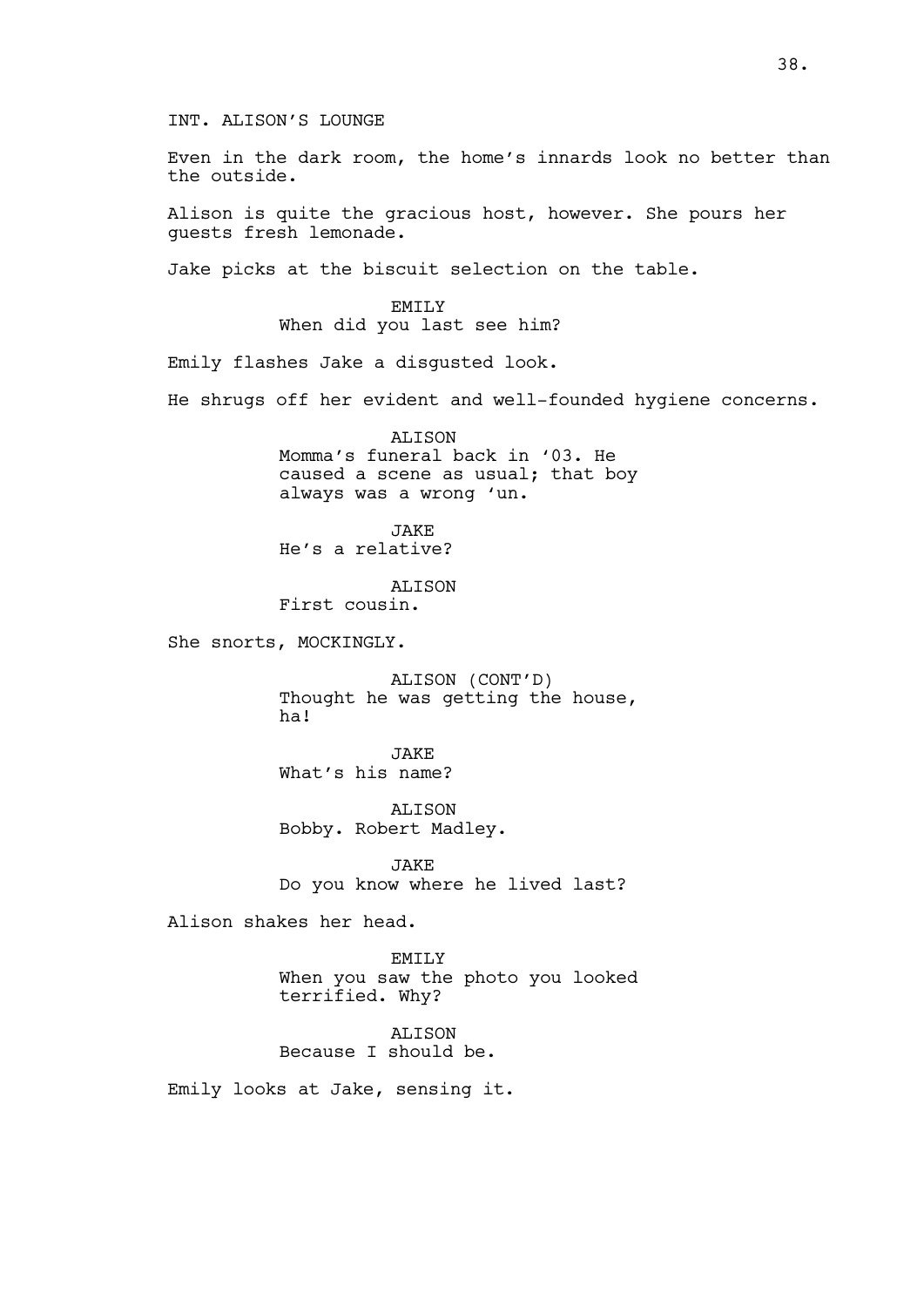EMILY Had he -- did he do something you knew of?

She looks at them both, still afraid.

**JAKE** 

We believe he may have been involved in some serious incidents back in the eighties?

ALISON Yeah. At least I think he was.

EMTT<sub>.</sub>Y The serial killings?

Alison goes quiet, looks at her feet.

**JAKE** Why did you think that?

She lights another cigarette, hands trembling.

ALISON

He'd live with my Grandma on occasion, when he'd get evicted. Before her death, she told me of a night he burst in as sirens wailed. Blood all over him.

Emily notes it all down.

ALISON (CONT'D) Some detective or other came by the house, looking for him a few months later. To do with them murders.

JAKE But your grandmother said she didn't know him?

ALISON Because he'd have killed her... Killed 'em both. (Pause) He was hiding in the kitchen with a knife that day.

Emily looks a little shocked.

ALISON (CONT'D) That's what she told me anyhow.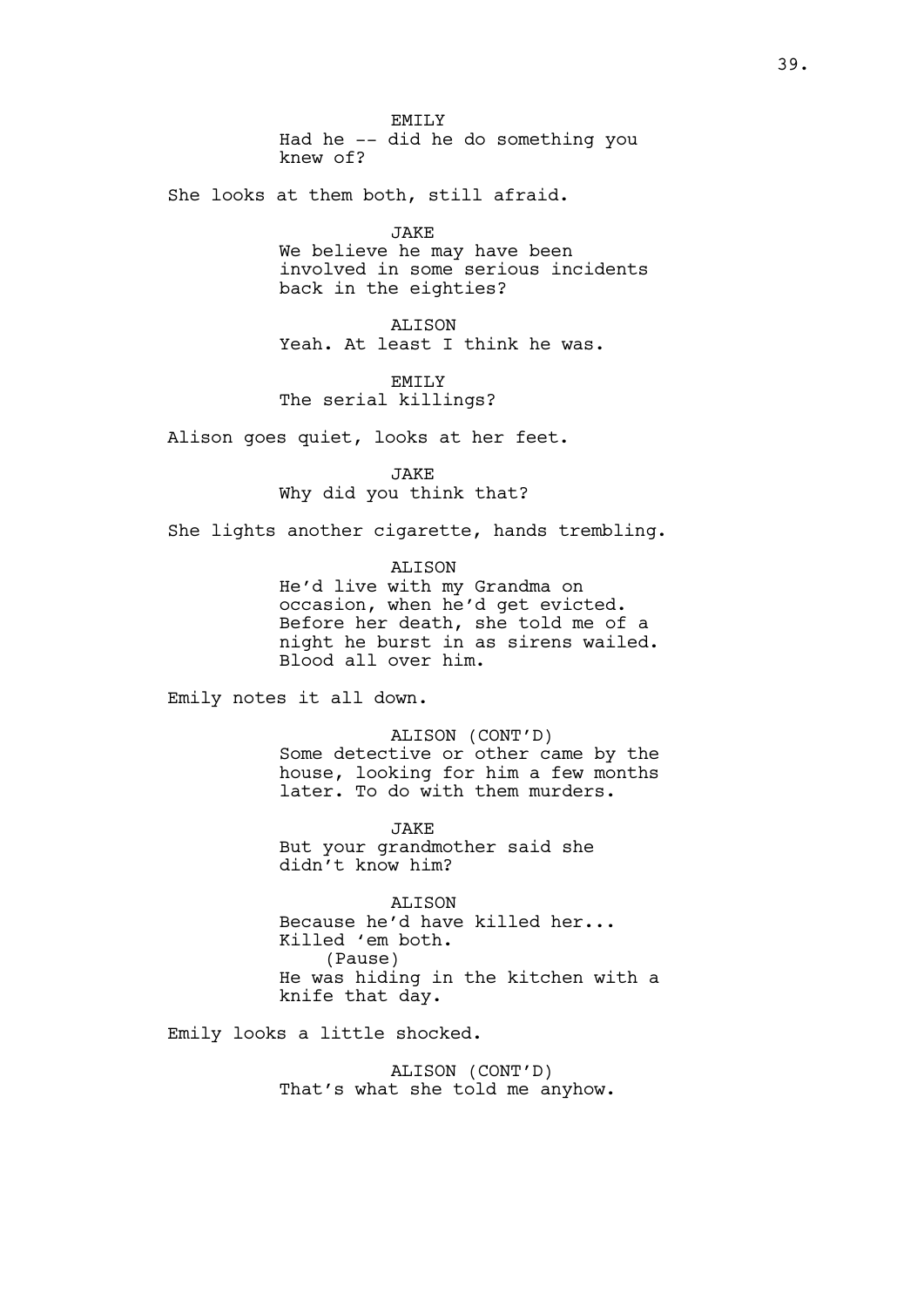EMTT<sub>.</sub>Y Alison, could you come to the station with us, to give a full statement.

ALISON I don't think --

JAKE There's more at stake here. The

poisonings this week, you heard about them?

**ALISON** Of course. All anyone's spoke about.

EMTT.Y We believe he was involved.

Alison begins to cry.

JAKE Will you help us?

She nods meekly.

Jake stands, puts a sympathetic hand on her shoulder.

EXT. NEW ORLEANS RESIDENTIAL AREA - DAWN

Several high-powered police and FBI vehicles SPEED through a neighborhood.

As they turn onto side streets they slow down, spread out.

HEAVILY ARMED AGENTS exit in full tactical gear.

They sprint across multiple front lawns, towards their targeted building.

Jake and Emily hang back with Agent Connors.

The lead unit stealthily approach the front door.

One operative steps forward with a battering ram.

INT. BOBBY'S HOUSE

Light POURS IN the pitch black hallway as the front door gives way.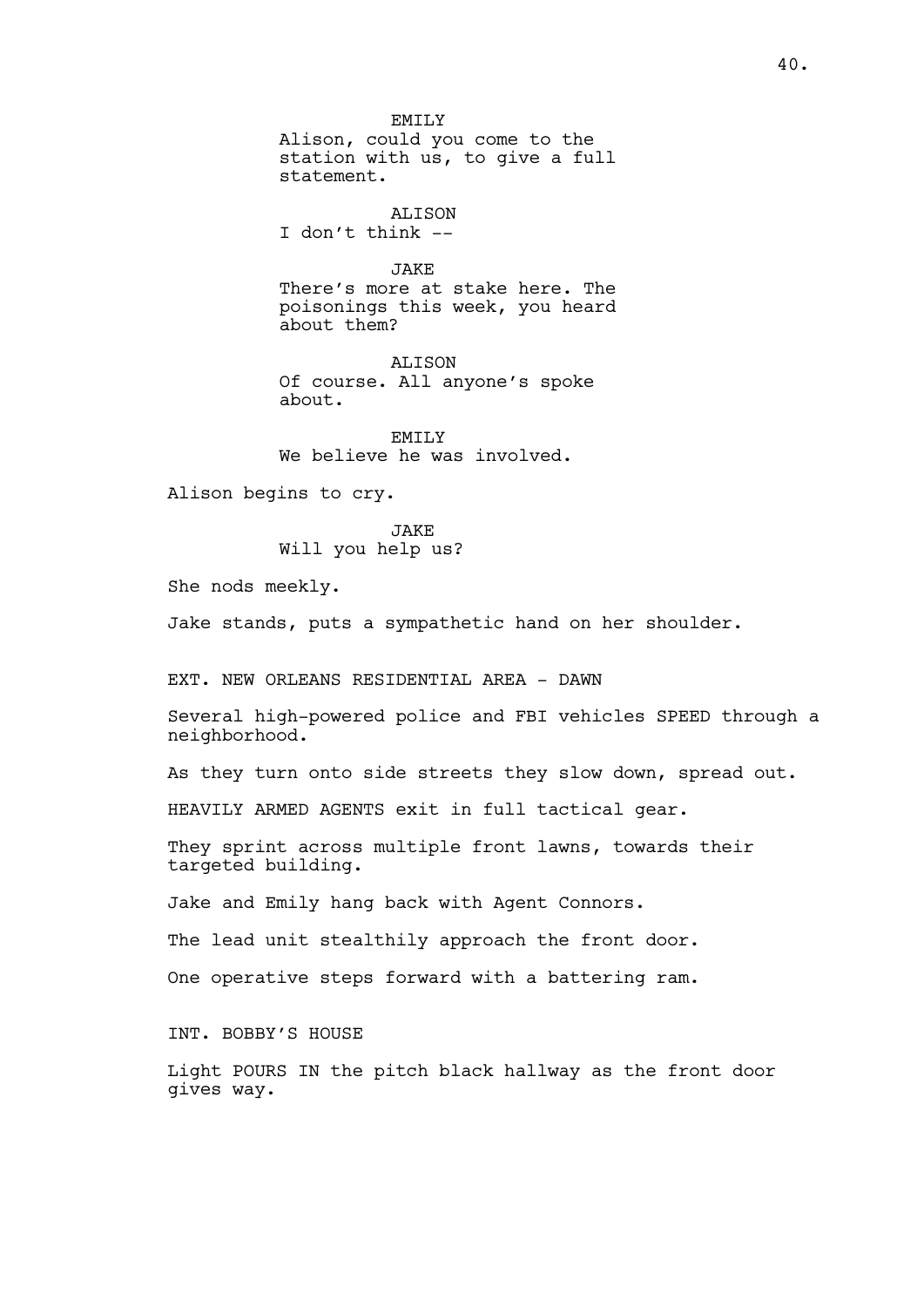Angry silhouettes pile in.

Torches FLASH as agents scan right and left.

They enter and exit doors all through the house.

Acknowledgements sound.

FBI AGENTS (O.S.)

Clear!

INT. BEDROOM

Emily and Jake root through wardrobes and shelves.

AGENT CONNORS Whatever you find comes to us, got that?

**JAKE** Sure thing.

Emily flashes a 'go fuck yourself' look at Jake, as the obnoxious lawman exits the room.

They keep searching.

Jake finds a pile of sheets in an old shoebox under the bed.

JAKE (CONT'D) Printed some e-mails. Looks like it could be something... Or nothing, lot of it's blacked out.

She looks them over.

EMILY Weird. Add it to the pile by the door.

Emily starts rooting through the back of a dusty walk-in closet.

She has to CROUCH INSIDE to reach something.

The floorboard CREAKS; gives its secret away.

Producing a pen-knife, she expertly jimmies it open.

Emily pulls out a folded plastic wallet; a weathered rubber band tied around its center.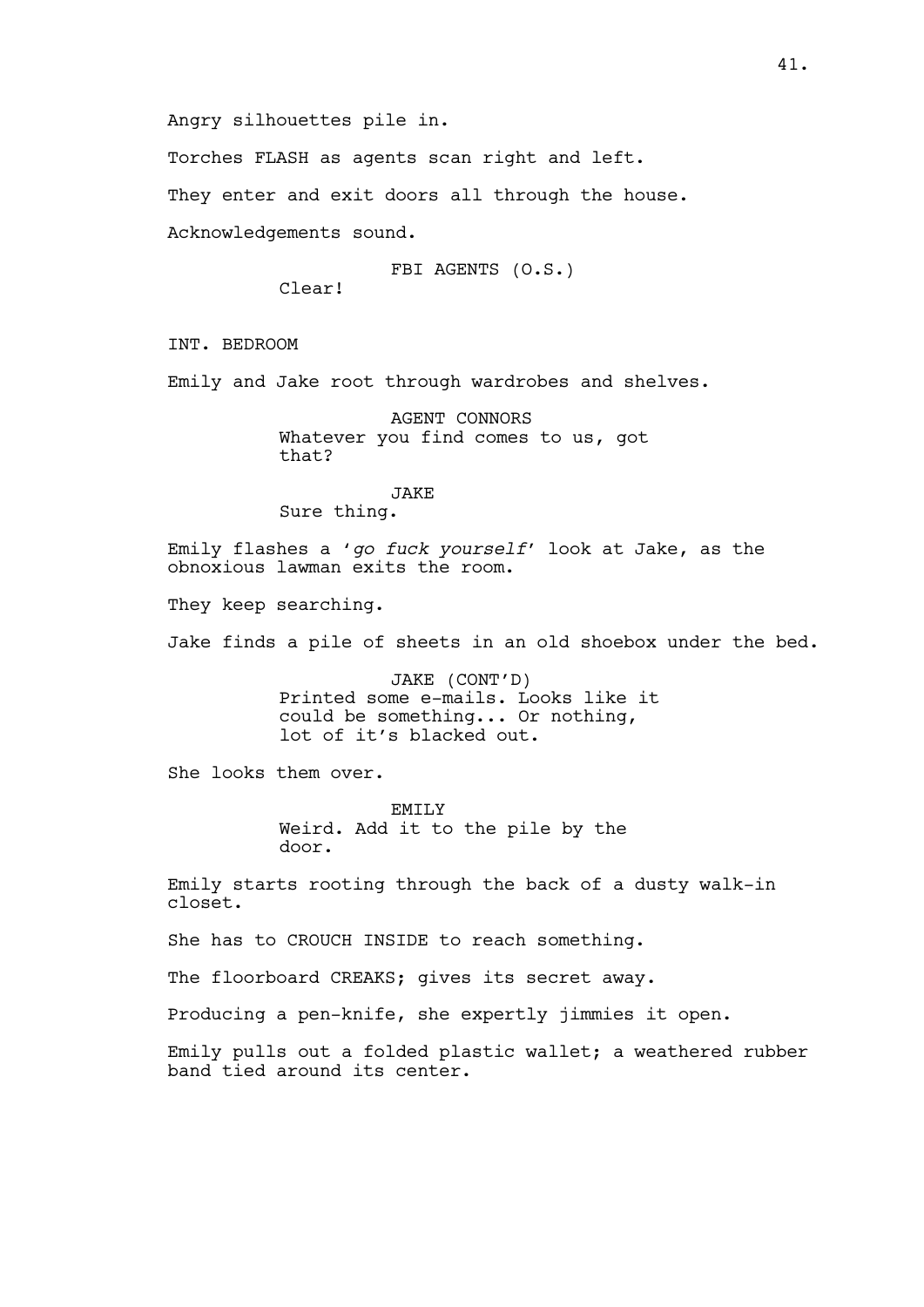Opening it gently, Emily flicks through some photos that are contained within.

```
EMILY (CONT'D)
Shit. 
    (Whispering)
Jake.
```
He walks over and gets shown a particular image.

The photograph shows a teenage Robert Madley - posing smugly alongside a couple of FEDERAL AGENTS.

> EMILY (CONT'D) Grab those e-mails before they get back.

She stuffs the photos into her inside coat pocket.

She replaces the floorboard swiftly.

INT. LT. STEWART'S HOUSE - NIGHT

Emily and Jake join Lt. Stewart at his dinner table, evidence spread out before them.

The Lieutenant looks stunned.

JAKE The cousin said she thought it was maybe an uncle on the other side of the family.

LT. STEWART So -- fuck. That explains why we never caught him back then. Motherfuckers!

JAKE You recognise them?

LT. STEWART Nah. But there were dozens of them milling about back then. All looked the same to me.

He flicks through the e-mails.

LT. STEWART (CONT'D) So what's scored out?

JAKE We don't know. Yet.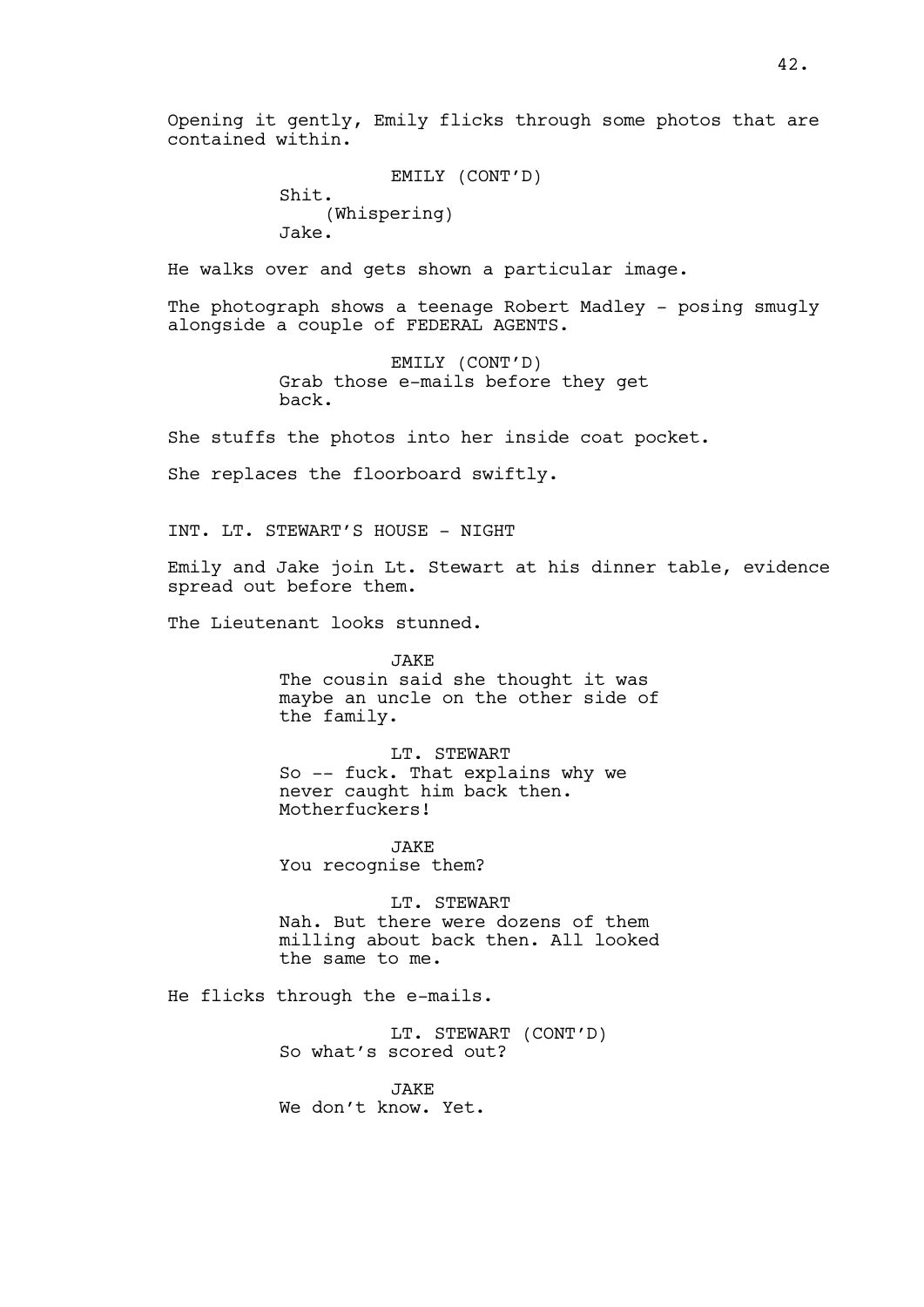EMTT<sub>.</sub>Y We don't know who to trust, sir. I think Connors is batting for someone too. LT. STEWART Really? EMTT<sub>.</sub>Y He was adamant we hand everything over to him. Something's off with that guy. **JAKE** I know someone who might be able to digitally extract the info. On the quiet for us? LT. STEWART Do it. Keep all this to yourselves, until we know what we have. The Lieutenant leans back, tightly GRIPPING HIS SEAT. His knuckles go white. LT. STEWART (CONT'D) You don't go after the Feds until it's concrete. EMILY We can't keep any of this at the station either. Too risky. LT. STEWART Agreed. Act as if you're working on something else. JAKE Could say we're re-opening the serial killings due to new evidence? Might draw the conspirators out. Beat.

> LT. STEWART Too dangerous until we know who we're dealing with.

Lt. Stewart looks dejected.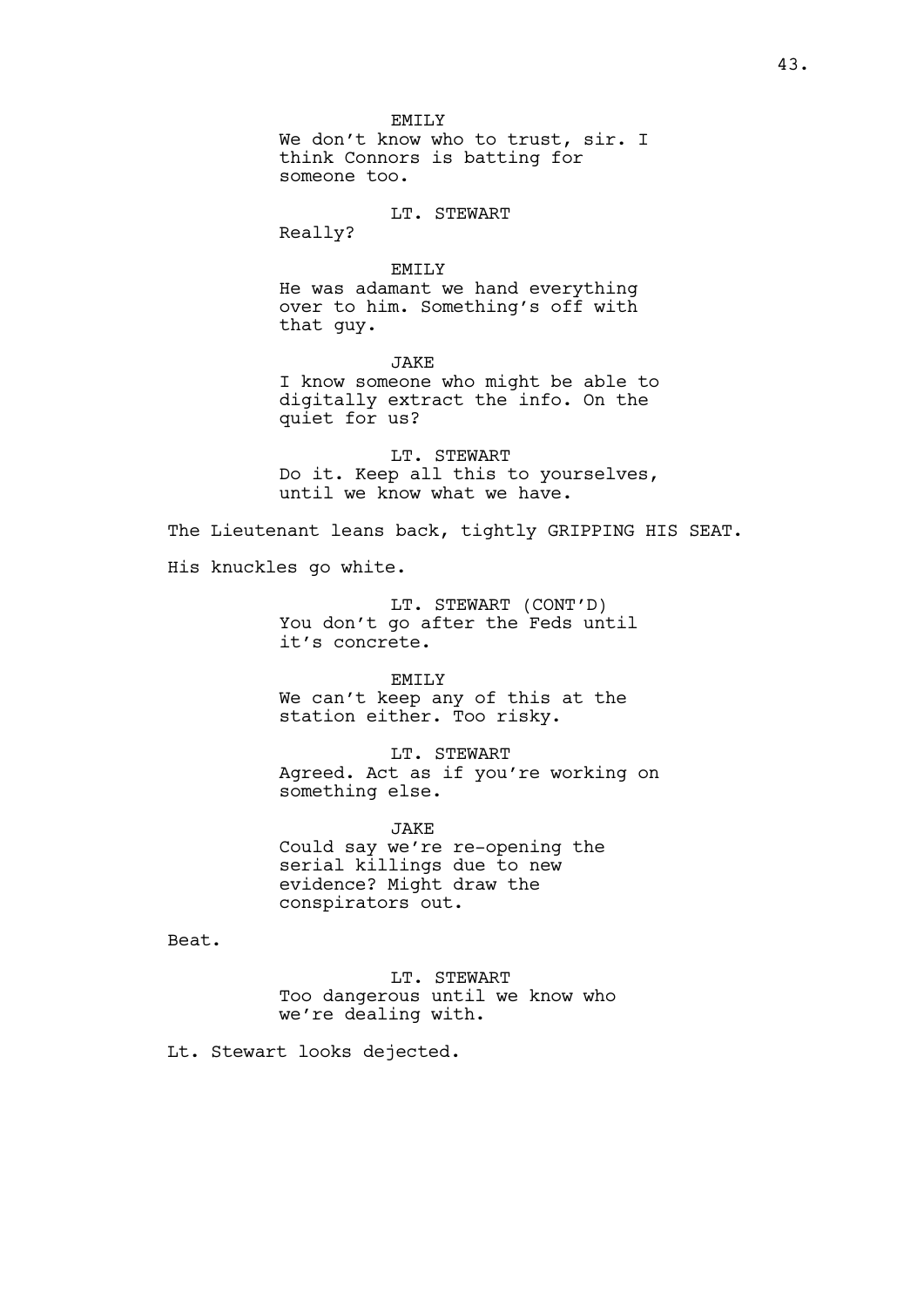LT. STEWART (CONT'D) I need to visit the family of the man they convicted. Never gave up on him, even after he died in prison. Damn disgrace.

Emily gathers everything together, puts it safely into a folder.

> EMTT<sub>.</sub>Y I'll scan it all tonight and send you both an encrypted file.

INT. COFFEE SHOP - MORNING

Jake sits in a back corner booth with an untouched latte.

He constantly SCANS CUSTOMERS, before the person he's waiting on arrives.

SARAH

Hey stranger, long time no hear.

He stands up and gives SARAH, late 30's, a hug and peck on the cheek.

She's an infectiously chirpy brunette, with a warm smile.

Sarah immediately knows something is wrong. Her smile quickly evaporates.

> SARAH (CONT'D) What is it?

JAKE We stumbled on something, my partner and I. We need your help, but you can't tell anyone about it.

The waitress arrives.

Sarah doesn't even look up.

SARAH I'll have the same.

JAKE I'm sorry for blind-siding you with this. I couldn't tell you over the phone.

She half-laughs and takes off her jacket, irritated.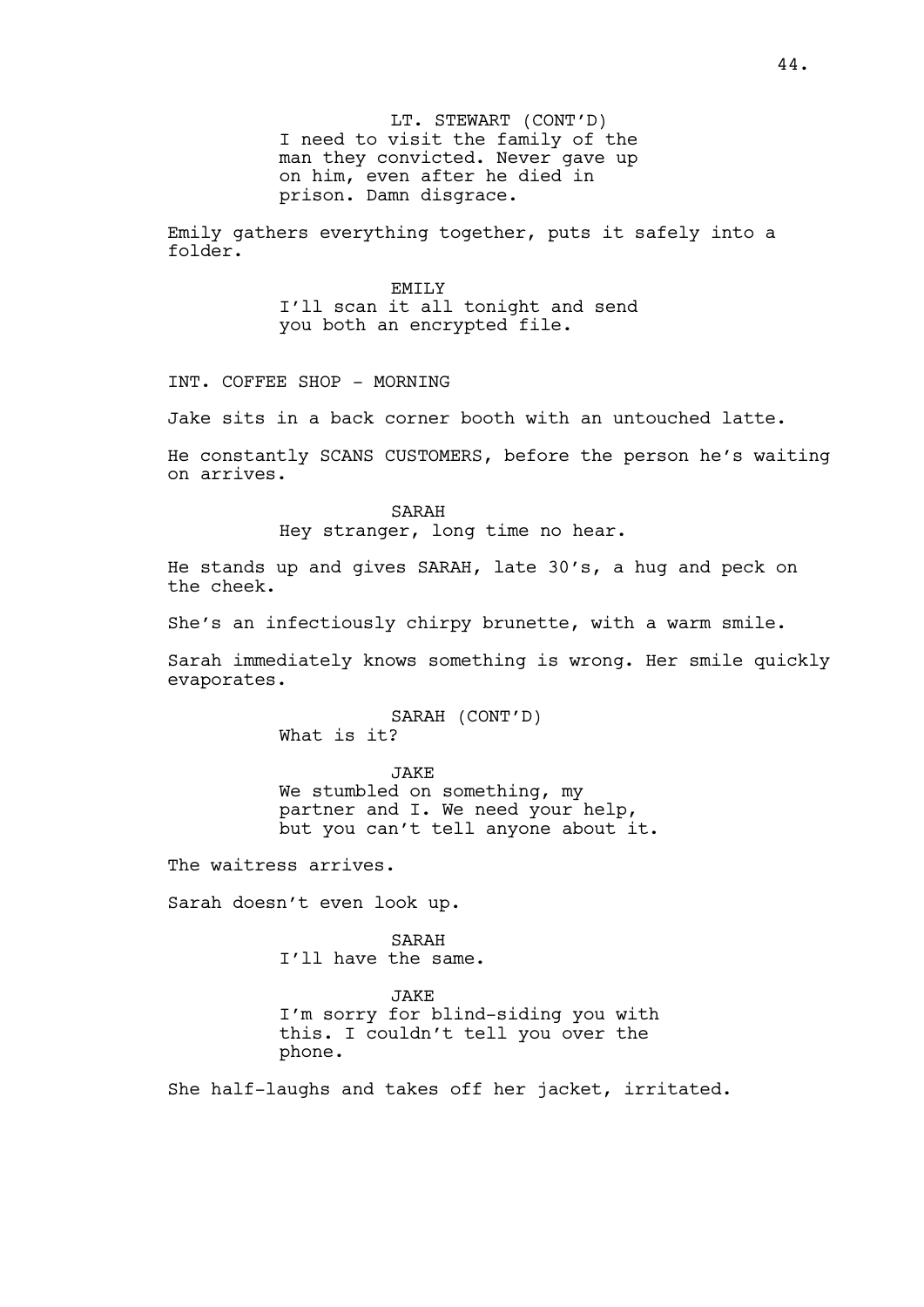JAKE (CONT'D) I'm sorry. I didn't mean to -- SARAH Get my hopes up? Don't worry about it. I guess we'll never get around to that chat. JAKE We will. Soon. She looks at him skeptically. JAKE (CONT'D) This is to do with the recent BLM attack. There's something deeper at play we think. Sarah is a little taken aback. JAKE (CONT'D) This may not be the work of some lone wolf, like they're saying. SARAH Jeez... Who else is involved? **JAKE** That's why we need your help. Jake hands her a folder. JAKE (CONT'D) There's dozens of sheets, see what you can get. She looks through them. JAKE (CONT'D) Be very careful. SARAH They were thorough, but might be able to glean something. Who am I looking for? JAKE FBI. We don't have the facts yet, but there's a link. Sarah looks at him, a little worried.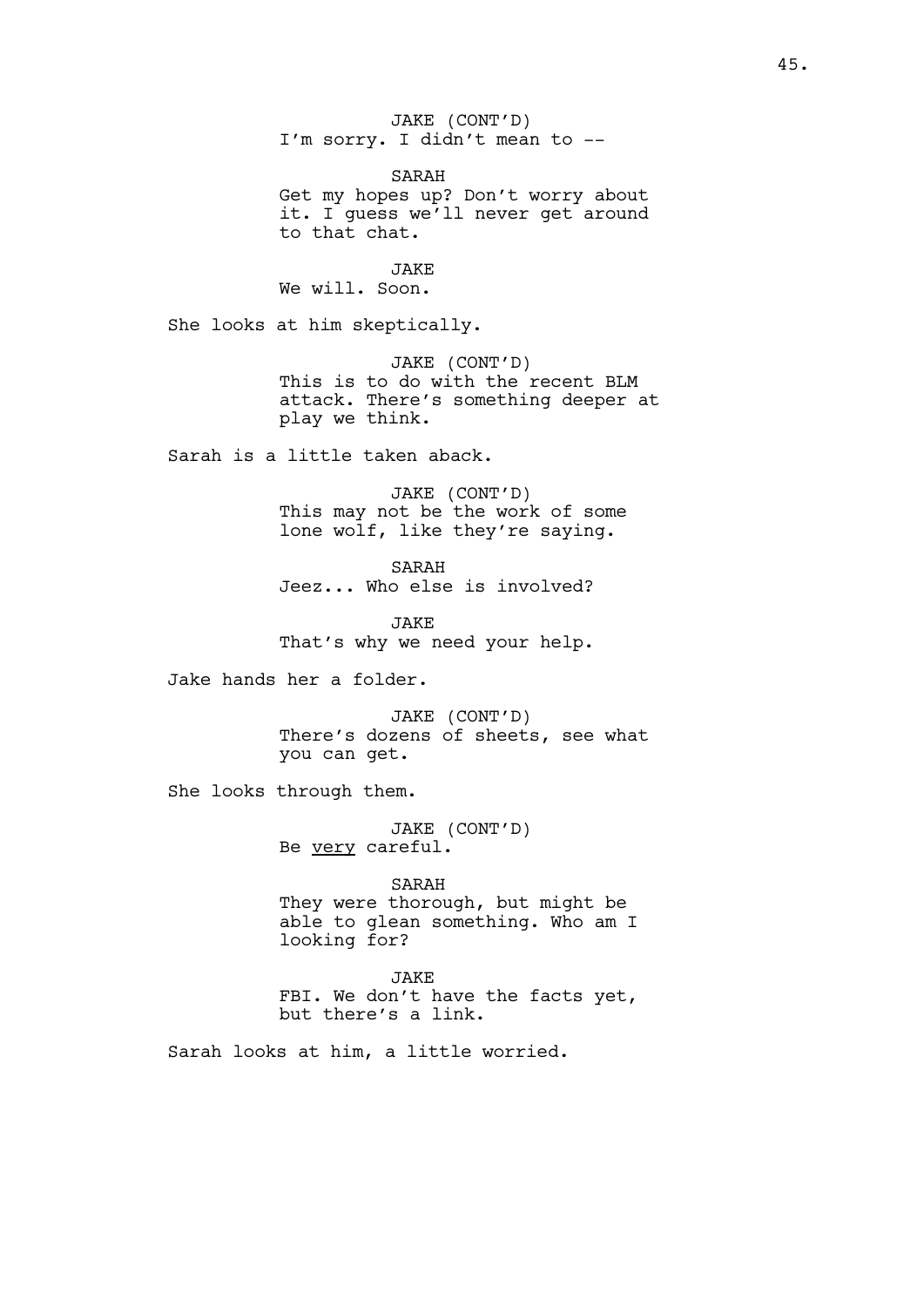JAKE (CONT'D) It'll be OK, your name stays out of it.

Jake puts some cash on the table.

JAKE (CONT'D) I'll swing by tonight to go through whatever you get. We can have that chat too. Promise.

Sarah lets out a hint of smile.

JAKE (CONT'D) Safer if we're not seen together. Give it a few minutes, then leave.

He holds her hand, briefly and tenderly, before exiting.

EXT. FBI ARCHIVE ROOM - DAY

Emily approaches the booth.

A BORED OFFICER sits reading a broadsheet.

She shows him her ID.

EMTT<sub>.</sub>Y

Hi. I was hoping you could let me know the first name of an Agent Madley that worked here in the 80's. Probably retired now?

He types the surname into the database.

OFFICER Nope. No Madley on record.

EMILY Damn. Maybe I was given the wrong surname. Could I get a look at case files for the Riverside Serial Killer from back then?

The officer seems put out as he types.

OFFICER Section H-96 at the back, right side.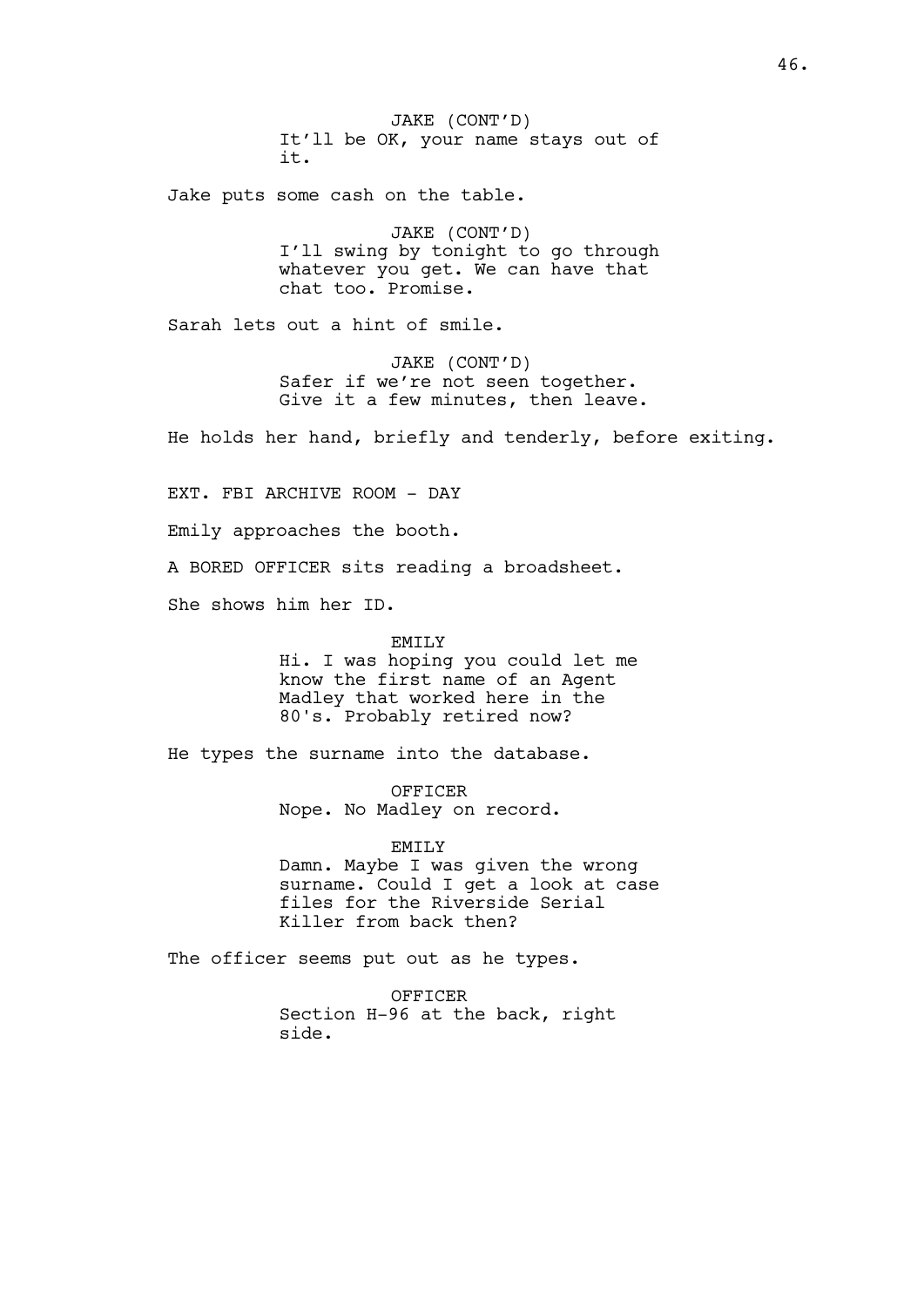# INT. FBI ARCHIVE ROOM

Emily sits at a private table, swiftly flicking through a plethora of documents.

Eventually she finds what she was looking for.

A large crime scene photograph is labelled:

'SENIOR INVESTIGATOR, CHARLES JEFFREYS, GUIDES THE FORENSICS TEAM.'

### EMTT<sub>.</sub>Y

Gotcha.

EXT. FBI OFFICE PARKING LOT - LATER

Emily gets to her car, struggling to locate the keys in her handbag.

She glances up.

Her EYES WIDEN.

She drops her handbag to the tarmac on noticing the back door ajar.

Emily FLINGS IT OPEN and begins searching high and low for something.

## EMILY

No, no, NO!

She slumps onto the seat and places a call.

EMILY (CONT'D) They broke into my car. They got the copies, they know we're onto them.

JAKE (O.S.) Shit. Who's there? You in danger?

Emily gets back out and carefully surveys the area.

EMILY I don't think so.

JAKE (O.S.) We have to be careful what we say on here.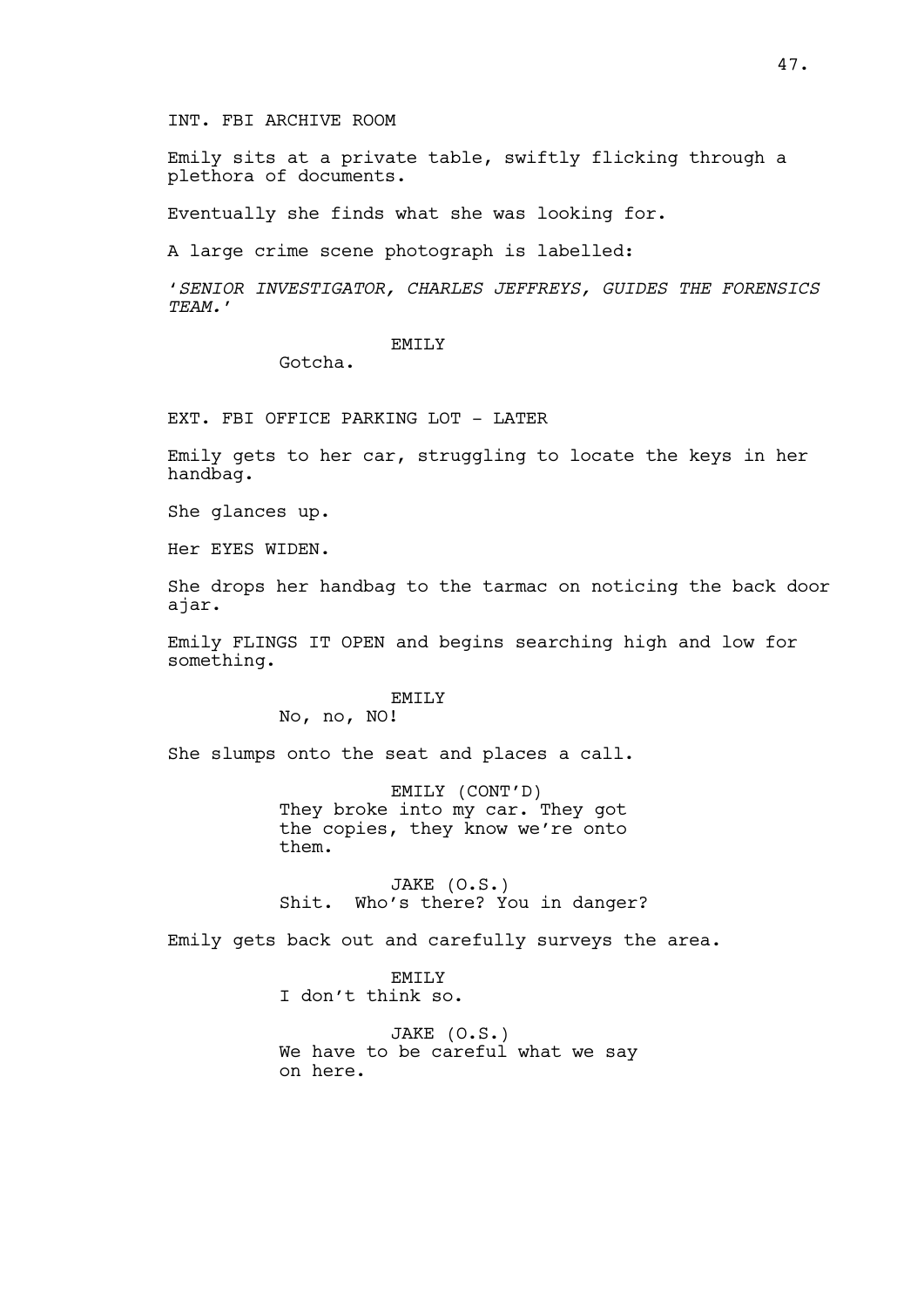# EMTT<sub>.</sub>Y

(Pause) Go to last night's spot. Take the battery out of your cellphone. Watch for tails.

INT. LT. STEWART'S GARAGE - EVENING

Yeah.

In fading light, Jake, Emily and Lt. Stewart stand among piles of recycling and cardboard boxes.

A tense atmosphere.

Jake keeps an eye on their surroundings, through a small window.

LT. STEWART

Need to watch our backs. If they were willing to do that in broad daylight, they're capable of anything.

JAKE

No more calls or e-mails. Assume our places are bugged too.

LT. STEWART

Good point. (Pause) Pick up burner phones from me each morning. We need to get a step ahead of them.

EMILY

Might want to get someone in to help us boss.

LT. STEWART

Not yet. I've long suspected some higher-ups. I don't trust a single fucking badge, lawyer or anyone else right now.

They stand in silence for a moment.

The gravity of the situation hits home.

JAKE

Me and Larsen ain't got nobody with us Lieutenant. But you should send Gina and the kids to her mom's or somewhere?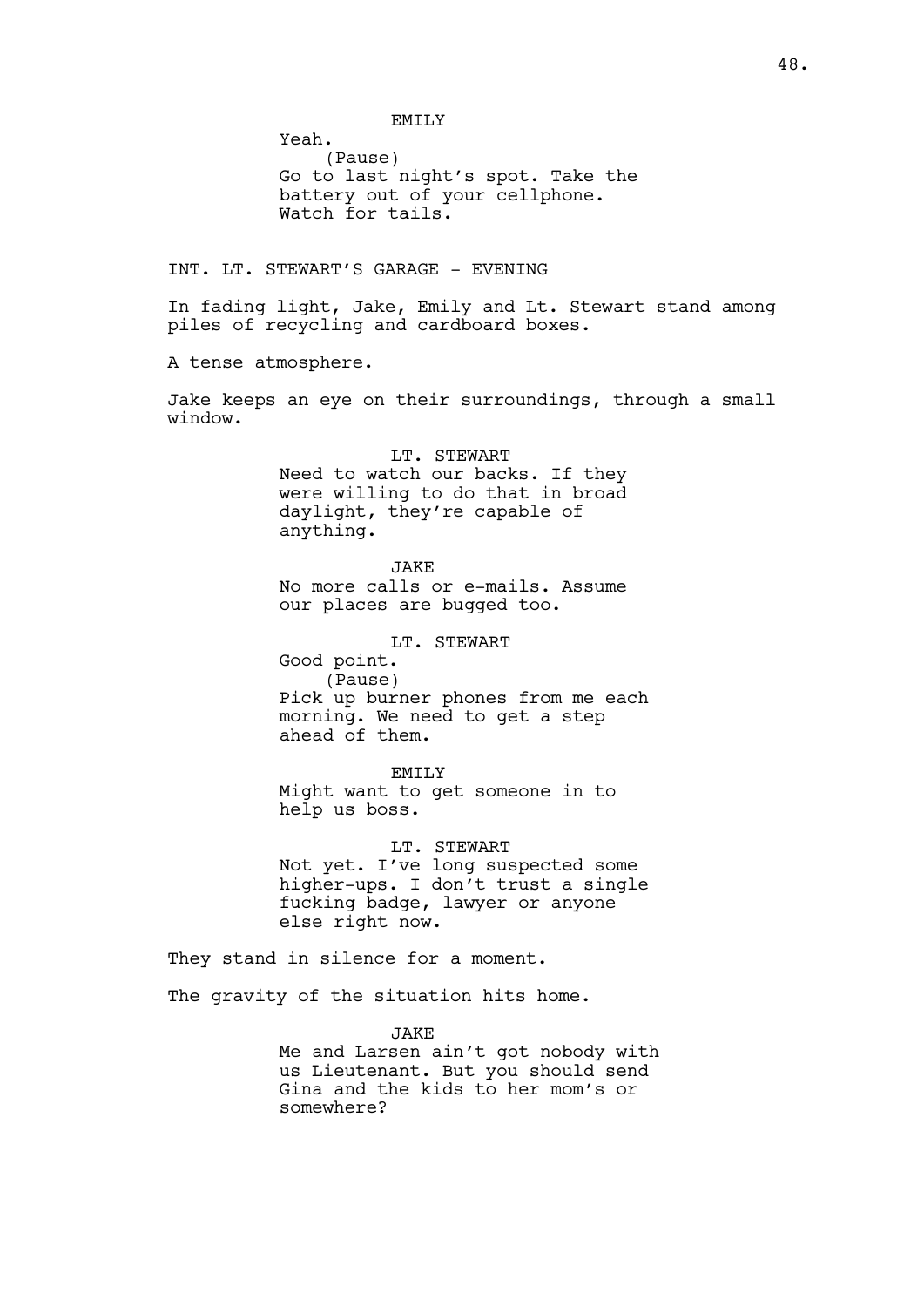Stewart stands up and EXHALES DEEPLY.

LT. STEWART You might be right. God knows what depths they'll sink to.

EMTT<sub>.</sub>Y Let's see what those printouts give us, take it from there.

**JAKE** I'll head over now. Meet you at the sports bar 9ish?

Emily nods.

JAKE (CONT'D) If we get anything, I'll call you from the pay-phone there, sir.

EXT. / INT. APARTMENT BLOCK - LATER

Jake walks in the shadows, towards the main door of some apartments.

The night is eerily still.

He looks around, ensuring no-one's followed, then enters a well-lit lobby.

Jake JOGS UP the stairwell, constantly checking over his shoulder.

EXT. / INT. SARAH'S APARTMENT

He KNOCKS on Sarah's door.

No answer.

He knocks again, louder.

JAKE

It's Jake.

He puts an ear to the door. No movement inside.

Jake tries the handle.

It opens.

He immediately DRAWS HIS GUN.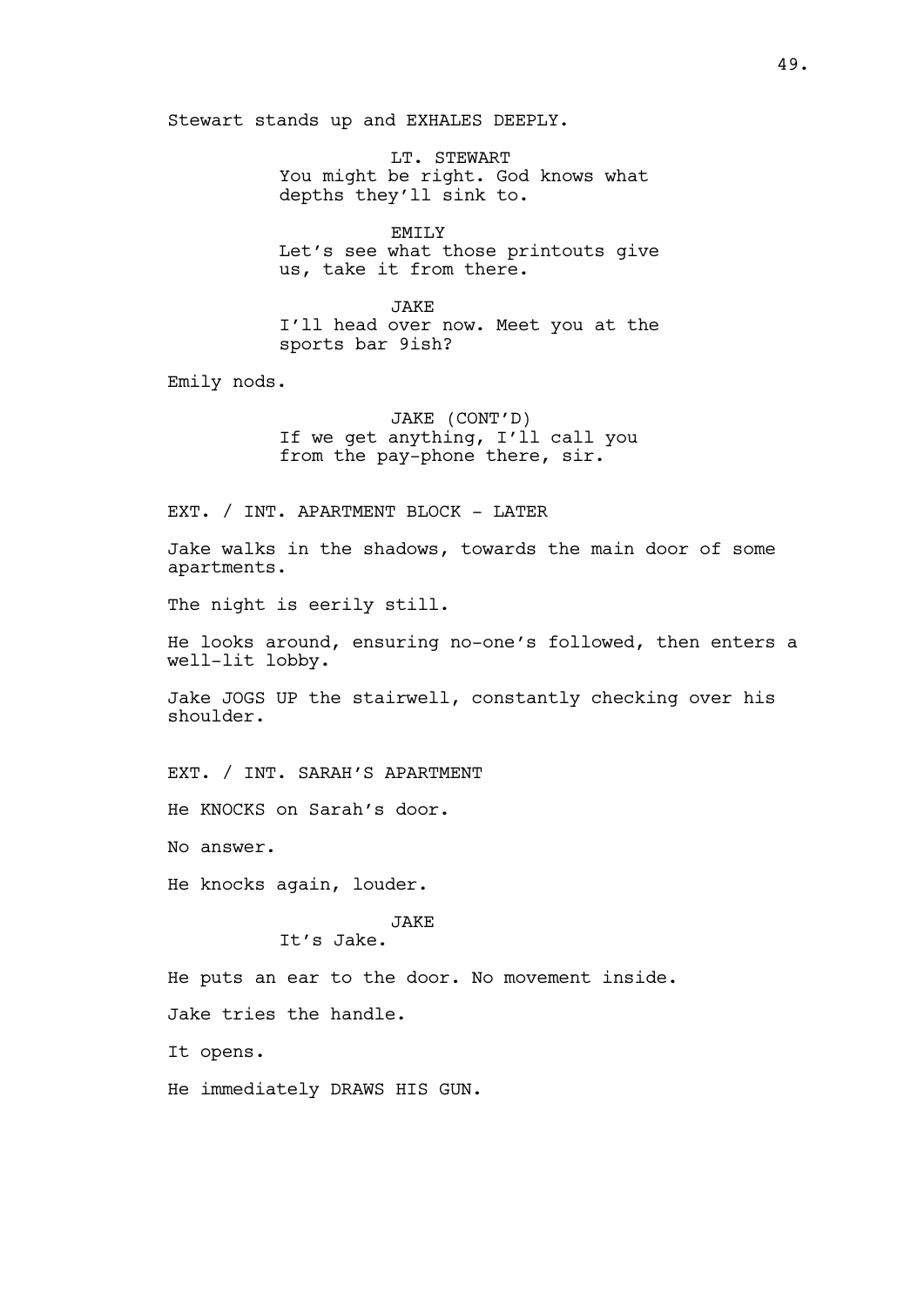Gliding into the dark corridor, he shuts the door quietly behind him.

Bedroom's empty. Kitchen too.

Light creeps out under the bathroom door.

He taps gently.

JAKE (CONT'D)

Sarah?

Slowly opening it, he's greeted by -

A RED POOL.

Sarah's mutilated body is upright under the sink.

Her face is pulp.

Stab wounds LITTER her torso.

Her eyes are open, but she's gone.

Jake cradles her neck and head as he CRIES.

He tries to shake her awake.

RAGE FILL HIS EYES.

Jake places Sarah's head gently back on the wall.

He STORMS OUT into the hallway.

Jake stares back at her, trying to figure out what to do.

He pulls out his cellphone and dials, as -

The front door CRASHES OPEN.

Half-a-dozen armed, YELLING FBI AGENTS storm in, forcing jake to the ground.

> JAKE (CONT'D) Wait. I didn't --

His cell goes flying.

CHAOS all around.

Jake's BLOOD-SOAKED HANDS are tied behind his back, as his cheek HITS THE CARPET. A knee goes in his spine.

Realization spreads over Jake's face.